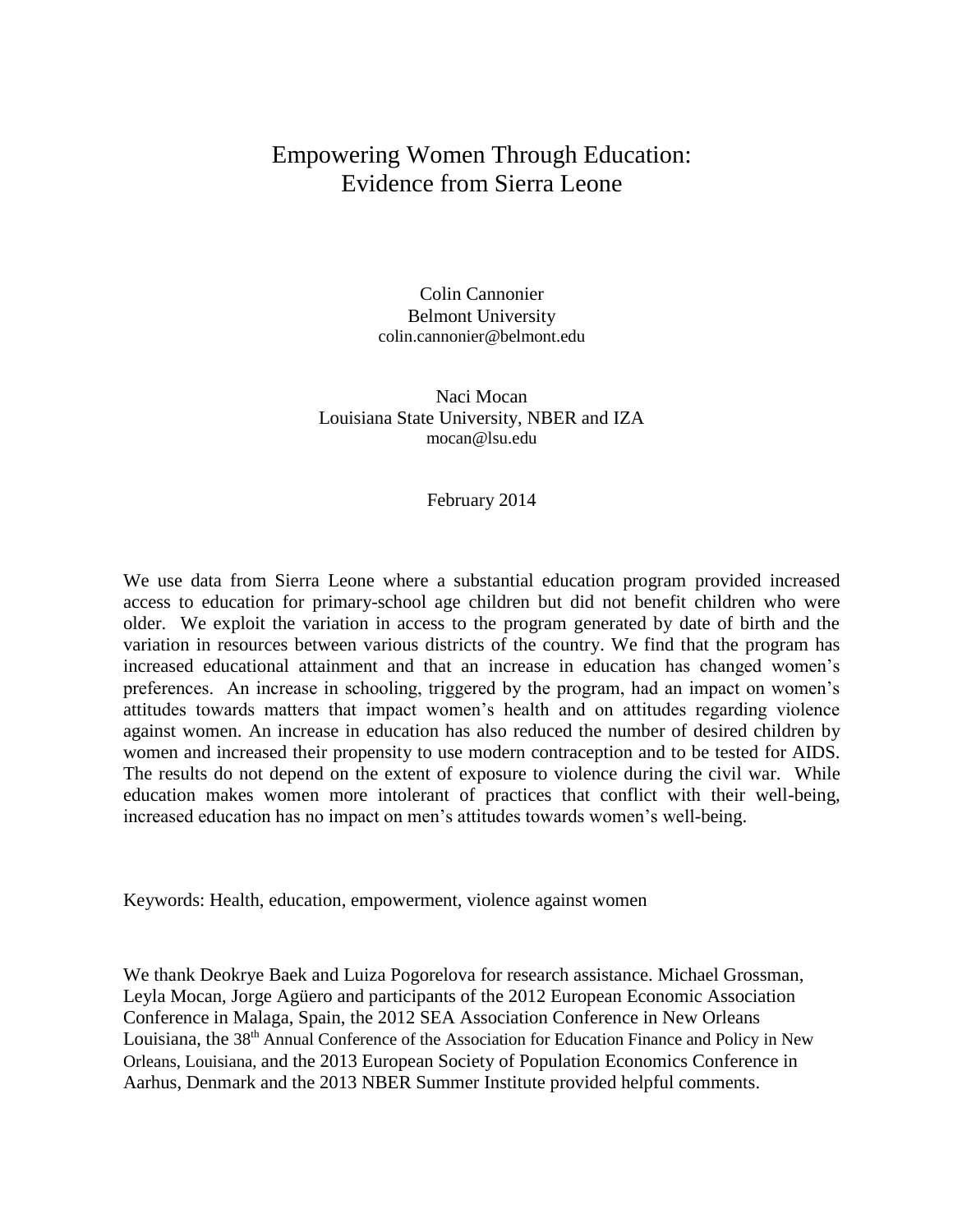#### **Empowering Women through Education: Evidence from Sierra Leone**

# **1. Introduction**

 $\overline{a}$ 

Individuals with more education command higher earnings in the labor market, and the return to education is higher in developing countries (Psacharopoulos 1994, Schultz 2002). Education has a positive impact on other outcomes as well, such as the health status of individuals. More educated people are better producers of health; i.e. they are healthier in comparison to those with less education (Chou, Liu, Grossman and Joyce 2010; Grossman 1972a, 1972b; Lleras-Muney 2005). In addition, an increase in education of a particular generation has a positive impact on educational attainment of the next generation. Specifically, an increase in mothers' education raises the level of their offspring's education (Currie and Moretti 2003).

The impact of education on well-being is also documented at the country level. For example, education of the labor force, which is a measure of human capital in a country, is a significant determinant of economic growth (Hanushek and Kimko 2000). Although lowincome countries struggle with low levels of human capital as a barrier to development, many of these countries exhibit substantial discrepancies in education acquired by men vs. women. For example, school life expectancy is 0.5 years higher for men compared to women in countries where per capita income is less than  $$8,000$ .<sup>1</sup> The difference in expected schooling is about one year in favor of men among countries where per capita income is less than \$4,000, and it goes up to 1.4 years in countries where per capita income is less than \$2,000.

<sup>1</sup> School life expectancy is the total number of years of schooling a child is expected to receive. Information is based on education data obtained from UNESCO Institute for Statistics and income data from the World Bank.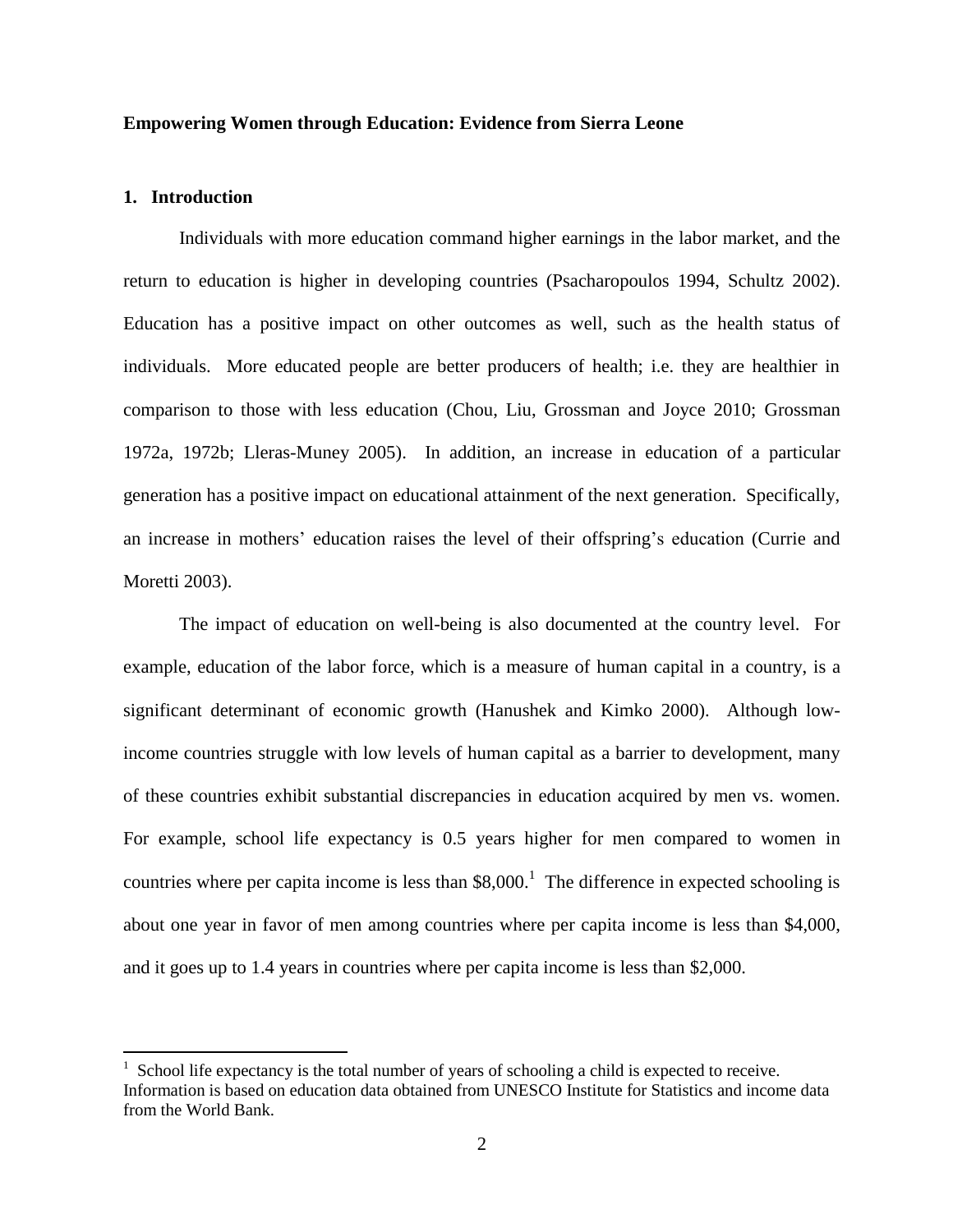Gender difference in education is not an isolated phenomenon. Similar differences between men and women exist in developing countries in many other dimensions ranging from life expectancy to participation in politics, to the propensity for being exposed to violence.<sup>2</sup> Eradicating these inequalities is important for a number of reasons, ranging from human rights to economic development. For example, drawing on Galor and Weil (1996), Lagerlöf (2003) shows that long-run economic development in Europe is related to the long-term trend in gender equality. Knowles et al. (2002) find that female schooling increases labor productivity across countries. Schultz (2002) indicates that countries which have reduced the inequality of educational attainment between men and women have grown faster. Furthermore, he argues that developing countries should reallocate public education resources in favor of women on the ground of efficiency, because social returns to education is higher for females than it is for males.

In this paper we use data from Sierra Leone to investigate whether education empowers women. Empowerment is usually understood as an exogenous change in the social or institutional structure to provide opportunities that were not previously available. Examples include changing the inheritance laws, providing property rights and voting rights, enacting laws and implementing quotas to increase participation in the labor market and in politics (see Duflo 2012 for a detailed discussion).

We define empowerment as having the knowledge along with the power and the strength to make the right decisions regarding one's own well-being. Because of social norms

<sup>&</sup>lt;sup>2</sup> Gender inequalities are determined by complex historical, economic, social and cultural factors. For example, there is evidence for preference for sons in many developing countries such as China and India where the ratio of newborn boys to girls is greater than one. However, the preference for sons is not exclusively a developing country phenomenon. For example, Dahl and Moretti (2008) find evidence for preference for sons in the U.S.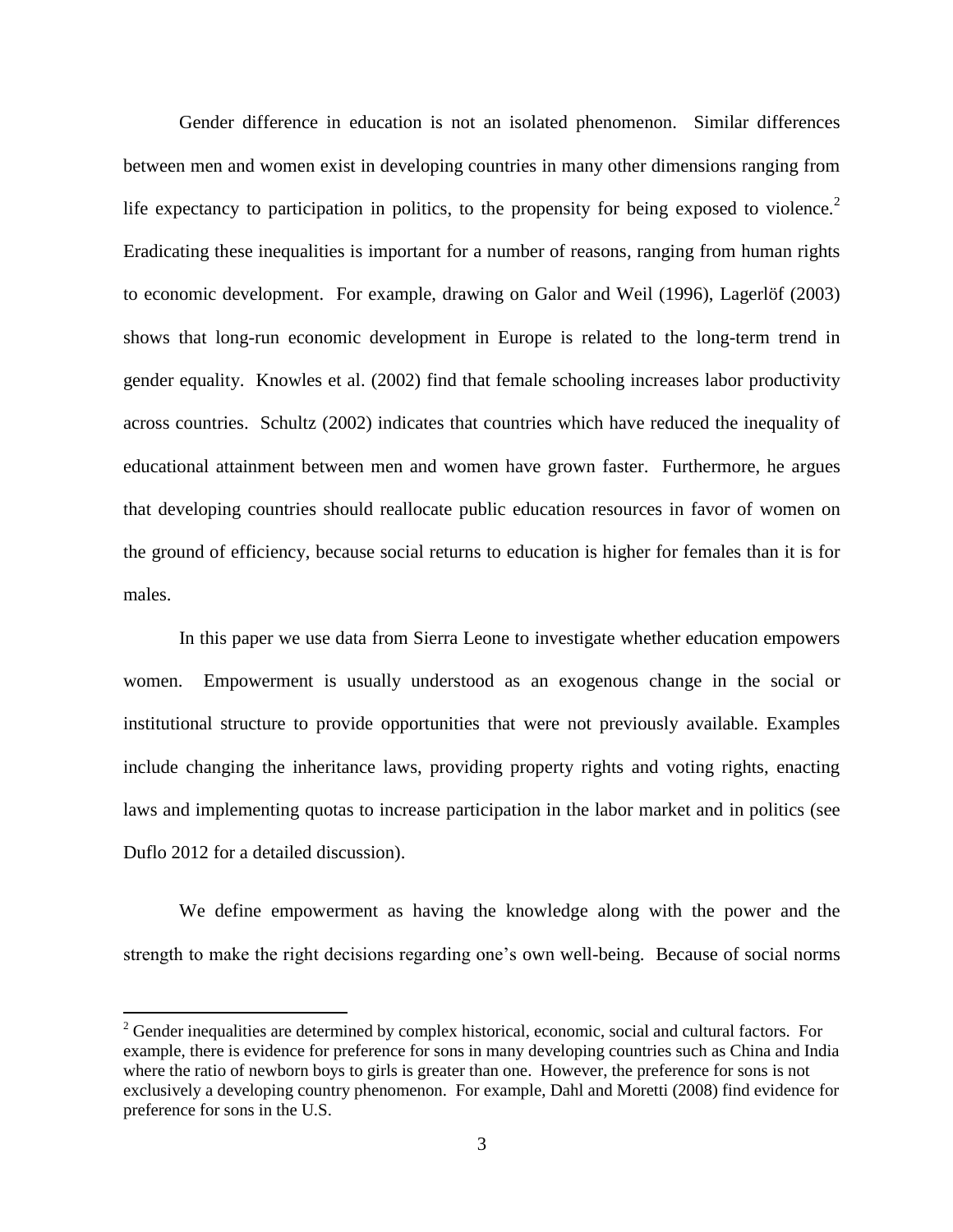or a lack of economic power, women may feel obligated to submit to the wishes of others (e.g. their husband or father) even though doing so would clearly decrease their well-being in some circumstances. An example is the belief that the husband is justified in beating the wife if she refuses to have sex. We argue that women are empowered internally when they can take positions to protect their own well-being. In the example above, if a woman changes her belief and declares that violence against women in the form of wife beating is not justified, we call this an indication of empowerment.<sup>3</sup> Another example is the attitudes towards the violent practice of female genital mutilation (FGM), which is physically and psychologically harmful to the woman affected. FGM is considered an extreme form of discrimination against women as well as a human rights violation (World Health Organization  $2008$ ).<sup>4</sup> If a woman, who lives in an FGM-practicing society, alters her position on the appropriateness of the practice of FGM as a social norm, and supports its abolition, we consider this an indication of empowerment.<sup>5</sup>

We investigate the impact of education on seven outcomes, four of which are attitudes regarding violence towards women. The issue is important, especially because a recent comprehensive report of the World Health Organization documented that 35 percent of women worldwide have been victims of physical and/or sexual intimate partner violence or non-partner sexual violence since age 15 (World Health Organization 2013).

<sup>&</sup>lt;sup>3</sup> Our argument is consistent with that of some sociologists, who long hypothesized that objective inequalities between groups cannot be eliminated unless subjective beliefs about the legitimacy of these inequalities are eradicated (Weber 1964 [1922]; Durkheim 1933 [1893]).

<sup>&</sup>lt;sup>4</sup> United Nations has launched a program in 2007 involving the UNICEF, the UNFPA and other public and private organizations to help stop the practice of FGM.

 $<sup>5</sup>$  It should be noted that male circumcision is a completely different practice than female genital</sup> mutilation. Male circumcision is not harmful and it has medical benefits (World Health Organization 2010)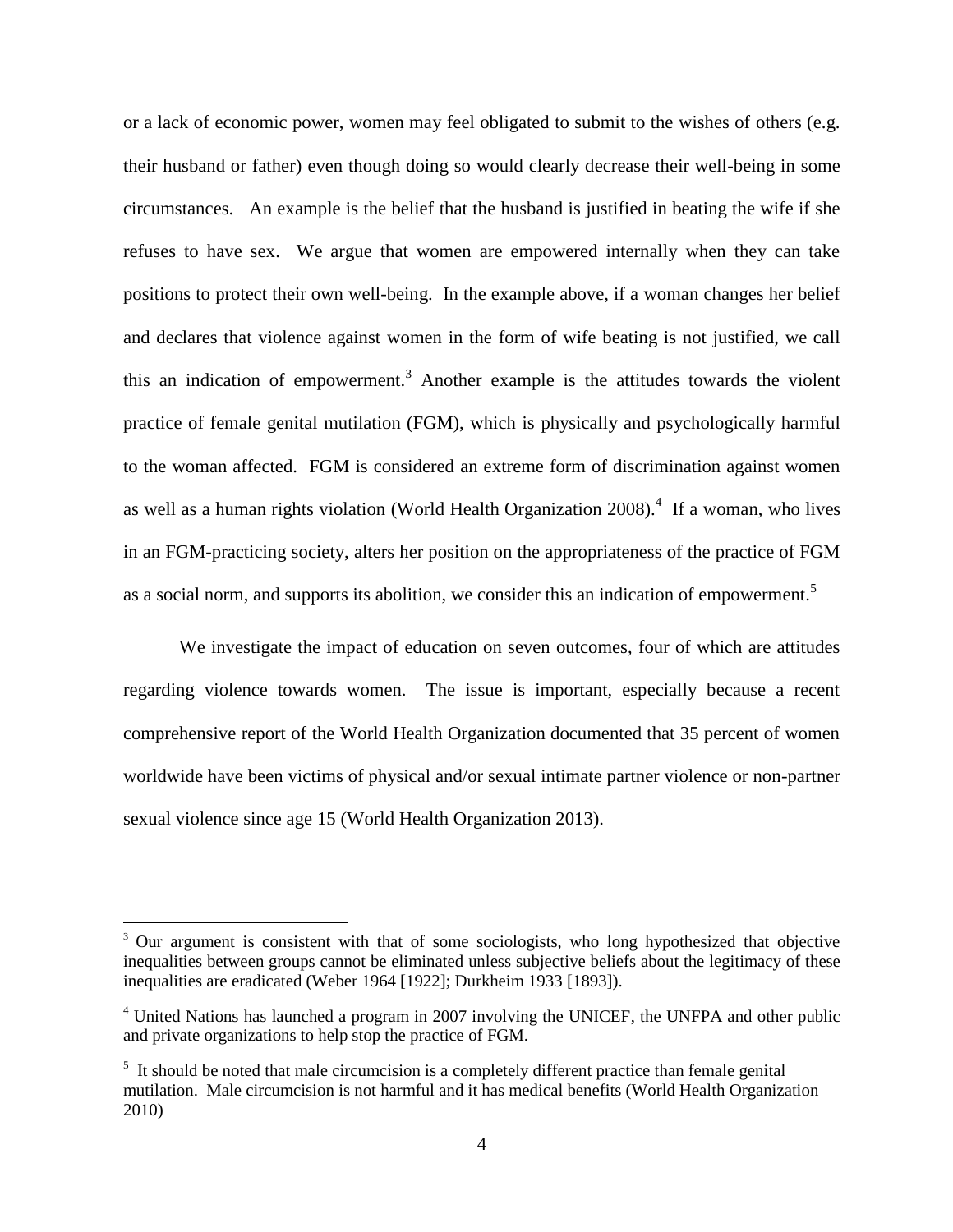We exploit variations in schooling that were generated by an exogenous education policy reform in Sierra Leone, implemented in 2001. The program increased access to primary education, and its intensity varied between different districts of the country. We employ the Sierra Leone Demographic and Health Survey, administered in 2008, to investigate the extent to which exposure to enhanced educational resources had an impact on acquired schooling. Using instrumental variables, we then estimate the impact of schooling on women's preferences regarding their own health and well-being.<sup>6</sup> The identification strategy employed in the paper is similar to that used by Duflo (2001) and Osili and Long (2008), in which differences in program intensity between districts, and differences in the exposure to the program across age cohorts are exploited. Specifically, individuals who were of the primary school age (6 to 11 years) when the policy began in 2001 were exposed to the free and compulsory primary education, while older individuals could not benefit from the program.

We find that an exogenous increase in education triggers a change in attitudes that is empowering for women. One avenue through which education can modify individuals' behavior is through access to information. For example, when a woman becomes literate she can read and learn about the health risks of unprotected sex. Although we find evidence that a switch from being illiterate to literate has an impact on women's preferences in OLS regressions, we cannot say with confidence that this is a causal effect because the impact does not exist in instrumental variables regressions. This is because of the weak relationship between schooling and literacy in Sierra Leone. Alternatively, education can change preferences by influencing people's time discounting (Becker and Mulligan 1997), which can in turn impact behavior. Education can also improve the bargaining power of women in the

 $6$  The general idea of this paper is similar to the one pursued by Jensen and Oster (2009) where they investigated if access to cable TV modified women's attitudes toward domestic violence, preference for sons, and fertility.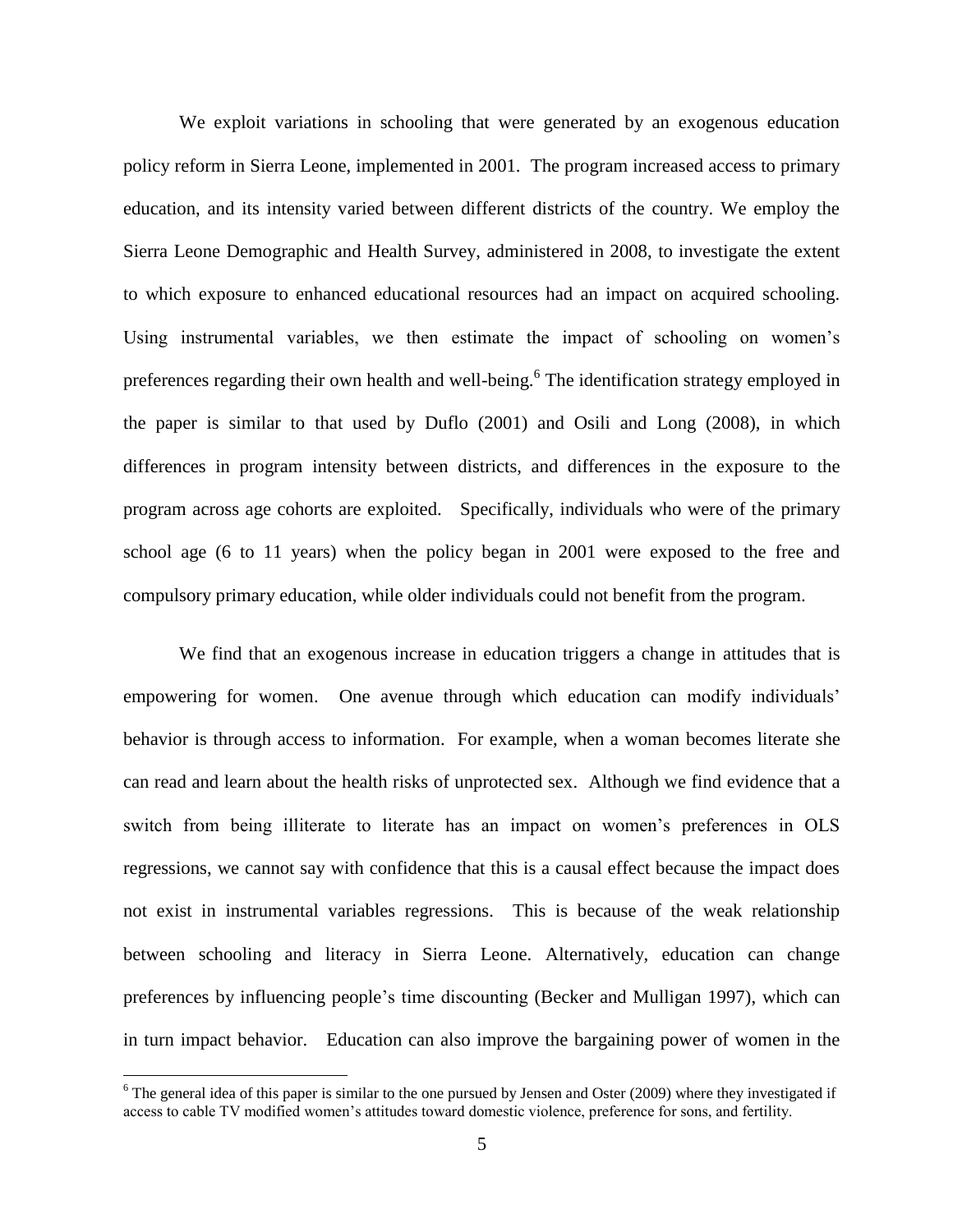household by increasing potential labor market earnings. The improved bargaining position may help women to take positions which do not conflict with their well-being. Although we cannot determine the particular channel through which education alters attitudes, we demonstrate that there is a strong net effect of education.

It should be noted that even if increased internal empowerment could be a necessary condition to improve the well-being of women, it may not be sufficient to actually achieve a tangible change in outcomes, at least in the short-run, if external obstacles remain. We find indirect evidence on this when we analyze how education impacts *men's attitudes* towards *women's* well-being. We also analyze the extent to which education alters women's behaviors such as the use of modern contraceptives, whether she is tested for AIDS, as well as her desired number of children.

The remainder of the paper is organized as follows. Section 2 provides some background information on the educational system in Sierra Leone and the Free Primary Education policy. Section 3 describes the data used in the analysis. Section 4 describes the empirical strategy. Section 5 presents the results, and Section 6 is the conclusion.

#### **2. Free Primary Education (FPE) Policy in Sierra Leone**

Sierra Leone is one of the poorest countries in the world. In 2010, per capita gross national income was \$340. About 70 percent of females and half of males of the country are illiterate, and life expectancy at birth is 46 years. The population is about 5.5 million, and the fertility rate is 5 births per woman. The civil war, which broke out in March 1991 and lasted for about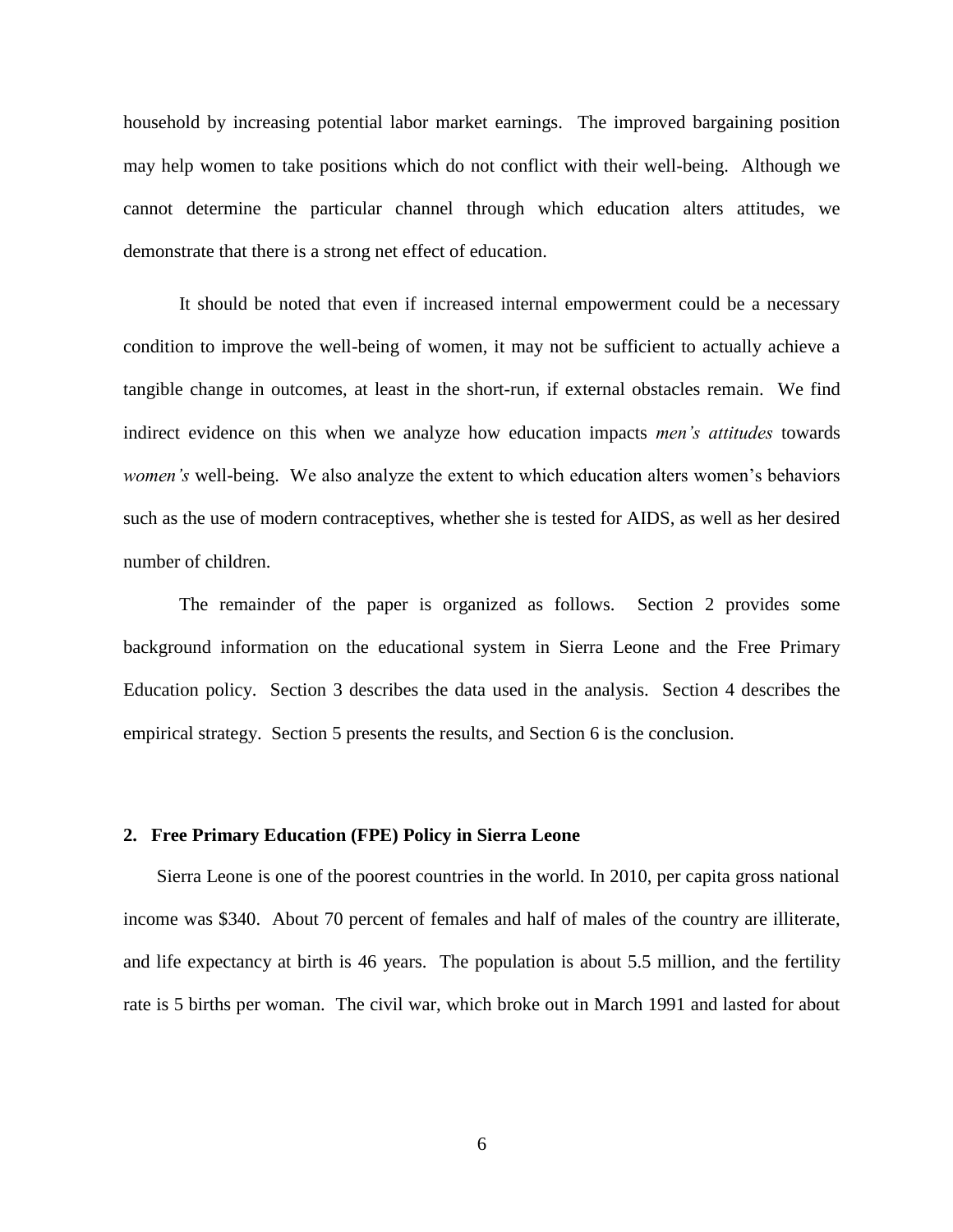a decade, killing at least 50,000 individuals (World Bank 2007).<sup>7</sup> Even before the civil war, children faced challenges in having access to education. For example, parents were responsible for the payment of tuition and fees, teaching and learning materials and other expenses such as textbook purchases and exam fees. One consequence of the civil war was the destruction of infrastructure, including schools. By the end of the war, 1,270 primary schools had been destroyed, representing over 70 percent of all schools estimated to have been in existence before the conflict started (International Monetary Fund 2001). As a result, more than half of the primary schools had disappeared and this led to almost 70 percent of school-age children being out of school (International Monetary Fund 2001).

In 2001, Sierra Leone started implementing a policy of providing free primary education (FPE) for all pupils in government-owned and government-assisted schools.<sup>8</sup> Financed largely by domestic public funds, donor contributions from international financial institutions and foreign governments, the FPE was part of an overall universal primary education policy aimed at constructing and rehabilitating basic education facilities as well as providing free access to education. The specific goal was to increase basic education (comprising six years of primary education and three years of secondary education) by making it free and compulsory.

 By far, this has been the largest education funding initiative to be undertaken in Sierra Leone since its independence in 1961. During the period from 2001 to 2005, the government committed almost 20 percent of its expenditures (equivalent to 4 percent of the GDP) towards education. Almost half of all education expenditure was devoted to primary education (UNDP

 $<sup>7</sup>$  Although the civil war officially ended in January 2002, the war has come to an end in 2001 for all</sup> practical purposes.

<sup>&</sup>lt;sup>8</sup>At least 95 percent of all recognized primary and secondary schools are either government-owned or government-assisted (World Bank 2007).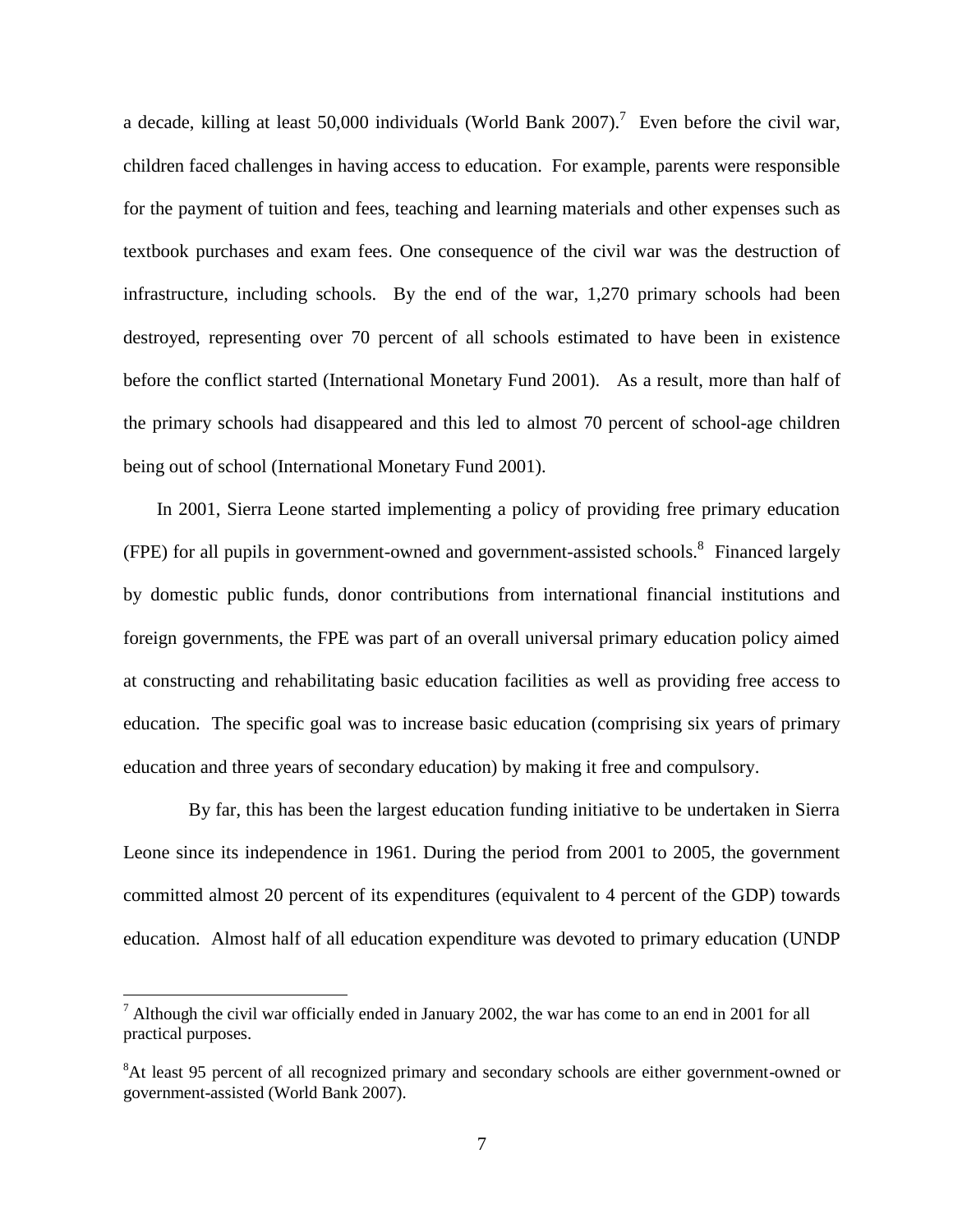2007). Consequently, the number of schools grew rapidly and by the end of 2005 there were at least 4,300 primary schools, approximately 30 percent of which was newly constructed since 2001.

Sierra Leone spans about 72,000 km squares (about 28,000 square miles, or roughly the size of South Carolina). The country consisted of 14 districts in 2001 (see Figure 1). <sup>9</sup> With the implementation of the FPE program, each district received new funding for education and the program was associated with a pronounced change in primary school enrollments. The number of students doubled from 0.6 million to 1.3 million children between 2001 and 2004, and the primary school gross enrollment rate exceeded 100 percent in  $2004$ .<sup>10</sup> In 2004, Sierra Leone had the highest primary school enrollment rates amongst all Sub-Saharan countries (World Bank 2007).

#### **3. Data**

 $\overline{a}$ 

We use data from the 2008 Sierra Leone Demographic and Health Survey (SLDHS). The SLDHS is part of a broader program of demographic and health surveys conducted in other developing countries. The SLDHS is a cross-sectional nationally representative household

<sup>&</sup>lt;sup>9</sup> During the decentralization process in 2004, the country is divided into 19 political units, called Local Councils. For further details on the system of administration in Sierra Leone, see Statistics Sierra Leone and ICF Macro (2009a, Appendix A, p. 275).

 $10$  Primary school gross enrollment rate for any given year is the number of students enrolled in primary school expressed as a percentage of the population of primary-school-age children. In Sierra Leone, the official primary school age ranges from 6 to 11 years. It is possible for the primary school gross enrollment rate to be above 100 percent. This is because some of the enrolled may consist of older-aged children who have returned to school after the war, pre-primary school-aged kids attending primary school as well as repeaters.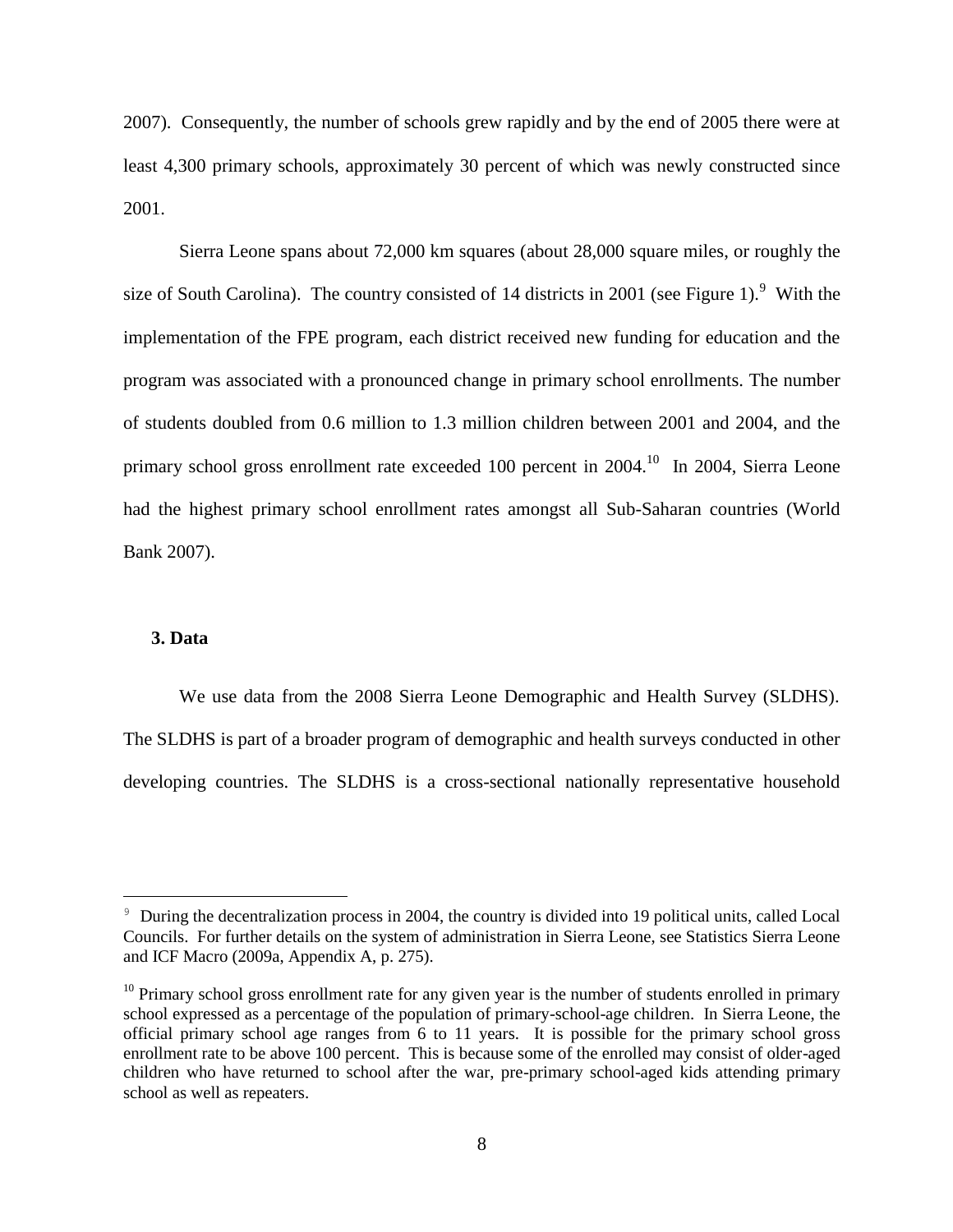survey and is the first of this kind in Sierra Leone.<sup>11</sup> Interviews for the SLDHS were conducted from April to June  $2008<sup>12</sup>$ . The data contain information for over 10,000 individuals who were aged 15-49 (females) and 15-59 (males) in 2008. Using the age reported in 2008 and the reported birth dates, we identified individuals who were 8 to 11 years old in 2001. This particular group was exposed to the FPE policy. We similarly identified those who were 15-21 years old in 2001. These individuals were beyond the primary school age during the implementation of FPE and could not benefit from the policy. We provide more details on the identification strategy and its variations in the next section, including variations in the composition of the control group.

Because district level information on the amount of education funding is not available, we impute funding received by each of the 14 districts by multiplying the total government spending on the FPE program in 2004 (which was about 14 billion Le, or about \$6 million at the prevailing exchange rate) with the share of each district in local government development grants. Information on the district-level share of local government development grants and matching grants was for fiscal year 2006 (see UNDP 2007, p.79), while total funding allotment for primary education came from the Government of Sierra Leone Budget and Statement of Economic and Financial Policies for the financial year 2004. The resource variable per district is the logarithm of funding received by the district per 100 teachers. Over the period 2004- 2011, Local Government Development Grants were distributed based on a formula which was

 $11$  Demographic and Health Surveys (DHS) have been conducted for more than 75 developing countries since 1985 as repeated cross sections. In most of these countries, there are several waves of the survey. In Sierra Leone, the 2008 DHS is the only one that is done so far.

 $12$  While funding for the survey came from a variety of international agencies, the collection, processing and dissemination of the data were undertaken by Statistics Sierra Leone in collaboration with the Ministry of Health and Sanitation, with technical support provided by ORC Macro International.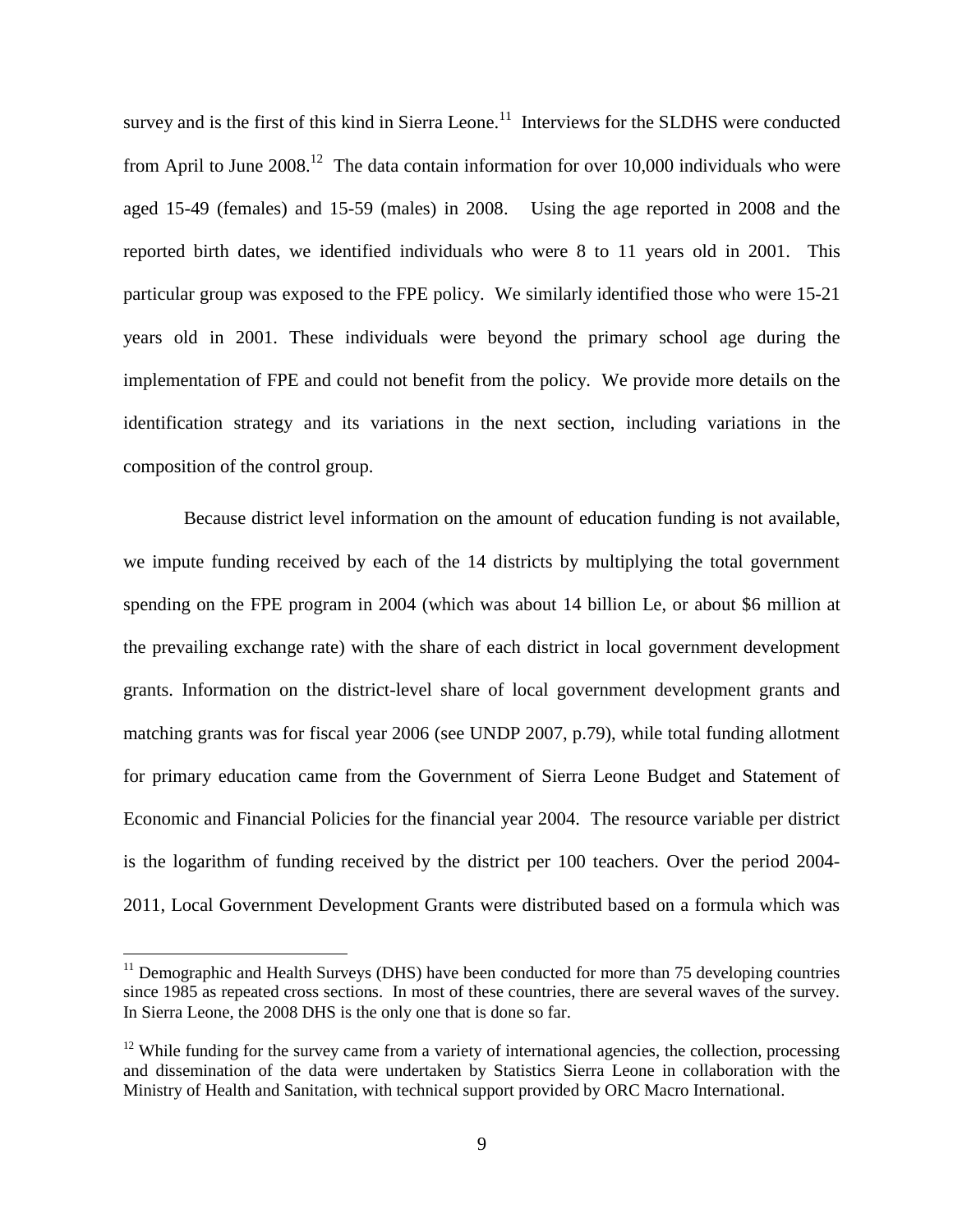initially determined by population and the infrastructure damage index. Later, this distribution of grants was based on population and the poverty index. It is important to note that the distribution of these grant funds was unrelated to population attributes. Nor were they influenced by the leadership style of district leaders (e.g. whether or not district leaders have a more progressive social attitude).<sup>13</sup> Correlations between funds received by districts and some district characteristic in 2004 support this claim. For example, the biggest ethnic minorities in Sierra Leone are the Temne and the Mende. Correlations between district funding and the proportion by Temne and Mende in the district are 0.085, and -0.145, respectively, while the correlation between funding and population per square kilometer is 0.90.

We employ four variables as measures of women's empowerment. As discussed in the introduction, we adopt the definition of empowerment as one's ability to make correct decisions about the issues that impact one's own well-being. We consider affirmative answers to the following questions as being consistent with a woman's well-being: (i) whether a wife is justified in refusing to have sex when she is tired or not in the mood; (ii) whether a wife is justified in refusing to have sex with her husband if she knows he has a sexually transmitted disease (STD); (iii) whether female genital mutilation should be stopped as a custom. The fourth question asks the respondent "whether a husband is justified in hitting or beating his wife if she refuses to have sex with him." If the answer of the woman to this question is in the affirmative, we consider her beliefs being inconsistent with her well-being.

We also gauge the preference towards fertility, measured by the number of desired children. An alternative measure would have been the number of children ever born, but because we focus on young individuals (who are 15 to 28 years old in 2008) their fertility is

<sup>&</sup>lt;sup>13</sup> Personal communication with Mr. Adams Kargbo, Director of Local Government Finance Department, Ministry of Finance and Economic Development, Sierra Leone; August 2012.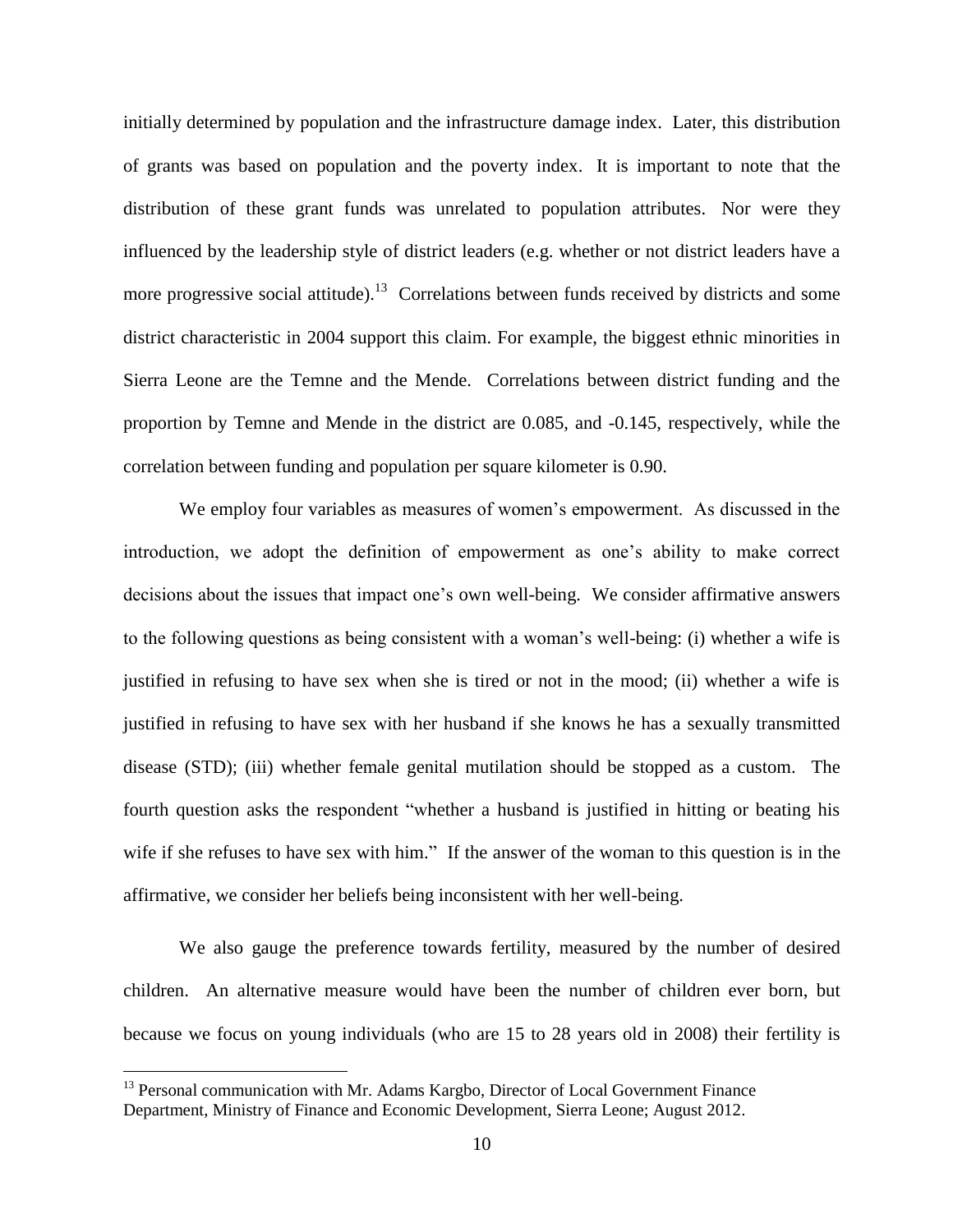unlikely to be completed. Furthermore, desired fertility is conceptually different from completed fertility, where the latter may diverge from the former for a variety of reasons. Two additional variables gauge whether the woman uses modern contraceptive methods and whether she has ever been tested for AIDS.

Column (2) of Table 1 displays the means and standard deviations of the full sample of females who were either 8 to 11 years old or 15 to 21 years old in 2001. The information provided in the table pertains to 2008 when the individuals were aged 15 to 28. Of this group, those who were 8 to 11 years old in 2001 were exposed to the FPE. This is the "treatment" group, the descriptive statistics of which are provided in column (3). Those who were 15 to 21 years old in 2001 constitute the "control" group, listed in column (4).

On average, women desire to have 4.7 children over their lifetime. The number of desired children for women in the treated group is 4.2, while it is 4.9 for those who are not exposed to the FPE program. The rate of modern contraceptive use is lower for those in the treatment group, but this is likely because the average age in this group is lower (16.5) in comparison to the average age in the control group (25.5). This is also the likely reason for the difference in the rate of having been tested for AIDS between the two groups.

The proportion of women who indicate that a wife is justified in refusing sex when she is tired, is higher among the control group. The same is true for the question that asks whether a wife is justified in refusing to have sex with her husband if he has a sexually transmitted disease. It is somewhat puzzling that the proportion of affirmative answers is higher for the control group which has less education. On the other hand, the proportion of married women is larger in the control group. To the extent that married women have better information and experience on the issues raised by these two questions, it could be reasonable to have higher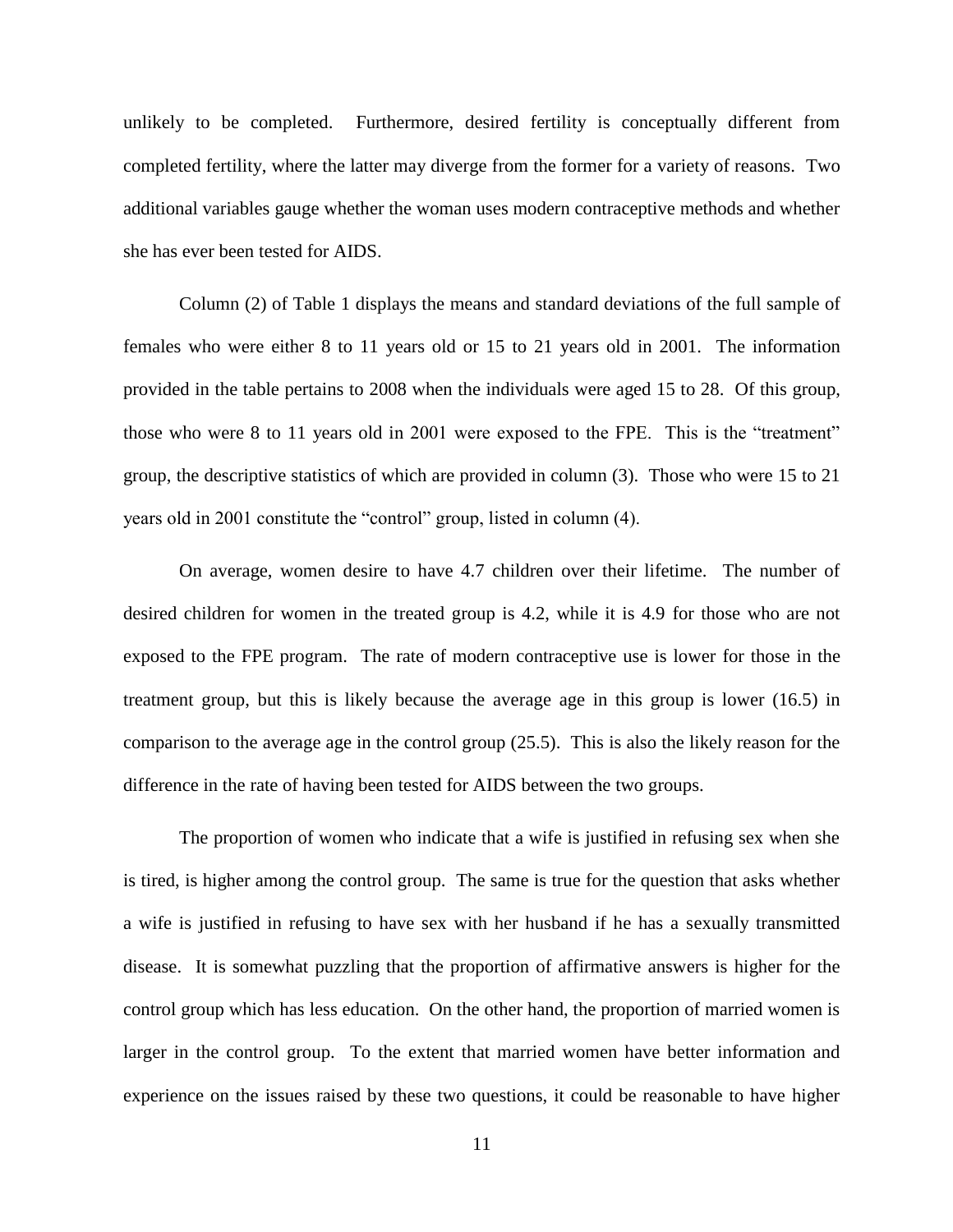proportion of affirmative answers among the control group. The proportion of women who thinks that wife beating can be justified is lower in the treatment group, and the proportion of women who thinks that female genital mutilation should be discontinued is higher among the treatment group.

Although the individuals who are exposed to the FPE are younger than those who are not exposed, the former group has more schooling on average than the latter as expected (4.4 years vs. 2.1 years). The data set contains information on religious affiliation and ethnic background. Islam and Christianity are the two dominant religions in Sierra Leone; and Temne and Mende are the two largest ethnic groups. We also have information on whether the person resides in an urban or rural area. The wealth of the person is measured by dummy variables titled *Wealth1, Wealth2* and so on, to indicate the wealth quintile to which the individual's household belongs. Total wealth is calculated using all household assets, including cars and television sets, as well as dwelling characteristics such as flooring material, type of drinking water source, toilet facilities.<sup>14</sup> *TV, Radio* and *Fridge* indicate whether the household of the individual has these consumer durables. These variables are correlated with wealth. In addition, TV and radio may have a direct impact on attitudes because they may enable the person to have access to information. For example, Jensen and Oster (2009) show that the introduction of cable television into rural India has changed the reported acceptability of domestic violence toward women and the preference for sons. Chong and la Ferrara (2009) report that access to a particular TV channel, which has monopoly over soap operas (which

 $14$  For the details of the creation of this measure, see the DHS website at [http://www.measuredhs.com/data/Data-Quality-and-Use.cfm#CP\\_JUMP\\_5373](http://www.measuredhs.com/data/Data-Quality-and-Use.cfm#CP_JUMP_5373) (accessed February 15, 2012).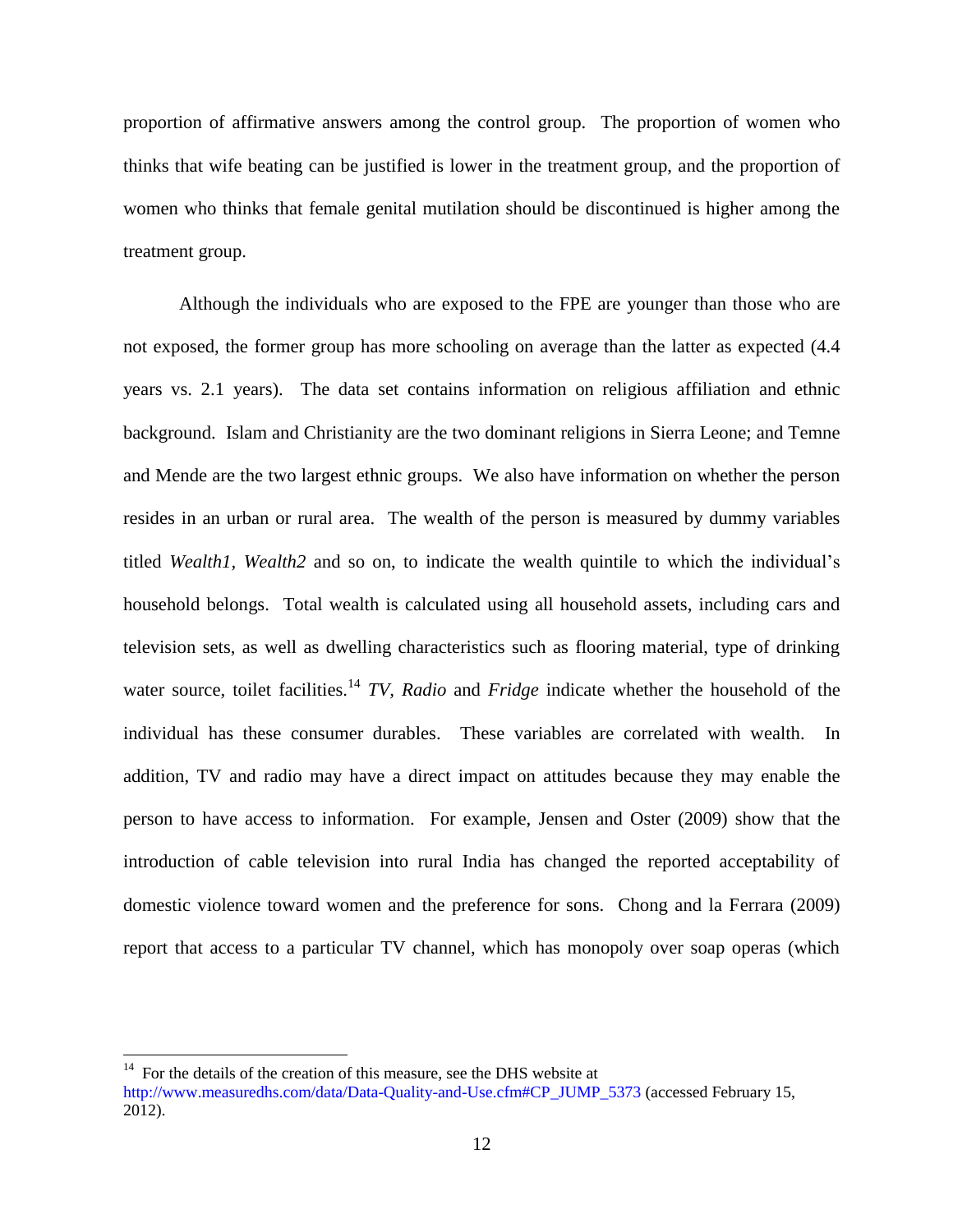typically contain themes related to criticism of traditional values and female empowerment and emancipation) is associated with increased divorce rates.

The data set does not contain information on the region of birth, childhood place of residence or the place of education. As a result, we cannot determine whether the individual has received her education in a given district and then moved and was surveyed in 2008 while living in a different district of the country. The basic assumption behind our empirical analyses is that individuals have received their education in the same district where they were interviewed in 2008. However, later in the paper we identify those who have lived in the same residence continuously since the school years. Using this sub-sample of individuals, who clearly have not relocated since the elementary school age, we obtain similar results.

#### **3. Empirical Strategy**

 We first estimate the impact of the education policy on schooling acquired by women using a specification depicted by Equation (1) below.

(1) 
$$
S_{ijt} = \beta_0 + \beta_1 FPECohort_i + X_i \Omega + \gamma_j + \delta_t + \varepsilon_{ijt},
$$

where S*ijt* stands for years of education (measured in 2008) of individual *i*, in district *j,* who was born in year *t*. *FPECohort<sup>i</sup>* is a dichotomous indicator which takes the value of one if the cohort of the individual was exposed to the Free Primary Education (FPE) policy, and zero otherwise. The primary school age in Sierra Leone is 6 to 11. Those who were six years old in 2001 when the FPE policy started were 13 years old in 2008 when they answered the survey questions. However, the minimum age of those who were part of the survey in 2008 is 15 and these individuals were 8 years old in 2001. Therefore, we consider those individuals who were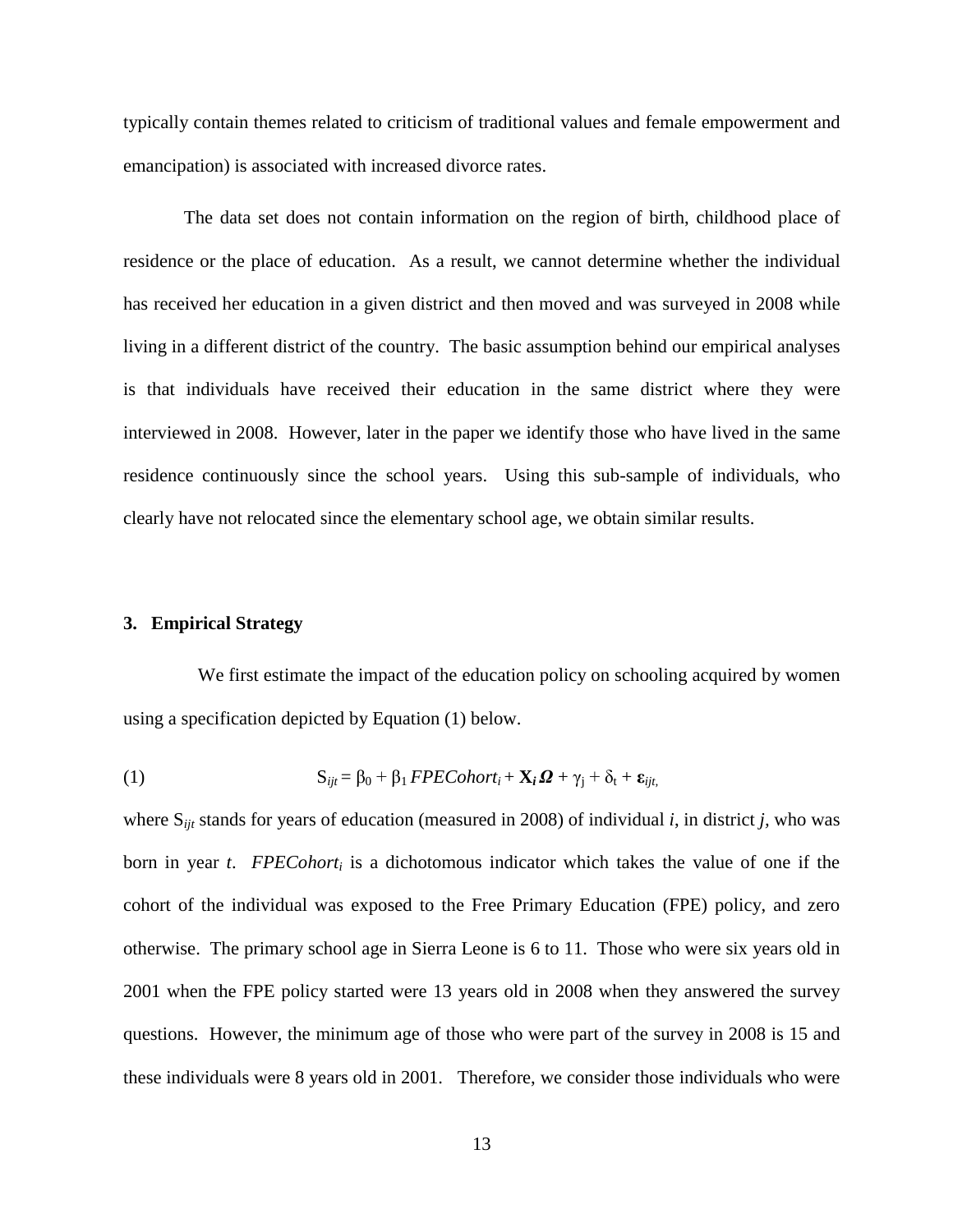8 to 11 years old in 2001 (who were 15 to 18 in 2008) as part of the treatment group; and *FPECohort* takes the value of one for these individuals. At the start of the policy in 2001, those who were above the primary schooling age (e.g. those who were 12 or 13) were nevertheless allowed to enroll in school. Because these older children have returned to school, the primary school gross enrollment rate rose above 100 percent (World Bank 2007). Even in 2004, more than half of the children enrolled in the first grade of the primary school were older than six years. This was true of the other grade levels of the primary school as well (World Bank 2007), which means that children who were older than 11 years of age in 2001 could have also benefitted from the program. Therefore, we chose as the control group those who were 15 to 21 when the implementation of the FPE started. This older group was not exposed to the policy. We also entertain alternative clasifications of the control group which do not alter the results appreciably. These are discussed in Section 4.

The vector  $X_i$  includes attributes of the individuals such as religion, ethnic background, residence in an urban area, and indicators of wealth. The equation includes district fixedeffects  $\gamma_j$ , year of birth fixed effects  $\delta_t$ , and a standard white noise error term  $\epsilon_{ijt}$ .<sup>15</sup>

 An alternative specification is depicted by Equation (2) where schooling is assumed to be impacted not only by exposure to the treatment by the FPE, but also by the intensity of the program.

(2) 
$$
S_{ijt} = \varphi_0 + \varphi_1(FPECohort_i * R_j) + X_i \Psi + \xi_i + \theta_t + \upsilon_{ijt},
$$

<sup>&</sup>lt;sup>15</sup> Sierra Leone is divided into four main regions (East, West, North and South) comprising a total of 14 districts where one leader from each district has a seat in the country's parliament. The design of the SLDHS was done to take this district-level grouping into consideration. Figure 1 shows the division of these districts according to regions.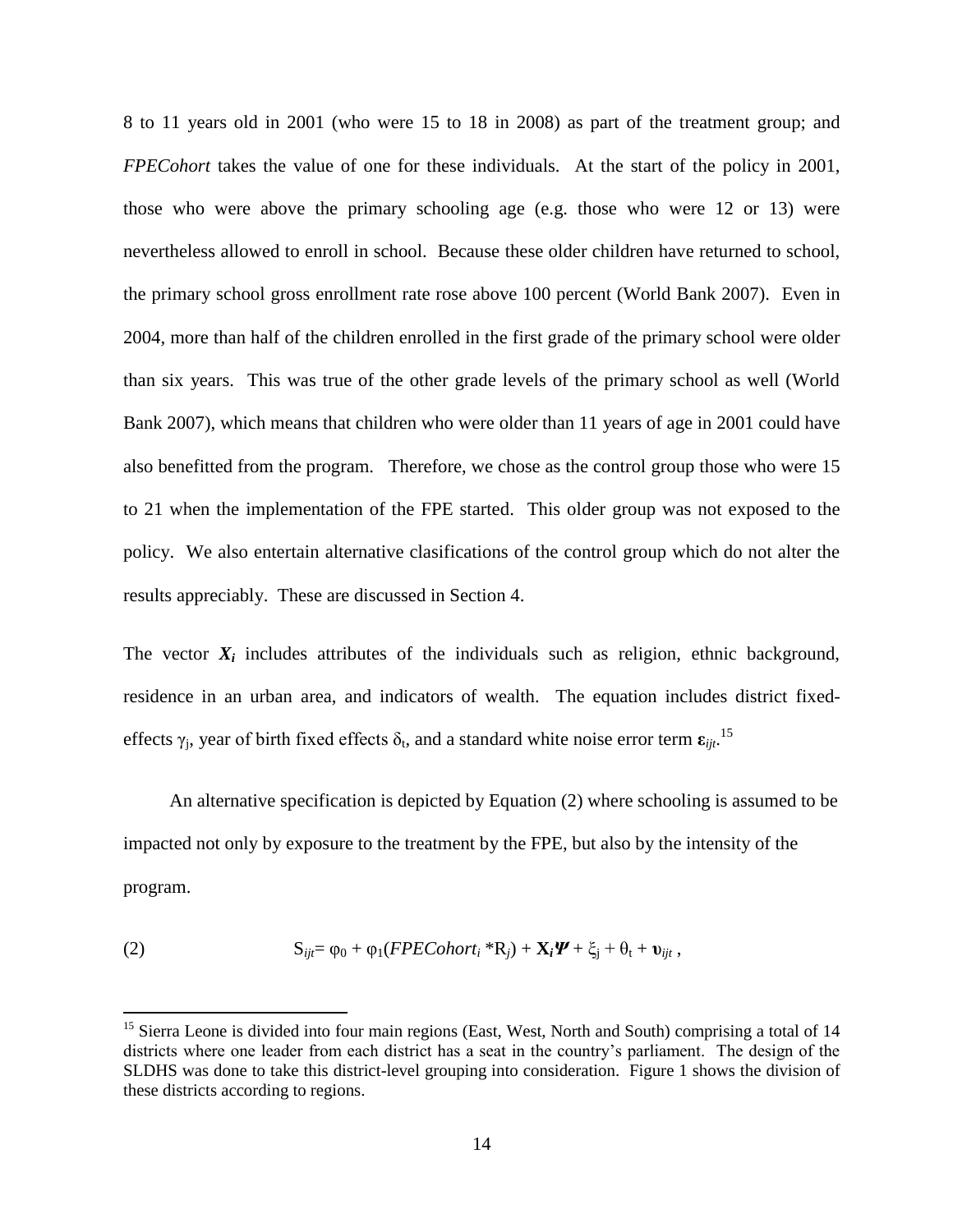where  $R_i$  represents per teacher spending allocated to district *j*. As described in the introduction, because of the devastation of the infrastructure during the civil war, there was significant damage to school buildings. While the government could not increase the number of teachers at the end of the civil war in 2001, it started repairing damaged classrooms and building new schools. The intensity of this effort, which differs between districts, measured as log spending per 100 teachers in 2004, is represented by  $R_j$ .  $X_i$  is a vector of personal characteristics of the individual as before;  $\xi$ <sub>j</sub> and  $\theta$ <sub>t</sub> represent district and year of birth fixedeffects, respectively.

To investigate the extent to which schooling had an impact on women's preferences, we estimate versions of Equation (3).

(3) 
$$
Y_{ijt} = \alpha_0 + \alpha_1 S_{ijt} + X_i \Phi + \mu_j + \lambda_t + \tau_{ijt},
$$

where  $Y_{ijt}$  represents the response of individual *i* who was born in year *t*, and who resides in district *j* to questions on health, sexual activity and husband-wife relations, shown in Table 1. S<sub>*ijt*</sub> stands for the level of schooling of the individual;  $\mu_i$  and  $\lambda_t$  represent district fixedeffects and year of birth fixed effects, respectively. Because unobservable characteristics of the person, captured by the error term  $\tau_{ijt}$ , impact her preferences (Y) and because these unobservables could be correlated with her level of schooling (S), Equation (3) is estimated using instrumental variables, where schooling is instrumented by exposure to the FPE and intensity of the program in the district (*FPECohort<sup>i</sup> \*Rj*). The factors that may be correlated with schooling as well as with the outcomes analyzed in the paper (Y) may include unobservable attributes of the families and the communities.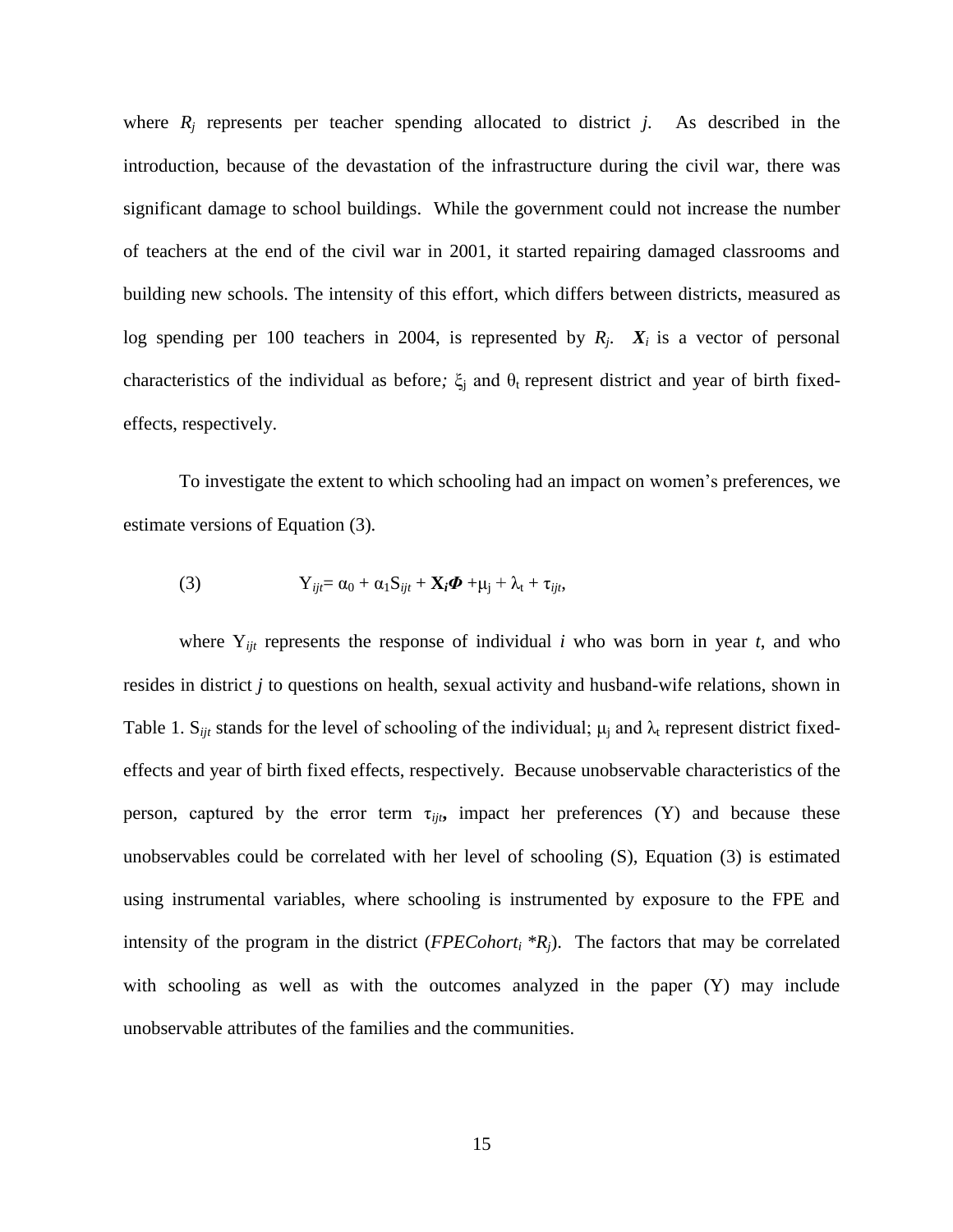# **4. Results**

 $\overline{a}$ 

Column (1) of Table 2 displays the result obtained from estimation of equation (1), where schooling is regressed, among other controls, on *FPECohort*, which is the dummy variable that measures the individual's exposure to the FPE program. The result indicates that being a member of the birth cohort that was exposed to the program increases women's schooling by 0.5 years in comparison to the older cohorts that were not exposed to the program. The specification displayed in column 2, based on equation (2) provides the same inference. The advantage of this specification is that it allows for variation in resource allocation between the districts and that year of birth fixed-effects are included. Column (3) reports the same specification as in column (2) with the exclusion of all covariates other than *(FPECohort \* R)*. The estimated impact of the program remains the same.<sup>16</sup>

The specification displayed in Column (2) of Table 2 is the basic first-stage regression of the impact of the FPE program on schooling. In Table 3A we provide the results of the instrumental variables regressions where women's behavior regarding using modern contraceptives and testing for AIDS is analyzed, along with the analysis of their preferences regarding physical violence against them, and the issues that impact their health.

In each specification the primary variable of interest is the years of schooling, which is instrumented by the interaction of the cohort exposure dummy and the education funding received by the district of residence. The regressions employ sampling weights and standard

<sup>&</sup>lt;sup>16</sup> The average predicted education obtained from column (2) of Table 2 is 4.37 (std=2.45) for the treated group, and it is 2.10 (std=2.43) for the control group. The mean predicted level of education for these groups is 4.39 (std=1.70) and 2.11 (std=1.86), respectively, when using the model with no covariates, depicted in column (3) of Table 2.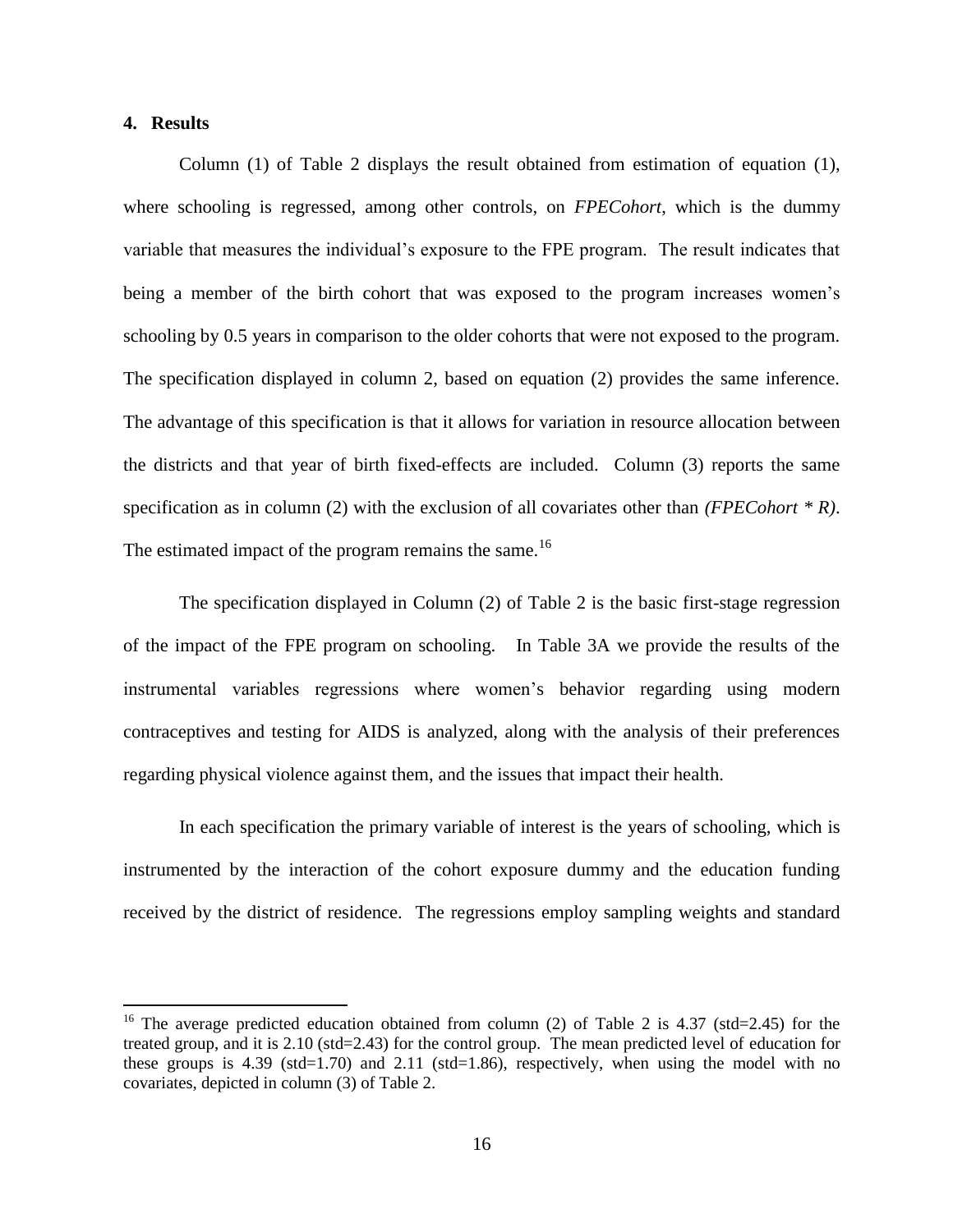errors are clustered by year of birth and district.<sup>17</sup> Columns (1) and (2) of Table 3A show that an additional year of education increases women's propensity to use modern contraception by about 12 percentage points and the propensity for being tested for AIDS by 11 percentage points. These are substantial impacts as the proportion of women who use modern contraception in the sample is 17 percent, and 13 percent of the women in the sample has been tested for AIDS. Column (3) of Table 3A demonstrates that an additional year of schooling generates a decrease in the desired number of children by 0.34. The fertility rate in Sierra Leone is 5 children per woman and the desired number of children in our sample is 4.7. Thus, according to our estimate, the desired number of children of a woman who completes primary schooling and receives six years of education will be 2 fewer children than the sample average (or a total of 2.7 children). Whether this decrease in desired fertility would translate into an actual decline in the number of children born depends on the interplay between the woman's and her husband's preferences along with other social expectations and pressures. As we demonstrate below, an increase in schooling for men does not translate into a significant change in their preference for the desired number of children.

Columns (4) to (7) of Table 3A present the results where we investigate the impact of education on women's attitudes regarding their own health and well-being. Columns (4) and (5) display the results of the models where the dependent variable measures whether the woman believes it is justified to refuse to have sex with the husband if the wife is tired (column 4), or if the husband has a sexually transmitted disease (column 5). In both cases, an increase in schooling makes women more likely to answer in the affirmative, although the impact is not statistically significant in case of the "refusing sex when tired" question. An increase in

<sup>&</sup>lt;sup>17</sup> We also clustered standard errors by cohort (treated vs. control) and district. This formulation provides only 28 clusters. With this caveat, the statistical significance of the estimated coefficients did not change. We report this later in this section.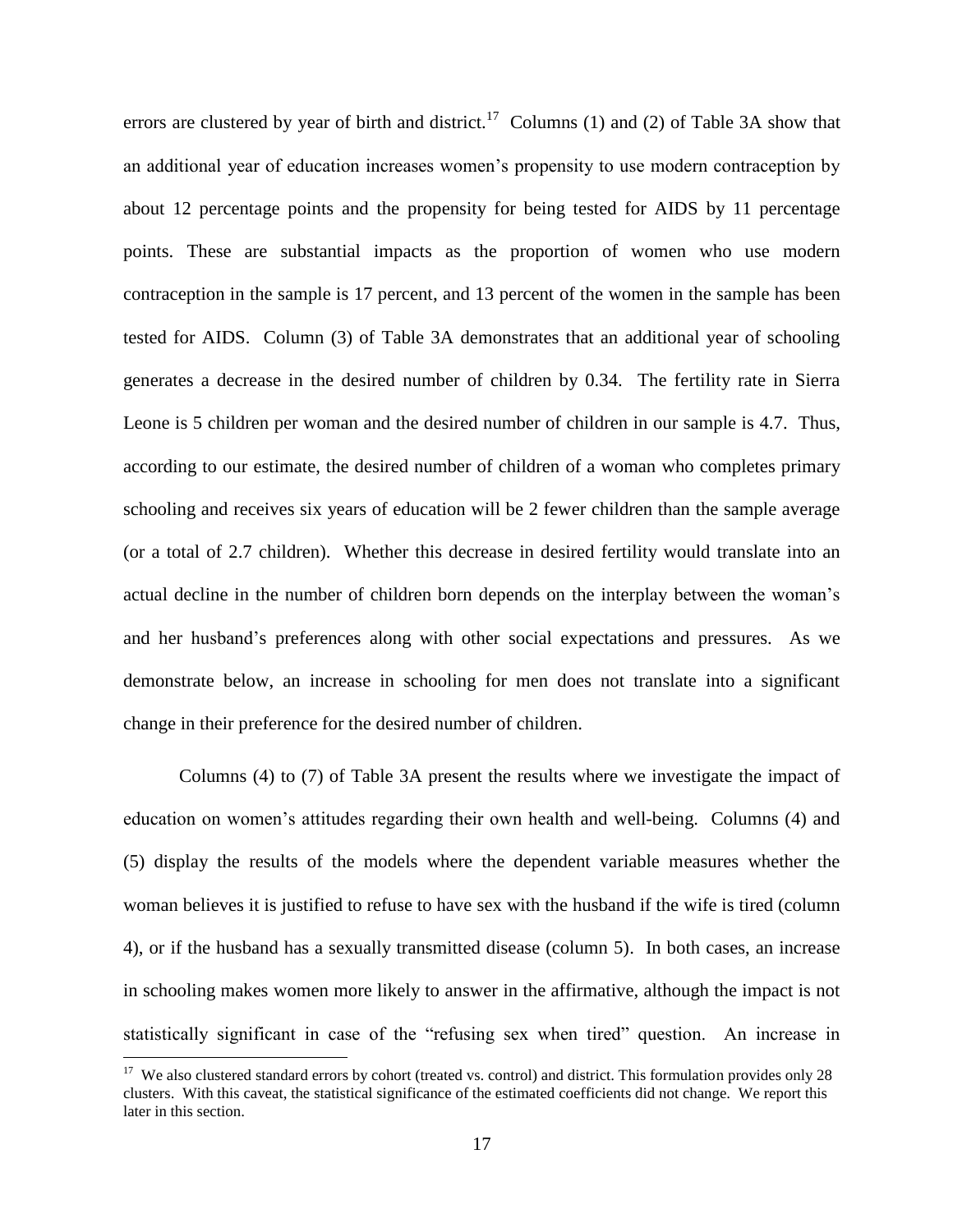education by one year increases a woman's propensity by 11 percentage points to declare that a wife is justified to refuse sex when the husband has an STD. At the sample mean this translates into an increase in the attitude by 23 percent.

Columns (6) and (7) of Table 3A present the results where the attitudes towards physical violence against women are analyzed. Column (6) shows that one additional year of schooling *reduces* women's propensity *to approve* wife beating by about 10 percentage points. About 36 percent of all women in the sample believe that wife beating is justified (see Table 1). Thus, the result reported in column (6) represents a sizable impact on the attitudes regarding acceptability of violence against women. Similarly, Table 1 shows that about only 30 percent of women in the sample believe that female genital mutilation should be discontinued. An increase in education by one year, triggered by the FPE program, increases women's propensity to declare that female genital mutilation should be stopped by about 9 percentage points (column 7 of Table 3A). Running the models with no control variables provided very similar results, as shown in Table 3B.

When we clustered the standard errors by cohort (treated vs. control groups) and district, the estimated standard errors were smaller. The p-values of the estimated coefficients were 0.019, 0.001, 0.013, 0.420, 0.036, 0.008 and 0.03 respectively, for the seven models reported in Table  $3A$ <sup>18</sup> Estimating the models (Equation 3) using OLS instead of instrumental variables generated results that are qualitatively similar to those reported in Table 3A. More specifically, these OLS specifications produced coefficients for education that had the same signs as those reported in Table 3A, and that were always significant at the 1-percent level or

 $18$  It should be cautioned that this specification involves only 28 clusters.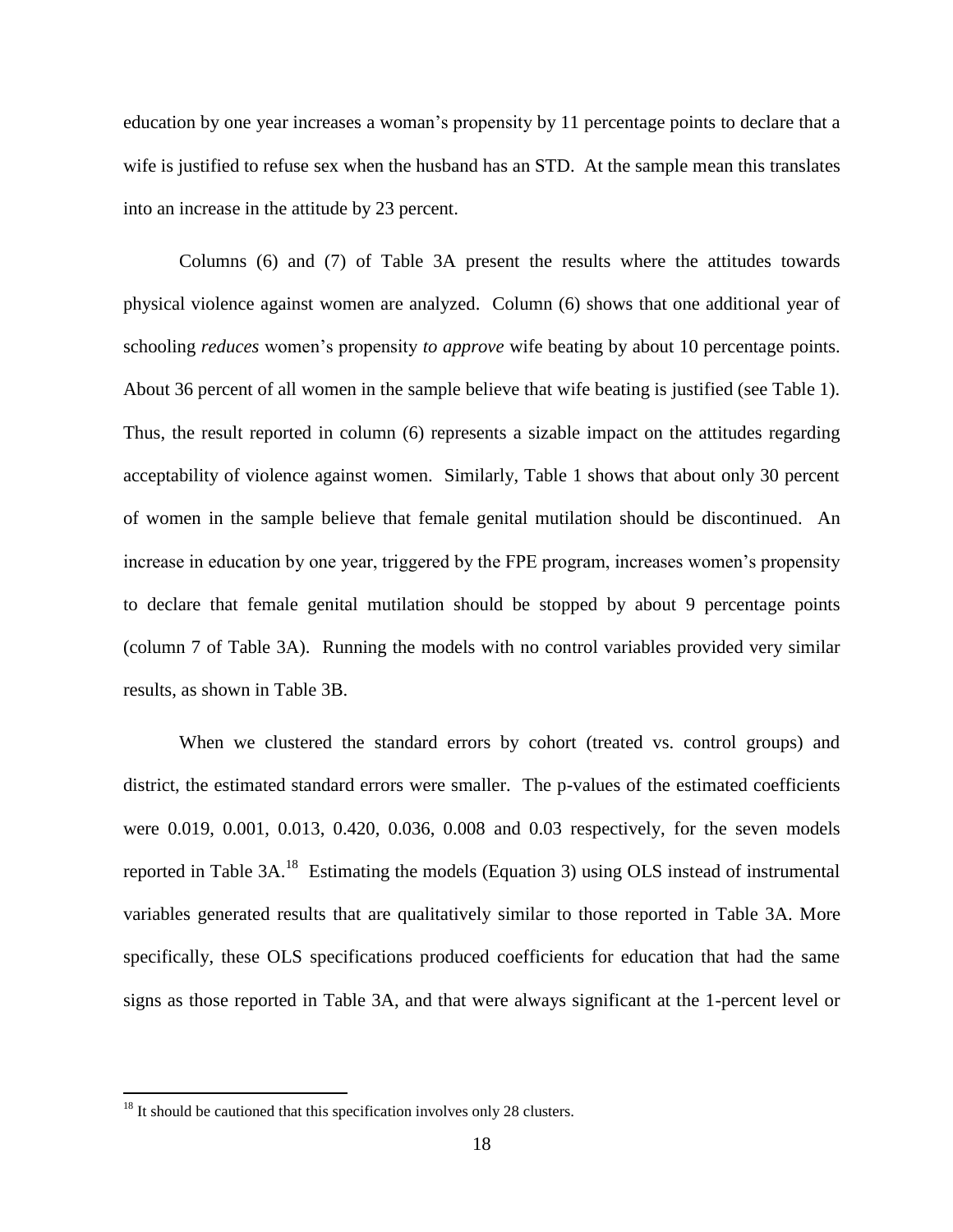better, but the OLS coefficients were smaller in absolute value in comparison to the instrumental variables coefficients. These OLS results are reported in table Appendix A-0.

Inserting Equation (2) into Equation (3) produces the reduced form where the dependent variables are explained by exogenous covariates as well as the instrument. The result of estimating the reduced form regressions for each outcome are summarized in Table 3C. There are no anomalies, in that the reduced-form coefficients are the products of the first-stage and the structural form coefficients, and the estimated reduced-form coefficients are statistically significant in all outcomes but the one reported in column (4), which was exactly the case for the instrumental variables regressions of Table 3A.

As mentioned earlier, those who were 8 to 11 years old in 2001 were exposed to the FPE policy. Those who were 15 to 21 in 2001 constitute the "control group" because at the start of the implementation of the policy, those who were older than the primary schooling age were still allowed to enroll in school. Nevertheless, we also estimated models by using those who were 12 to 16 in 2001 as the control group. Because some individuals in this group have benefitted from the FPE, the estimated impact of education is expected to be weaker. The results, presented in Table Appendix A-1 show that this is in fact the case. The point estimates are smaller and the impact of schooling is statistically significant only for contraceptive use, having been tested for AIDS, and reporting that a wife is justified in refusing sex if the husband has an STD. Finally, we experimented with yet another specification. Here, instead of dropping the individuals who were 12 to14 years old in 2001, and therefore who might or might not have benefitted from the FPE policy, we kept them in the sample but assigned them a value of 0.5. Put differently, in this specification those who are in the treatment group (ages 8 to 11 in 2001) are assigned the value of one, those who are in the control group (15 to 21) are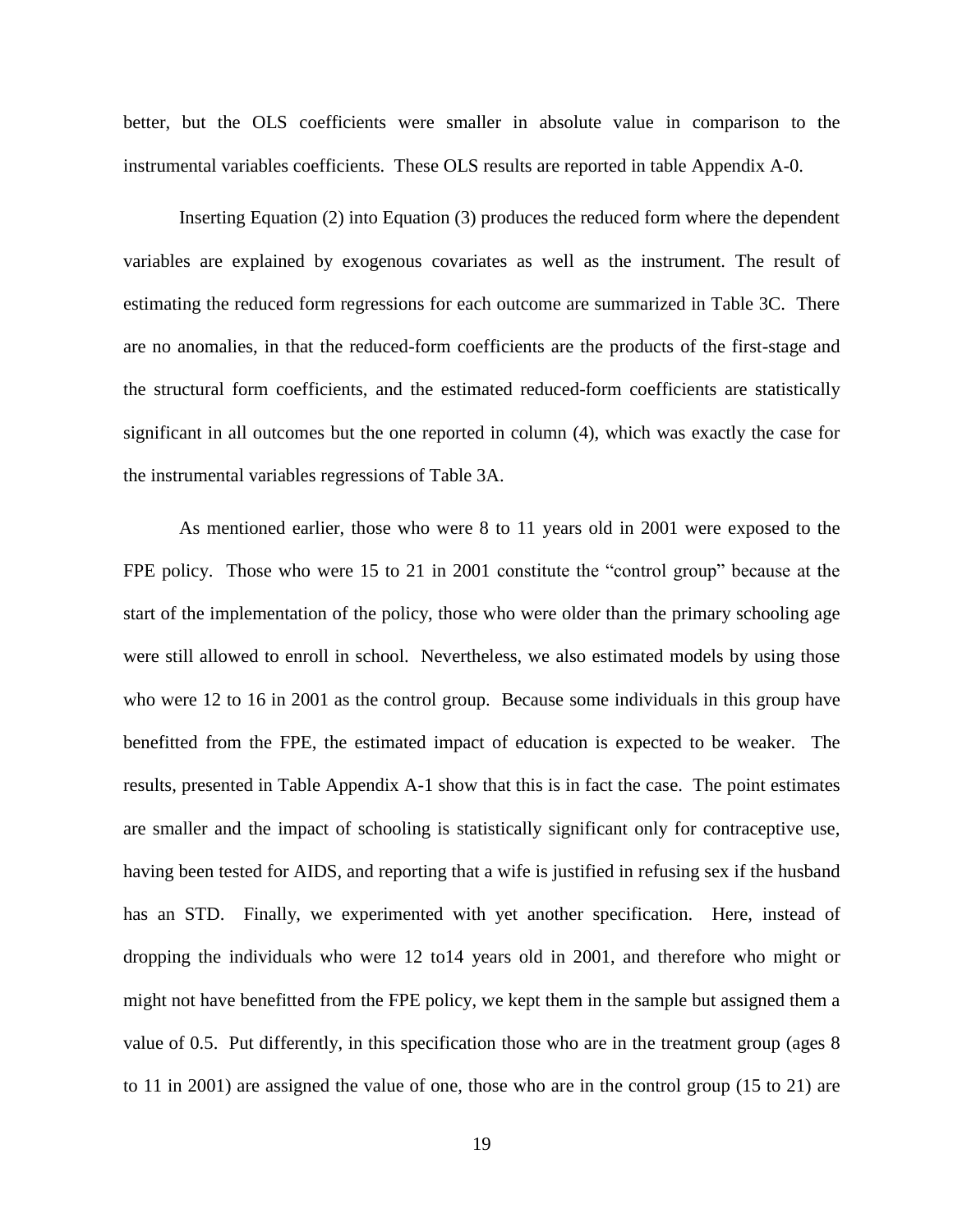assigned a value of zero and the questionable middle group (ages 12 to 14) is assigned a value of 0.5. These results are reported in Table Appendix A-2. The point estimates are smaller than those reported in Table 3A as expected; but they are not substantially different.<sup>19</sup>

In summary, the results demonstrate that an increase in schooling alters women's preferences in favor of protecting their own well-being. An increase in education makes women more likely to declare that a woman is justified in refusing sex when there is a health risk or when she is tired. An increase in education also makes women more likely to disapprove acts of physical violence against them. These results indicate that education empowers women. 20

#### **Does Literacy Matter?**

 $\overline{a}$ 

In the SLDHS, literacy was evaluated based on the ability of the respondents to read a sentence placed in front of them. We created a dummy variable, titled *Literate,* that takes the value of one if the individual was able to read the whole sentence. We defined a second variable, *Literate2,* which identifies those who could read the entire sentence as well those who could read only parts of the sentence. This second variable identifies those who are literate or are semi-literate. As shown in Table 1, 26 percent of the women in our sample is literate, and 32 percent is literate or semi-literate. This is consistent with the 30 percent literacy rate for females who are 15 years of age and older in 2009, reported by the World Bank (UNESCO Institute for Statistics  $2011$ ).<sup>21</sup>

<sup>&</sup>lt;sup>19</sup> Considering the treatment group of those who are 15-18 in 2001 reduces the sample size to about 1,700 and renders the estimated coefficients statistically insignificant.

 $20$  Friedman et al. (2011) also find that participation in a merit scholarship program that increases the years of education in Kenyan schools reduces young women's acceptance of male violence against women and children.

<sup>&</sup>lt;sup>21</sup> The literacy rate for men 15 and over was 53 percent in 2009.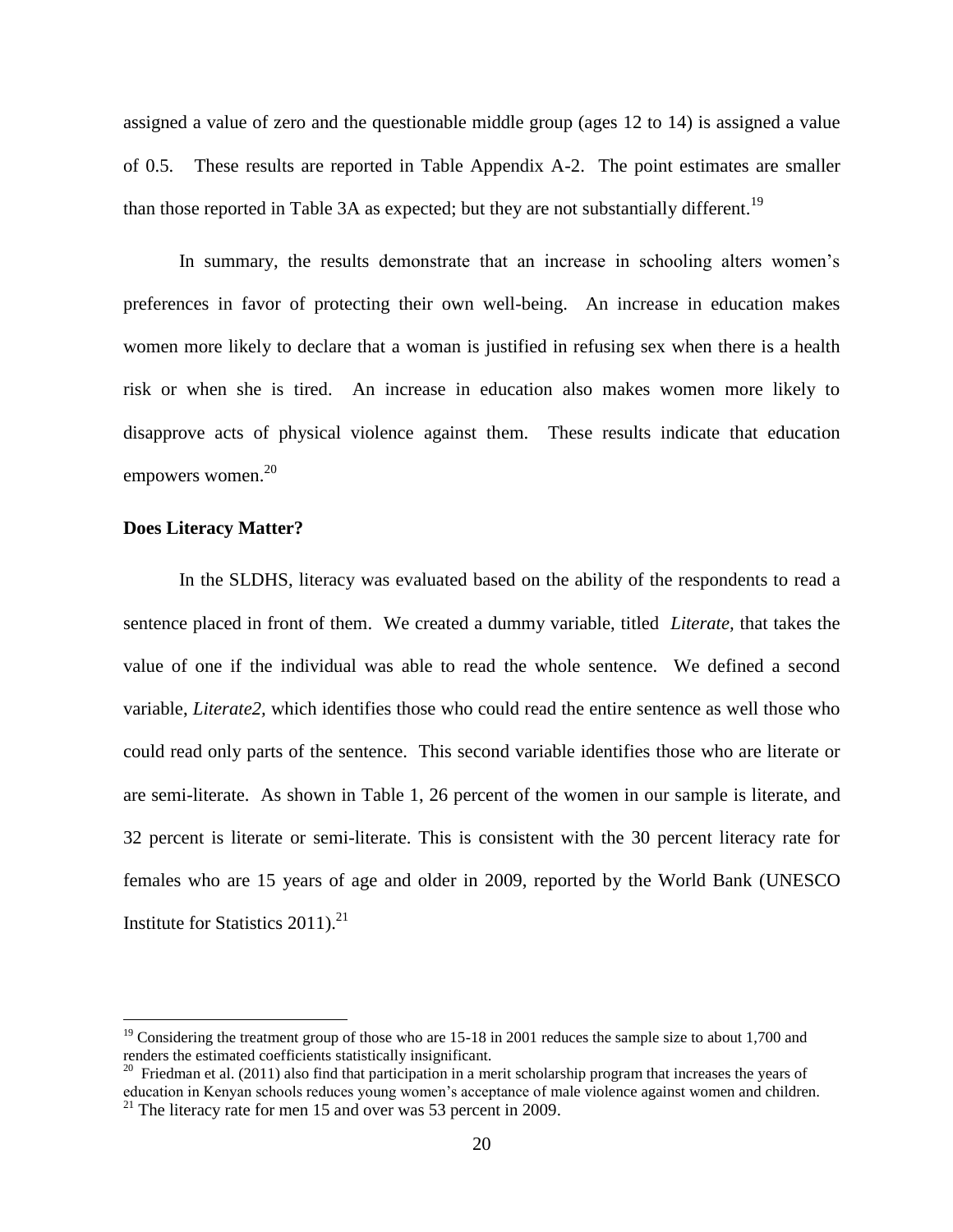Table 4 presents the OLS results where all outcome variables are regressed on *Literate*. The results are similar to those reported in Table 3A. Being literate is associated with a higher probability of using modern contraception, a higher probability of having been tested for AIDS and a smaller number of desired children. Literate women are more likely to agree with the statement that a wife is justified in refusing sex if she is tired, or if the husband/partner has an STD. Women who are literate are also less likely to indicate that wife beating is justified and more likely to declare that female genital mutilation should be stopped. The same results are obtained when we employed *Literate2*. 22

These OLS results, however, may not represent the causal effect of literacy if unobserved factors that are correlated with the likelihood of being illiterate are also related to women's preferences. Therefore, we ran the instrumental variables regressions reported in Table 3A, replacing the schooling variable with *Literate* or *Literate2* to investigate whether a switch from being illiterate to literate (or a switch from being illiterate to being semi-literate or literate) causes a change in women's preferences. The results, which are not reported, show that the coefficient of literacy is not significant in any of the seven regressions, regardless of whether we use *Literate* or *Literate2*. Furthermore, this result seems to emerge because of the lack of power in the first-stage regressions, where the F-values of the instrument are very low in each regression.

Because this result is somewhat surprising, we investigated the relationship between reported schooling and literacy by exposure to the FPE program. Table 5 reports the average literacy rate by education among those who are part of the control group (those who are not exposed to the FPE program) as well as for those who are treated by the program. Among

 $22$  These results are not reported in the interest of space.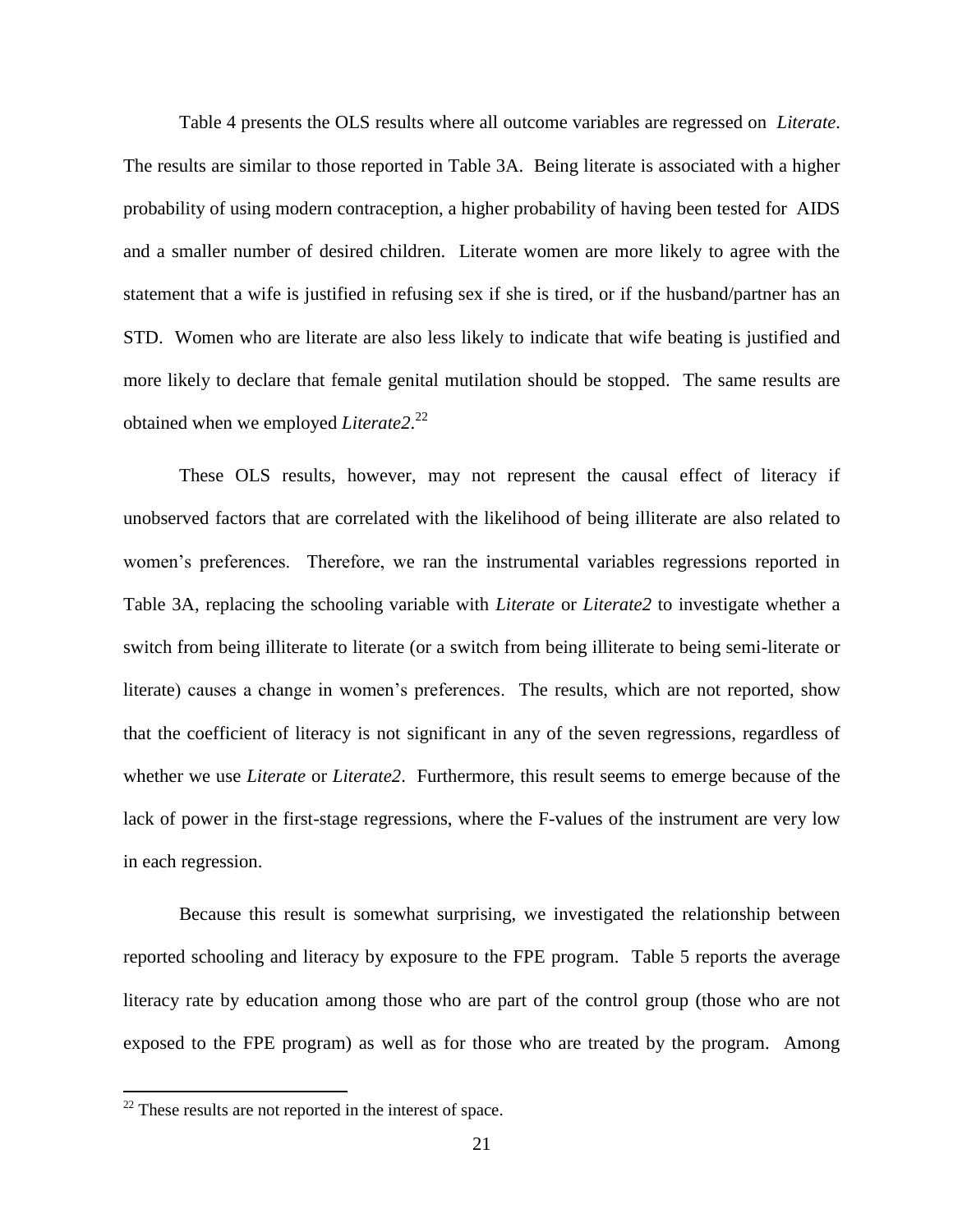those with zero years of schooling, the literacy rate is essentially zero in both groups. Among the group of women who have 1 to 3 years of schooling, the literacy rate is zero if they are part of the control group (aged 21 to 28 in 2008), and 7.5 percent of this group is semi-literate or literate. Of the women who have 1 to 3 years of education and who are part of the treatment cohort (aged 15 to 18 in 2008), the literacy rate is about nine percent; and about 46 percent of this group is semi-literate or literate. The same pattern emerges among those with 4 to 6 years of schooling; that is, the literacy rate is higher in the treatment group, but it is far less than 100 percent. The fact that the literacy rate is extremely low among the control-group women who have some primary education (1 to 6 years) may be attributable to the fact that some of these women went to school during the civil war years and therefore it is likely that they did not receive high quality instruction during those years. On the other hand, the FPE program started post-civil war. Therefore women, who are part of the treatment cohort and who went to school under the FPE program, are not impacted by the interruptions of the civil war. It is remarkable that less than one-third (28.9 percent) of those who received 4 to 6 years of schooling under the FPE program can read a complete sentence. $^{23}$ 

The literacy rates are 100 percent for those who have at least seven years of education. This is true both in the control group and in the treatment group. This result is not because of the effectiveness of the secondary school system. Rather, it is because of the fact that to enroll in the secondary school, the student must take an exam, and those who are still illiterate after having completed the  $6<sup>th</sup>$  grade cannot plausibly pass the exam to qualify for the  $7<sup>th</sup>$  grade.

Taken together, these results indicate that an increase in schooling changes the attitudes of women regarding the issues that matter for their well-being but that this effect is not due to

 $23$  Such poor education outcomes are common in developing countries. For example, Banerjee et al. (2007) indicate that in India 44 percent of the children aged 7 to 12 cannot read a basic paragraph.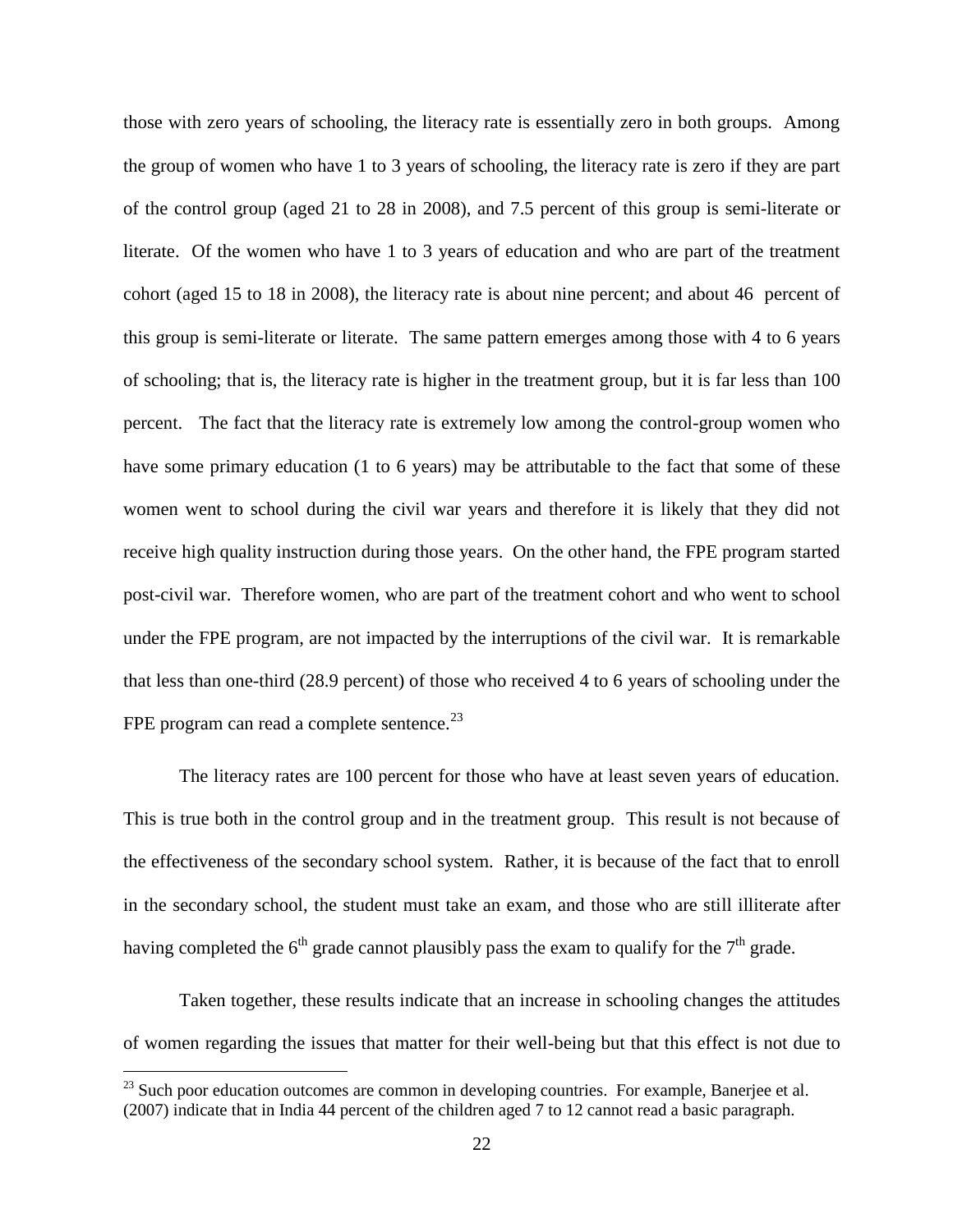women's improved reading ability due to increased schooling. The mechanism through which education impacts attitudes is unclear. Education's impact could be due to the exposure to teachers/lectures even though such exposure does not significantly enhance literacy. It could also be due to some other channel such as socialization experiences while in school; it could also be the result of multiple influences.

#### **The Impact on Men**

In this section we investigate the extent to which the increase in educational attainment due to the FPE program has impacted *men's attitudes* regarding *women's well–being*. Table 6 displays the descriptive statistics for men. A comparison between men and women reveals an interesting and surprising picture. For example, while 56 percent of women indicated that a wife would be justified in refusing sex when she is tired (see Table 1), 68 percent of men believe that such a refusal is justified. Similarly, the proportion who thinks that a wife is justified in refusing sex if the husband has an STD is *higher* among *men* than women. Along the same lines, the proportion of men who think that wife beating is justified is *lower* than the proportion of women who think the same (0.23 vs. 0.36), and the proportion of individuals who think that female genital mutilation should be discontinued is higher among men than women (0.38 vs. 0.30). These are surprising findings because one would expect that the rate of support for the statements in favor of women's well-being would be higher among women. This outcome, however, is not an artifact of the data we employ. It is consistent with a health report on Sierra Leone (Statistics Sierra Leone and ICF Macro 2009b) and could be a reflection of a culture that fosters particular behavioral patterns for women and promotes a subservient attitude to men. Similarly, El Feki writes that in Egypt, where female genital mutilation is a

23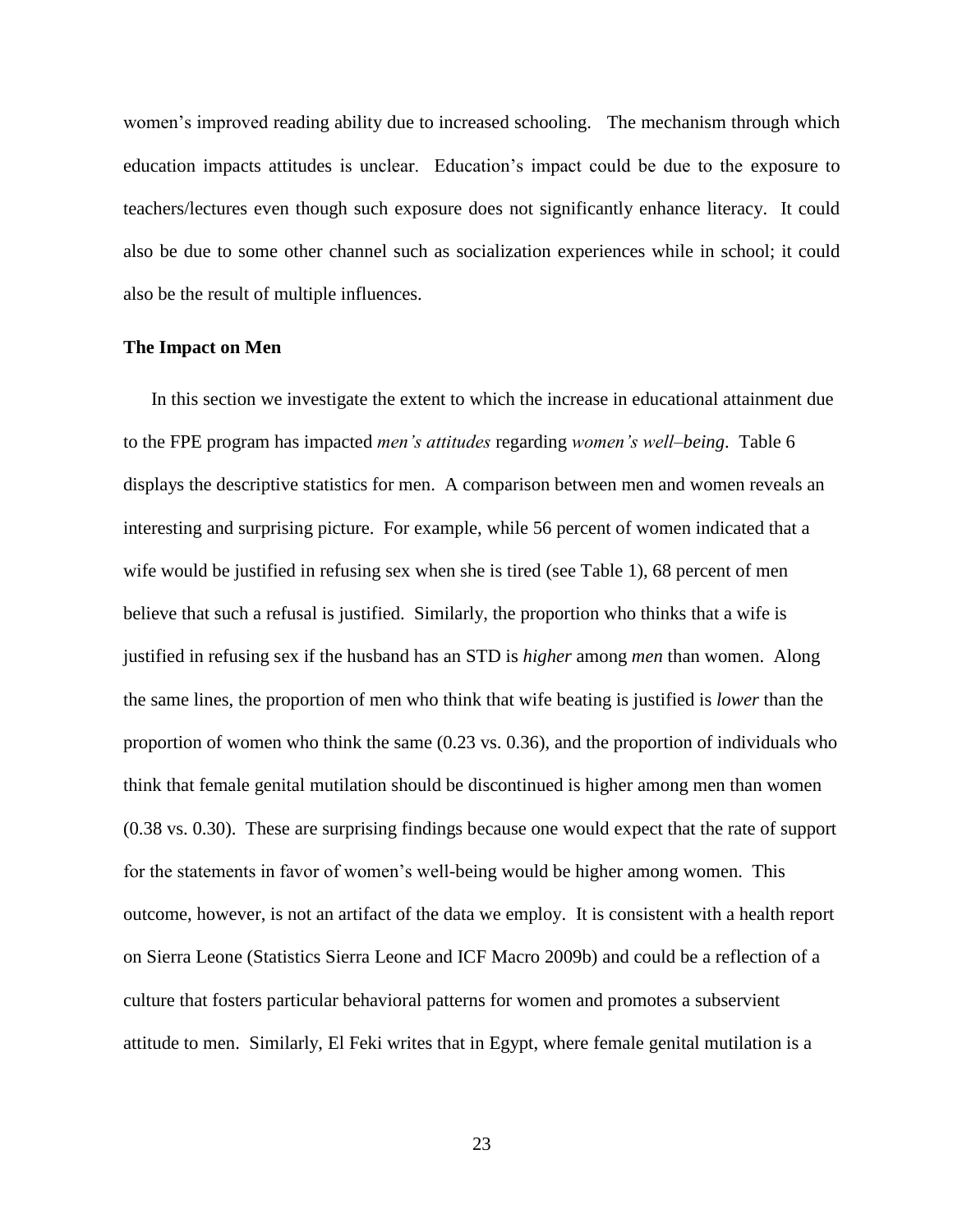custom, mothers, rather than fathers, decide on whether to circumcise their daughters and that men are traditionally not involved in this decision making process (El Feki 2013).

Table 7 presents the instrumental variables regressions for men. This table is the counterpart of Table 3A, which presented the same information for women. Table 7 shows that, as was the case for women, an additional year of schooling increases the propensity to use modern contraception and the likelihood to have been tested for AIDS among men. On the other hand, an increase in education on the margin (the mean years of schooling is 5 years among men) has no impact on men's attitudes towards women's well-being.

#### **Potential Migration**

The data set does not allow us to identify the district in which the individuals received their education. There is, however, one question in the survey that asks individuals how long (in years) they have been living in their current residence. For each individual we calculate the number of years since they completed their schooling. If the number of years in the current residence is greater or equal to the years since the highest grade completed, the individual has not moved to another district since completing schooling. We call such people "non-movers." Note that the question about residence pertains to the location of the physical dwelling and not to the city or the district of residence. This means for example, that a person who has completed her schooling 10 years ago but lived in the same residence continuously for only 9 years is considered a "mover." In reality this particular individual may have moved to another residence in the same district -- thus her place of current residence and her place of schooling may be the same. However, there is no way to distinguish between the cases in which the move was to a new residence and where the move was to a new district. Put differently, this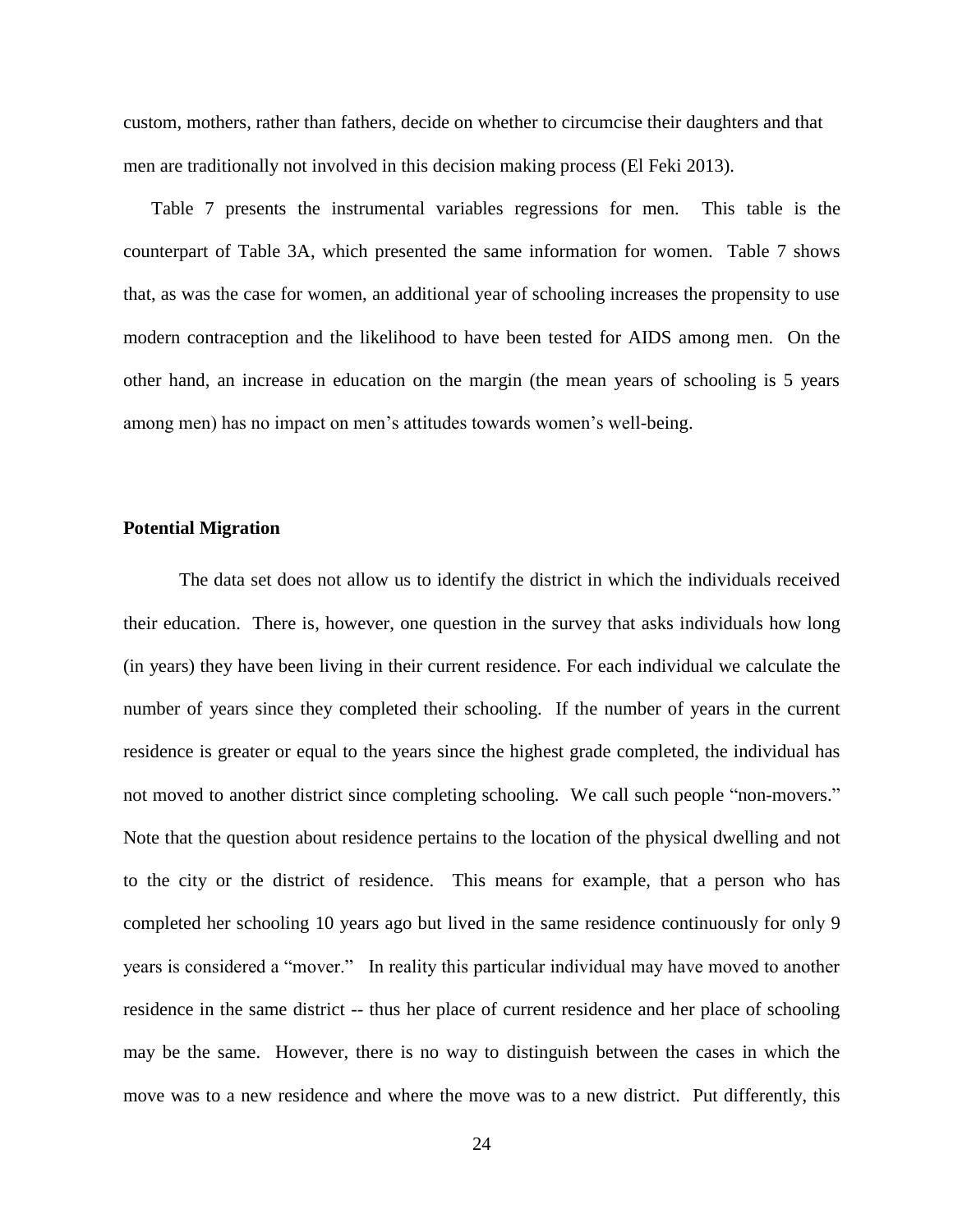crude measure forces us to classify anybody as a "mover" who has not lived in the current place of residence longer than the number of years since schooling is completed. As a result, we end up with those who definitely went to school in the same district as where they were surveyed in 2008, but we omit those who have moved to a different residence in the same district. Consequently, we lose more than 1,000 observations, some of which are non-movers who had to be classified as movers.

The results obtained from this sample of "non-movers" are presented in Table 8 for women. The point estimates of schooling are smaller in some cases in comparison to those reported in Table 3A, but the main inference does not change.<sup>24</sup> Although the impact of schooling on attitudes of women is not statistically significant at conventional levels for questions regarding sexual relations in case of a sexually transmitted disease, education has a statistically significant impact on questions pertaining to violence against women. Specifically, an increase in education has a negative impact on the propensity to declare that wife beating is justified and it increases the propensity to declare that female genital mutilation should be eradicated.

#### **Exposure to War Violence**

 $\overline{a}$ 

The civil war in Sierra Leone started in 1991 and ended in 2001. The schooling reform started at the end of the war in 2001. This means that people in the control group, who were 15 to 21 year old in 2001, were 5-11 years old when the war started in 1991. On the other hand, people in the treatment group were not yet born, or they were at most 1 year old when the war started. This regularity suggests that the results reported so far may not be due to the impact of

<sup>&</sup>lt;sup>24</sup> In these specifications, the coefficient of the instrument in the first-stage is 1.2 (se=0.3). This is bigger that the first-stage coefficient estimated (column 2 of Table 2) for the main regressions reported in Table 3A.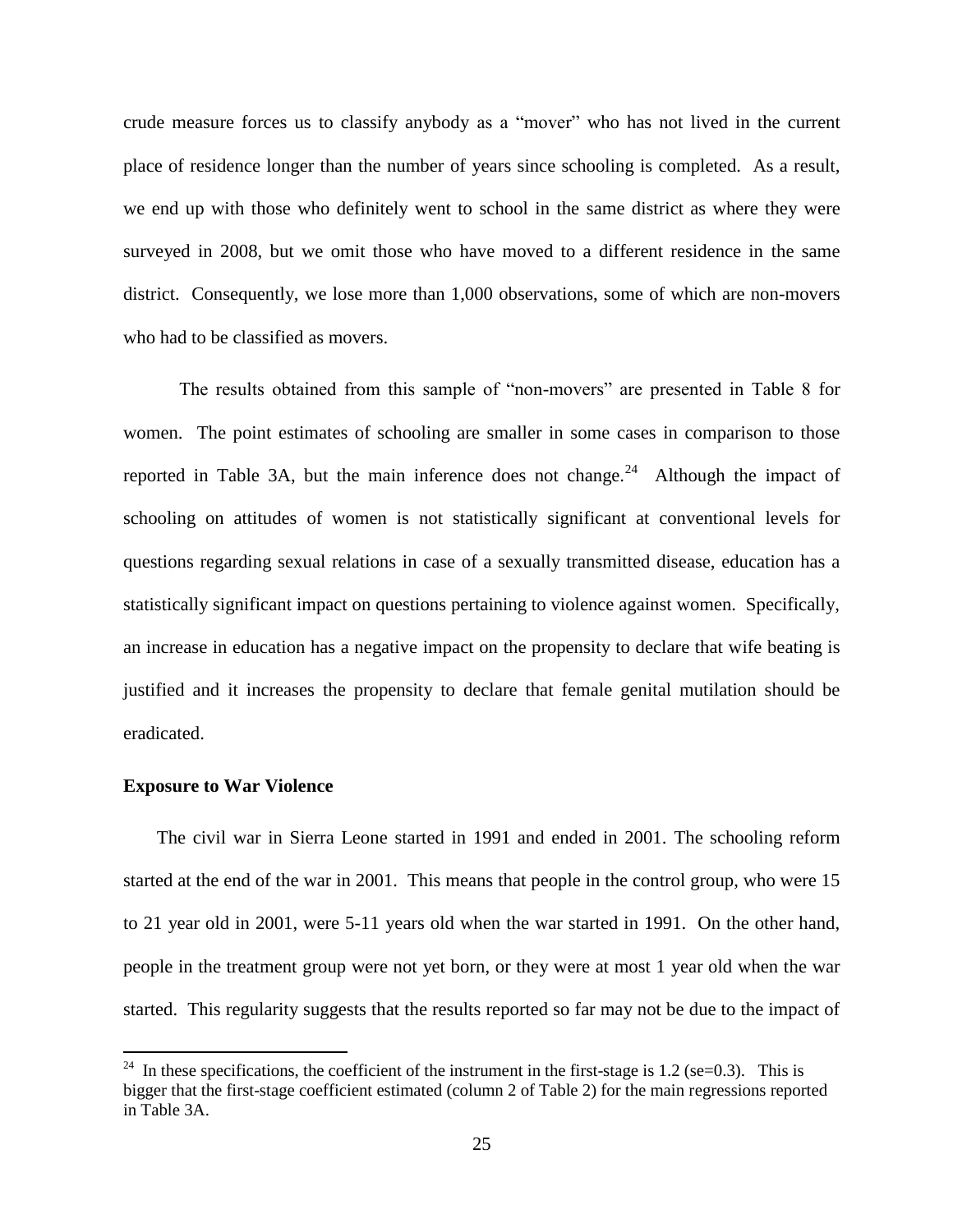education, but they may be because of exposure to war. In other words, the control group is exposed to war while the treatment group is not; and if exposure to violence during the war has "hardened" the older cohorts, we are capturing the though attitudes of these hardened individuals in comparison to those who did not experience war violence.

To address this concern we used detailed data on war atrocities compiled by the Sierra Leone Truth and Reconciliation Commission (TRC). The TRC was initiated in 2000 by the Parliament of Sierra Leone under Section 6(1) of the TRC Act which states that the objective of the Commission, among other things is "to create an impartial record of violations and abuses of human rights and international humanitarian law related to the armed conflict in Sierra Leone, from the beginning of the conflict in 1991..." (Truth, 2004a, pp. 3-4). Creation of this commission is provided for under Article XXVI of the Lomé Peace Agreement of July 1999.<sup>25</sup>

The general function of the Commission is to "investigate, report on the nature and extent of the human rights violations and abuses, and on the context in which these violations and abuses occurred" (Truth, 2004c). In carrying out this function, the Commission provided an opportunity for both victims and perpetrators to share their experiences. Although not every possible victim or perpetrator was interviewed, information was collected from almost all of the chiefdoms,  $26$  the purpose of which was to record the experiences of the population, paying attention to specific groups such as women, children and amputees. It is important to note that

 $25$  Financial support for the Commission came from a number of countries including the United States of America, the United Kingdom, Germany, Canada and France. Other support came from the European Commission, members in the Office of the High Commission for Human Rights, the United Nations Development Programme (UNDP), the United Nations Mission in Sierra Leone, the President of Sierra Leone, Dr. Ahmad Tejan Kabbah and the Government of Sierra Leone.

 $26$  Chiefdoms are the third-level of administrative units (next to the central government and local councils) in Sierra Leone and are governed by chiefs. Districts are divided into chiefdoms, of which there are 149. Dues to security reasons, the Commission was unable to reach 9 of these.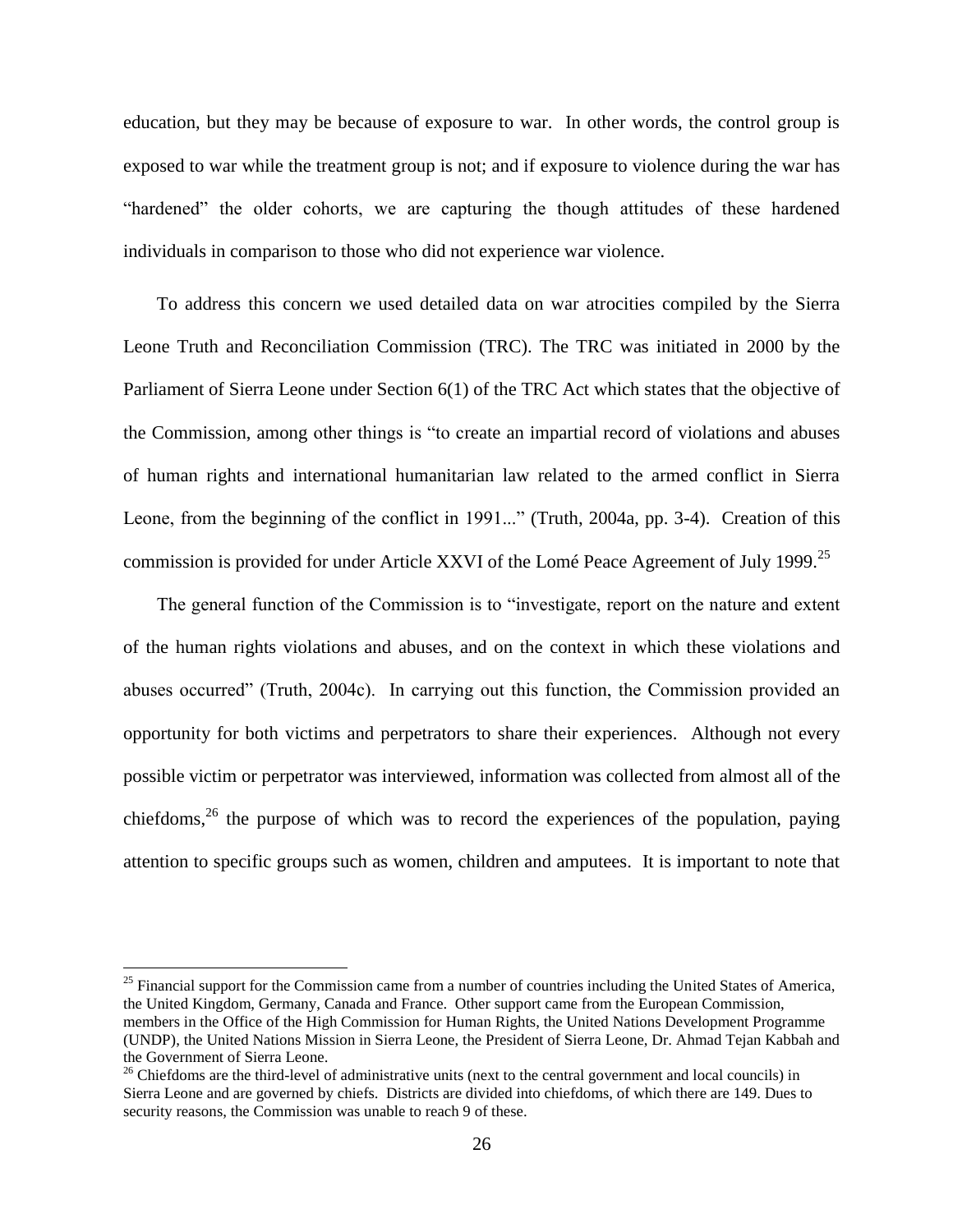victims were not compensated for providing an account of their experiences to the Commission.

A total of 7,706 detailed statements made by Sierra Leoneans (living at home as well as refugees in Gambia, Guineas and Nigeria) were collected by the Commission. Approximately, one-third of the statements were given by women while two-thirds were given by men. Of those women providing statements, roughly 79 percent were victims of violations while about 84 percent of the men were victims. Another 16 percent of the females indicated they were witnesses to violence against family members while 10 percent of the men witnessed violence against one or more family members. This detailed account of these individuals was compiled, processed and presented in a statistical appendix to the Commission's report (see Truth 2004b).

The commission identified a variety of atrocities during the war ranging from torture to rape, from amputation to assault/beating, from sexual slavery to forced labor. A total of 40,242 violent acts took place during the war. These incidents are identified by gender of victim, year and district in which they took place. Using these data, for each person in the data set we calculated measures of *exposure to war violence*. First, we created an exposure variable which takes the value of zero for people in the treatment cohort (younger cohort), and that is equal to the number of atrocities in the district during the war if the person is in the control group. As an alternative method, we employed the same procedure but used the number of atrocities against females in the district instead of total atrocities. Third, we created a more refined measure of violence. We used each person's age at the end of the war to determine their *exposure to years of violence* since age 2 (or age 3, 4 or 5). For example, the years of exposure to war since age four is 11 years for somebody who was 15 years old in 2001. This person was 4 years old in 1990, so she was exposed to the entire war (11 years) since she was four years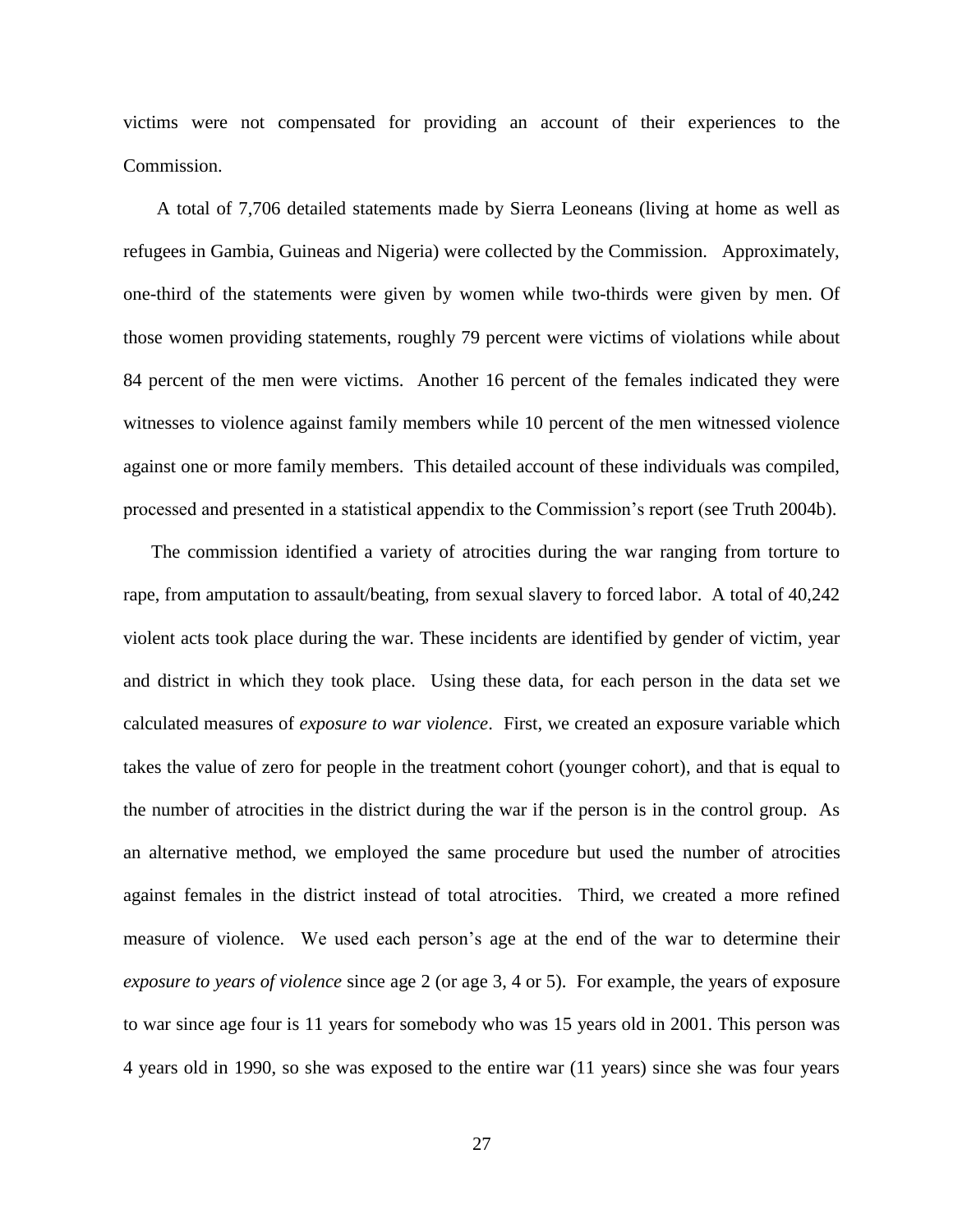old. On the other hand, a person who was 11 years old in 2001 was four years old in 1994. Thus, she was exposed to war for 7 years: between 1994 and 2000. A person who was 9 in 2001 was exposed to 5 years of war since she was four, and so on.

Finally, we used both the location and age of individuals at the end of the war to measure exposure to total atrocities since age 2 (or alternatively since age 3, or age 4, or age 5). For example, consider a person who is 8 years old in 2001. If we measure exposure to violence since age 4, this person was exposed to war violence in years between 1997 (when she was four) and the year 2000 when the war ended. Because we know the district of residence of the person, we add up the number of all war atrocities in that district between 1997 and 2000 and use it as a measure of exposure to violence for that person. In this procedure, there is of course variation in war violence between districts; but also people who live in the same district are exposed to different levels of war violence because they were of different ages when the war started.

We tried all of these measures as controls of violence exposure. None of them altered the estimated coefficients of schooling in any meaningful way. We report one specification, where the logarithm of exposure to the number of war atrocities since age two (*Exposure to war violence since age 2*) is used as an additional control variable. The results are presented in Table 9. Exposure to violence during civil war is negatively related to the propensity to use modern contraceptives and the propensity for being tested for AIDS, but it has no impact on other outcomes. Importantly, exposure to violence does not alter the estimated impact on schooling in any meaningful way. The use of other measures of violence, described above, provided very similar results.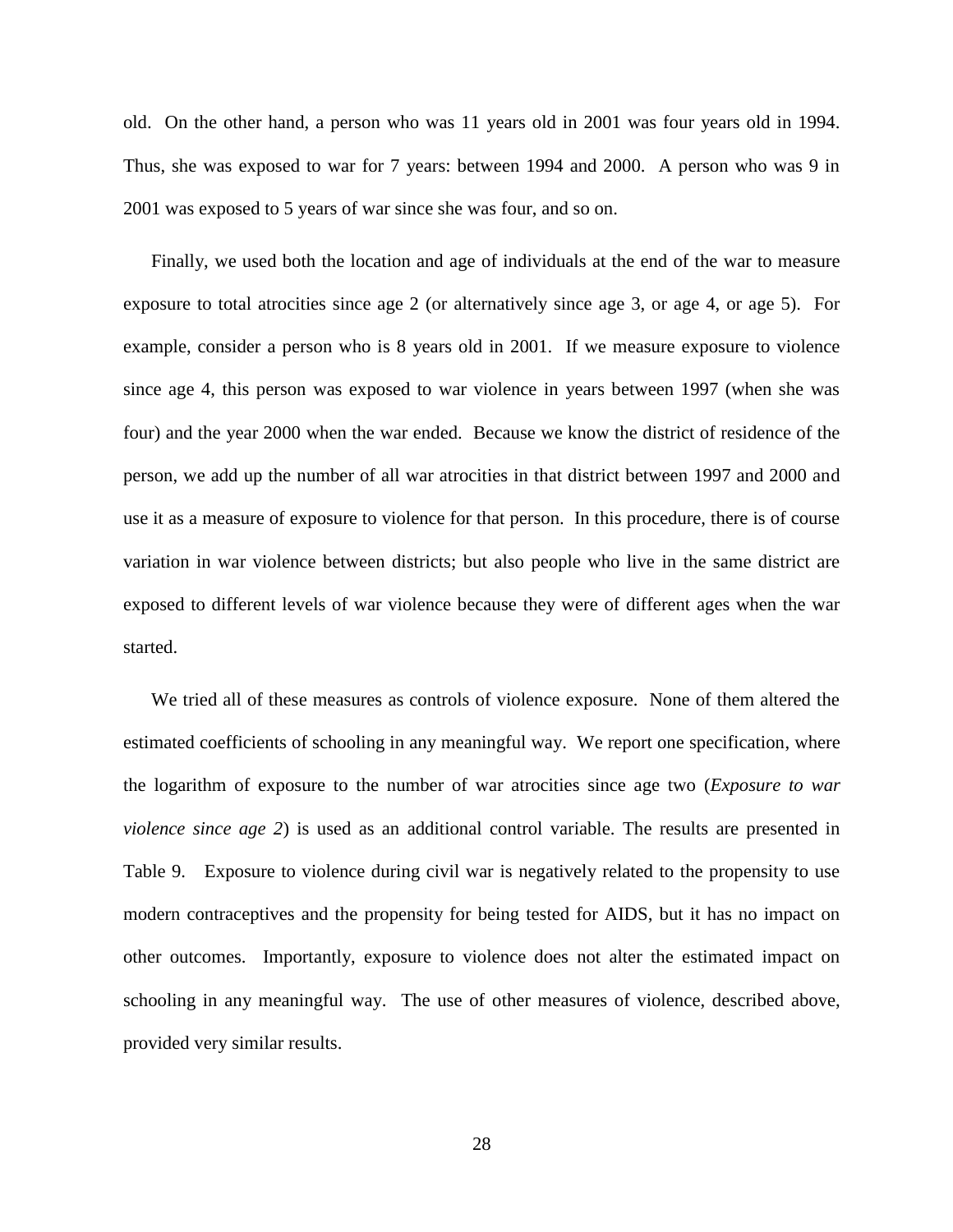We also estimated a final specification in which we included both the logarithm of war atrocities since age 2 and its interaction with the years of schooling. We considered this interaction variable as endogenous and used instrumented this variable with our instrument.<sup>27</sup>

The results, which are reported in Appendix Table A-3, are qualitatively very similar to those reported in Table 9. The coefficients of schooling are smaller in magnitude, but the mean value of log violence exposure since age two is 7.4. Thus evaluated at the sample mean of violence, the impact of schooling is very similar to those reported in Table 9.

#### **5. Conclusion**

 $\overline{a}$ 

The impact of schooling on earnings is well-documented and an increase in education improves health outcomes. These direct impacts of education on human capital and labor productivity are important ingredients for economic development. Increased education can produce other benefits for the individuals and the society by changing attitudes and preferences.<sup>28</sup> In this paper we investigate whether an increase in schooling changes women's preferences regarding the issues that are directly related to women's well-being.

 We use data from Sierra Leone where a substantial education program was started in 2001. The program provided increased access to education for children who were primaryschool age, but did not benefit children who were older. We exploit the variation in access to the program generated by date of birth and the variation in resources between various districts of the country. We analyze whether an increase in schooling, triggered by the program, had an

 $27$  We cannot add schooling as a separate variable because we have one instrument.

 $^{28}$  For example, Dee (2004) finds that increased educational attainment improves civic engagement in terms of voting behavior and support of free speech in the U.S.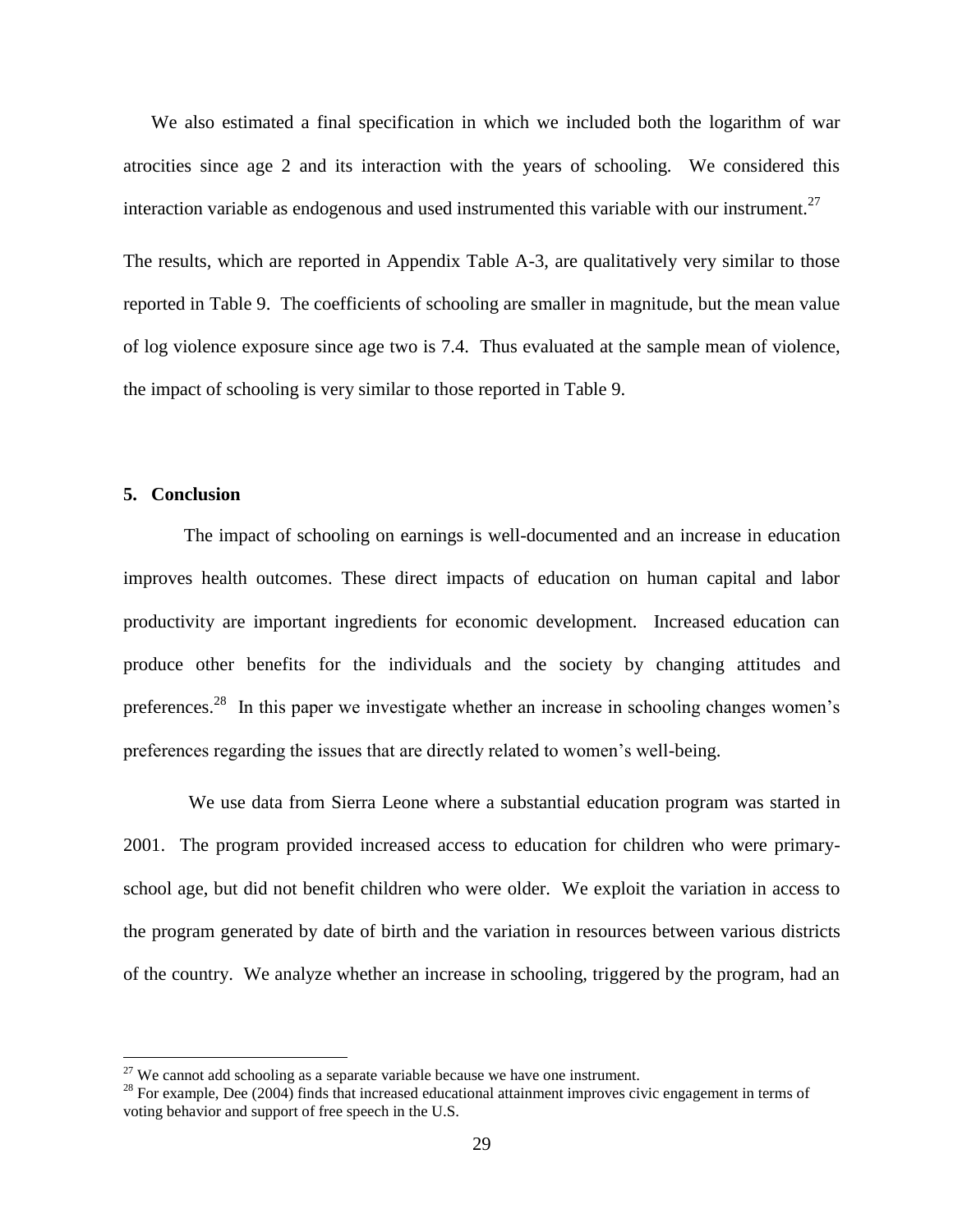impact on women's attitudes towards matters that impact women's health and on attitudes regarding violence against women.

The household survey includes health-related questions on the *acceptability* of attitudes such as whether a wife is justified in refusing to have sex if the husband has a sexually transmitted disease, or whether a wife is justified in refusing sex when she is tired. It also includes questions gauging *attitudes* towards violence against women such as whether beating a wife is justified if she refused to have sex and whether the custom of female genital mutilation should be eradicated. Attitudes for violence against women are particularly important as the World Health Organization recently declared that more than one-third of all women around the world have been victims of physical or sexual violence (World Health Organization 2013). We also employ questions that involve health behaviors such as the use of modern contraceptives and whether the person has been tested for AIDS, as well as the desired number of children.

We find that an increase in education changes women's preferences. Specifically, an additional year of schooling makes women more likely to declare that a wife is justified in refusing sex when she is tired or when the husband has a sexually transmitted disease. The same increase in schooling makes women more likely to disagree with the statement that wife beating is justified and more likely to declare that the practice of female genital mutilation should be stopped. These results indicate that education empowers women because an increase in education makes women more intolerant of practices that conflict with their well-being. An increase in education also reduces the number of desired children and increases the propensity to use modern contraception and to be tested for AIDS.

We can determine a respondent's literacy based on their ability to read a sentence as asked in the survey. We find that a switch from being illiterate to being literate is not the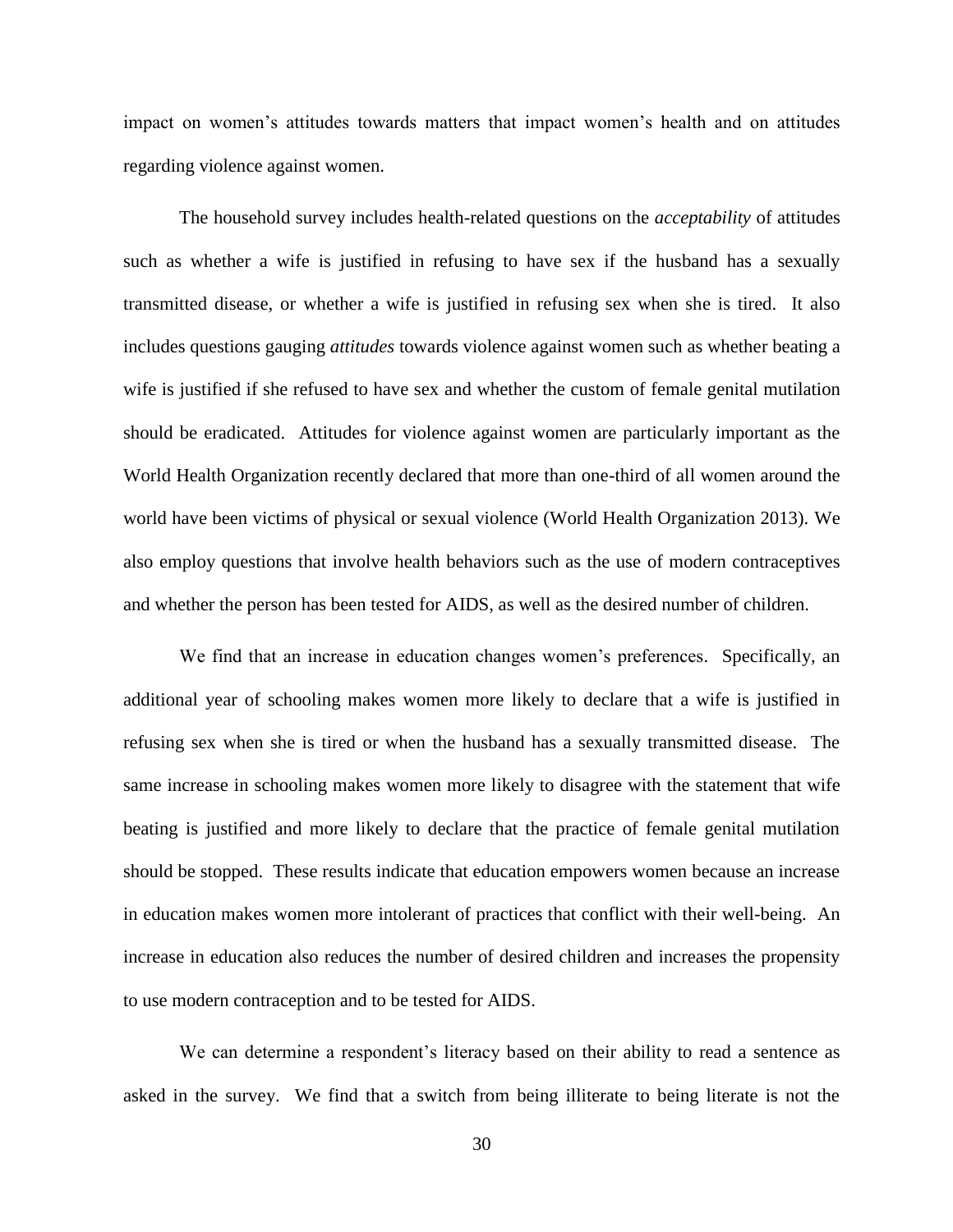source of the change in attitudes. This is because an increase in education has no strong impact on women's literacy in Sierra Leone. Less than 40 percent of the individuals who have completed 1 to 3 years of schooling under the new program (post 2001) are literate or semiliterate. It is unclear through which particular mechanism education alters women's preferences. The impact could be due to a variety of factors ranging from the influence of teachers and peers as role models to socialization experiences in school. Nevertheless, an increase in education has a causal effect on preferences, much like the causal effect of education on health, although the exact mechanism remains also unclear in case of health outcomes (Mocan and Altindag 2012; Chou, Liu, Grossman and Joyce 2010; Cutler and Lleras-Muney 2010; Grossman 2008). The results are not driven by differential exposure to violence during the civil war of those who did and did not benefit from the education program.

Even though education empowers women so that they can voice preferences that are aligned with their own well-being, whether or not this would translate into actual behavioral change is unclear. This is because we also find that an increase in men's education, triggered by the program, does *not* alter *men's attitudes* regarding *women's well-being*. If men resist change, it is unclear if women's well-being would be improved in the short-run.<sup>29</sup> At the same time, it is also possible that a change in women's preferences, detected in this paper, could facilitate a change in men's preferences over a period of time. Furthermore, much like the transmission of human capital from mothers to daughters reported by previous research, it is possible that the change in women's preferences could have an impact on their daughter's preferences. Regardless, these findings are potentially important for women's well-being to the

<sup>&</sup>lt;sup>29</sup> Thus, sanctions for violence against women are important policy levers given the evidence on deterrent effect of punishment, even for violent crime (Machin et al. 2011, Corman and Mocan 2000, Kessler and Levitt 1999).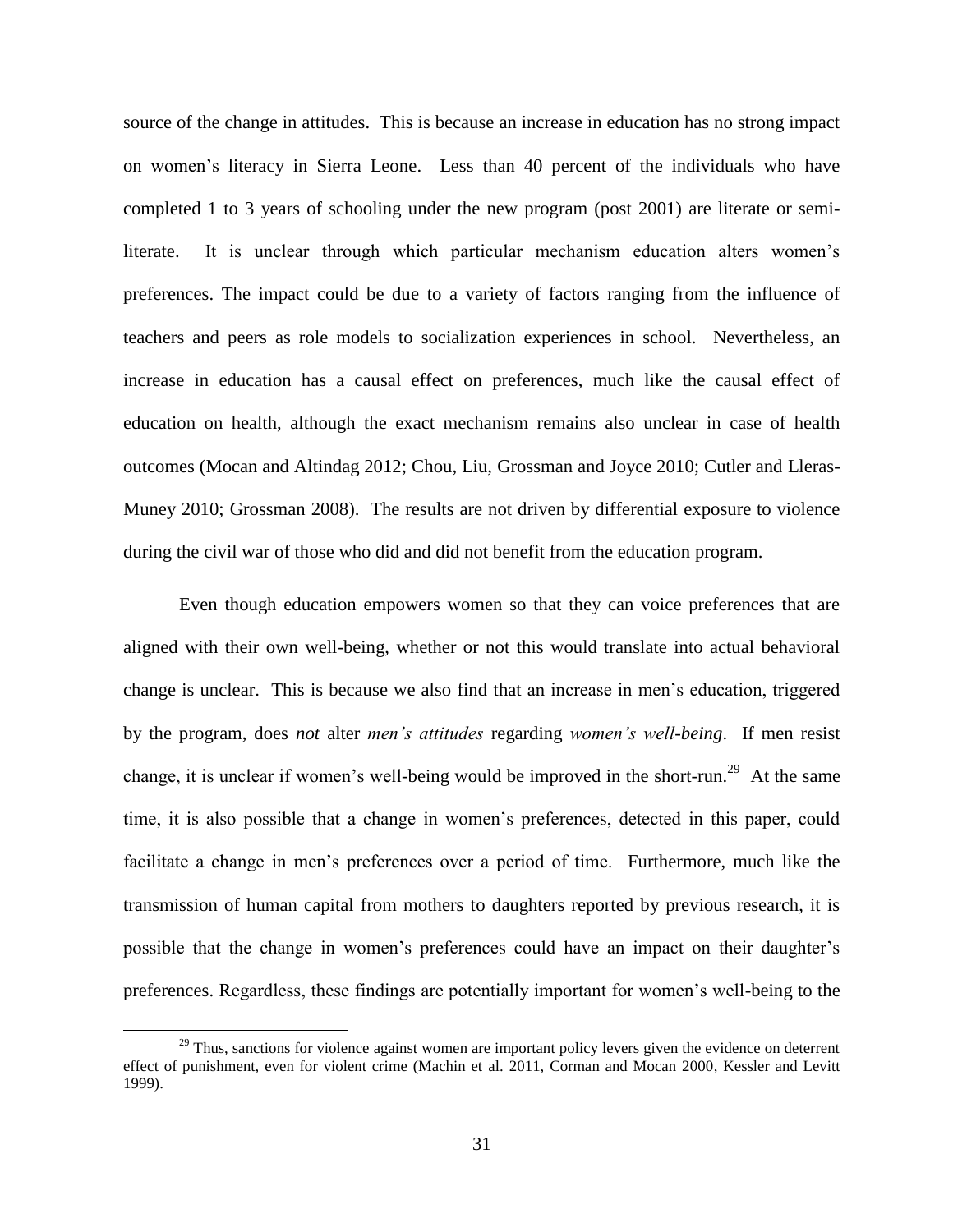extent that exogenous changes in the legal and political structure may not be effective in improving women's well-being quickly if women themselves don't believe that such changes are necessary.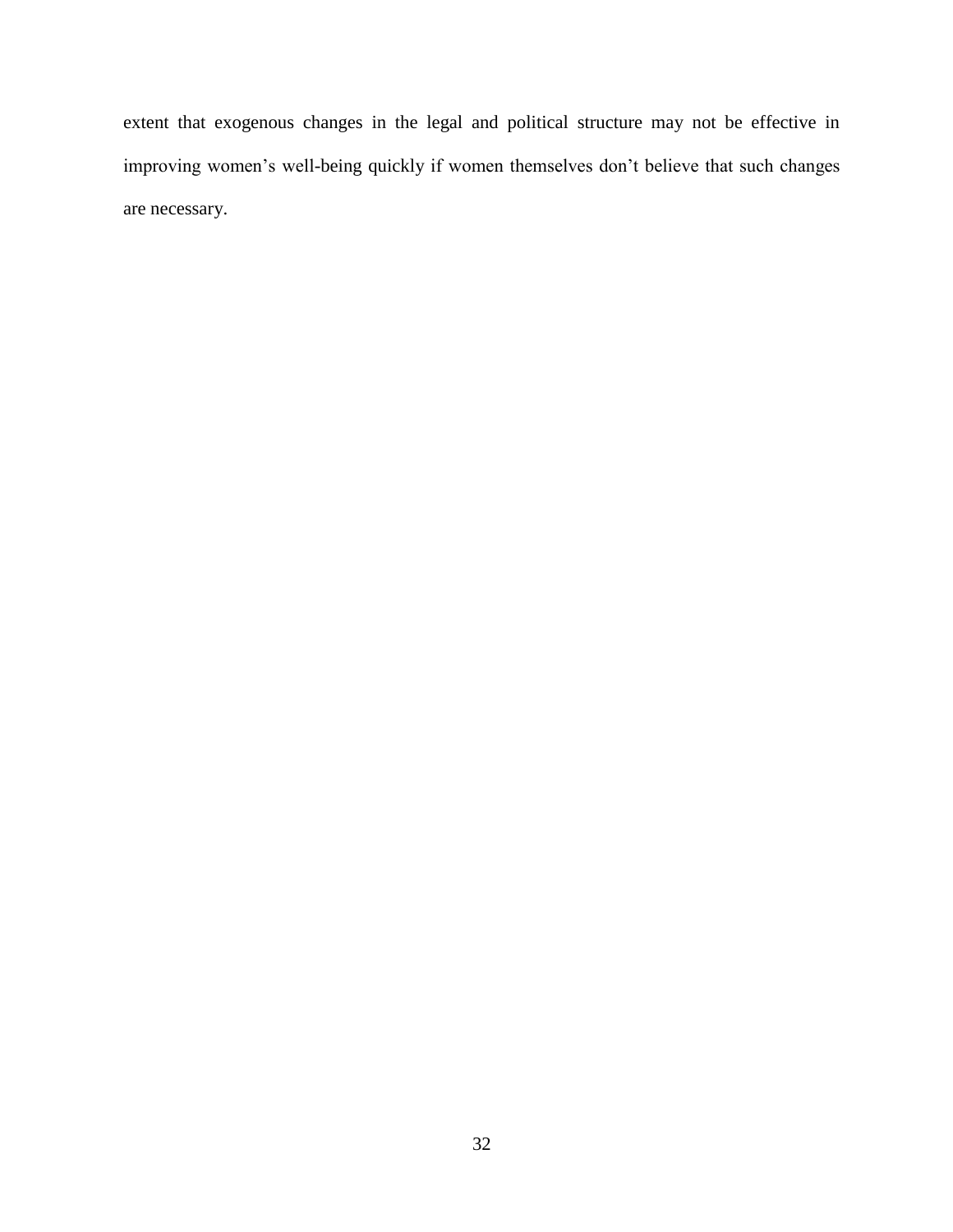



Notes: The fourteen districts are as follows: Eastern region consists of Kailahun, Kenema and Kono; Western region consists of the Western Urban Area (comprising mainly the capital Free Town) and the Western Rural Area; Northern region consists of Bombali, Kambia, Koinadagu, Port Loko and Tonkolili and the Southern region comprises Bo, Bonthe, Moyamba and Pujehun.

Source: Sierra Leone Demographic and Health Survey 2008 Report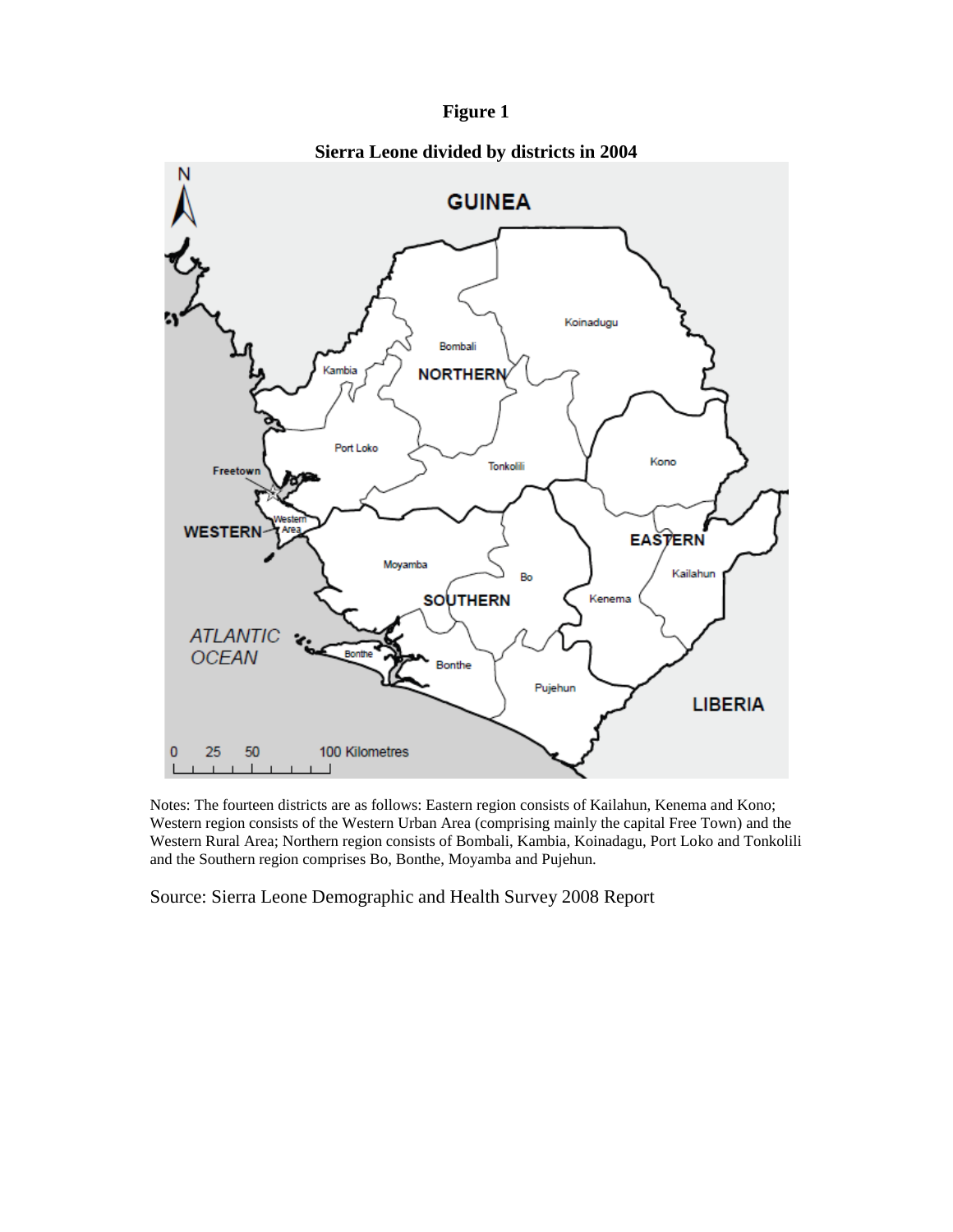|                                                              |                                                                                                                                                         |            | <b>Treated</b><br>group | <b>Control</b><br>group |
|--------------------------------------------------------------|---------------------------------------------------------------------------------------------------------------------------------------------------------|------------|-------------------------|-------------------------|
| Variables                                                    | Variable Definition                                                                                                                                     | <b>All</b> | (Ages<br>8-11 in        | (Ages<br>$15-21$ in     |
|                                                              |                                                                                                                                                         |            | 2001)                   | 2001)                   |
|                                                              |                                                                                                                                                         | Mean       | Mean                    | Mean                    |
|                                                              |                                                                                                                                                         | (std)      | (std)                   | (std)                   |
|                                                              | (1)                                                                                                                                                     | (2)        | (3)                     | (4)                     |
| Desired number of                                            | Number of children desired                                                                                                                              | 4.700      | 4.200                   | 4.948                   |
| children                                                     |                                                                                                                                                         | (2.116)    | (2.113)                 | (2.074)                 |
| Modern<br>contraceptives                                     | Equals one if respondent uses modern<br>contraceptives, zero otherwise                                                                                  | 0.172      | 0.082                   | 0.217                   |
| <b>Tested for AIDS</b>                                       | Equals one if respondent has ever been tested for<br>AIDS, zero otherwise                                                                               | 0.131      | 0.054                   | 0.170                   |
| Wife justified in<br>refusing sex when<br>tired              | Equals one if respondent thinks a wife is justified in<br>refusing to have sex with her husband when she is<br>tired or not in the mood, zero otherwise | 0.559      | 0.499                   | 0.589                   |
| Wife justified in<br>refusing sex with<br><b>STD</b> husband | Equals one if respondent thinks a wife is justified in<br>refusing to have sex with a husband who has a<br>sexually transmitted disease, zero otherwise | 0.485      | 0.443                   | 0.507                   |
| Wife beating<br>justified in<br>refusing sex                 | Equals one if respondent thinks that wife beating is<br>justified if she refuses to have sex with husband, zero<br>otherwise                            | 0.357      | 0.260                   | 0.406                   |
| Stop female<br>genital mutilation                            | Equals one if respondent thinks the practice of<br>female genital mutilation should be discontinued,<br>zero otherwise                                  | 0.296      | 0.371                   | 0.259                   |
| Schooling                                                    | Years of schooling completed                                                                                                                            | 2.863      | 4.389                   | 2.107                   |
|                                                              |                                                                                                                                                         | (3.966)    | (3.481)                 | (3.976)                 |
| Literate                                                     | Equals one if respondent is able to read all of a<br>sentence, zero otherwise                                                                           | 0.257      | 0.436                   | 0.169                   |
| Literate2                                                    | Equals one if respondent is able to read all of a<br>sentence or some parts of a sentence, zero otherwise                                               | 0.319      | 0.576                   | 0.193                   |
|                                                              |                                                                                                                                                         | 22.521     | 16.548                  | 25.482                  |
| Age                                                          | Age in years                                                                                                                                            | (4.473)    | (1.171)                 | (1.669)                 |
| Employed                                                     | Equals one if employed, zero otherwise                                                                                                                  | 0.662      | 0.458                   | 0.762                   |
| Married                                                      | Equals one if married, zero otherwise                                                                                                                   | 0.558      | 0.209                   | 0.731                   |
| Radio                                                        | Equals one if respondent's household has a radio,<br>zero otherwise                                                                                     | 0.604      | 0.620                   | 0.596                   |
| Fridge                                                       | Equals one if respondent's household has a<br>refrigerator, zero otherwise                                                                              | 0.083      | 0.104                   | 0.073                   |
| TV                                                           | Equals one if respondent's household has a<br>television, zero otherwise                                                                                | 0.129      | 0.151                   | 0.119                   |
| Urban                                                        | Equals one if resides in an urban area, zero otherwise                                                                                                  | 0.383      | 0.451                   | 0.349                   |
| Wealth 1(poorest)                                            | Percentage of respondents within the first wealth<br>quintile                                                                                           | 0.177      | 0.148                   | 0.192                   |

**Table 1 Summary Statistics: 2008 SLDHS Sample (Individual Level Data) - Females**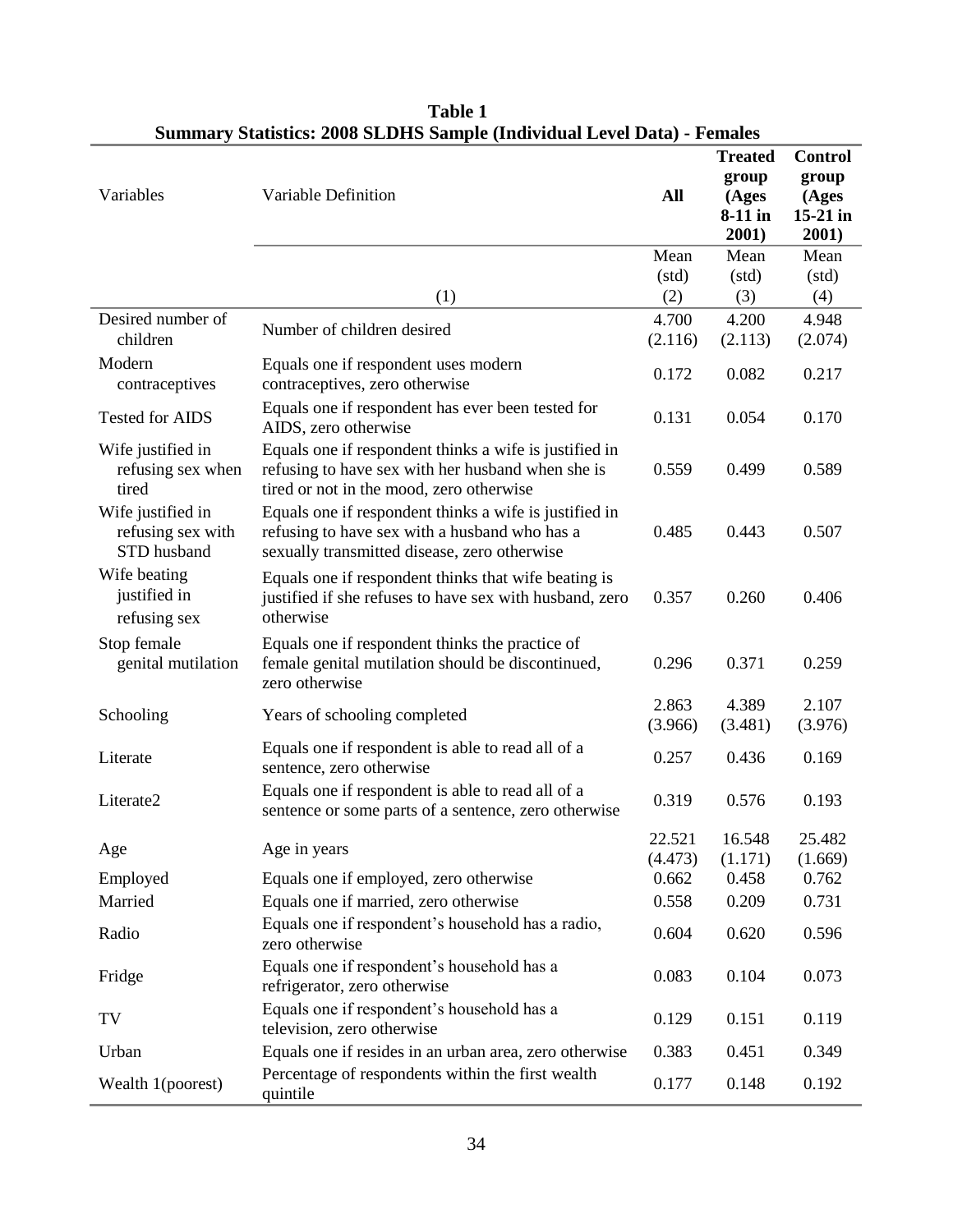|                                   | Table 1 (concluded)                                                                                                         |       |                       |       |
|-----------------------------------|-----------------------------------------------------------------------------------------------------------------------------|-------|-----------------------|-------|
| Wealth 2 (poorer)                 | Percentage of respondents within the second wealth<br>quintile                                                              | 0.168 | 0.150                 | 0.177 |
| Wealth 3 (middle)                 | Percentage of respondents within the third wealth<br>quintile                                                               | 0.195 | 0.182                 | 0.202 |
| Wealth 4 (richer)                 | Percentage of respondents within the fourth wealth<br>quintile                                                              | 0.215 | 0.225                 | 0.209 |
| Wealth 5 (richest)                | Percentage of respondents within the fifth wealth<br>quintile                                                               | 0.245 | 0.295                 | 0.220 |
| Religion                          |                                                                                                                             |       |                       |       |
| Christian                         | Equals one if belong to Christian religion, zero<br>otherwise                                                               | 0.216 | 0.258                 | 0.195 |
| Islam                             | Equals one if belong to Islam, zero otherwise                                                                               | 0.773 | 0.730                 | 0.794 |
| Other religion                    | Equals one if belong to another religion, zero<br>otherwise                                                                 | 0.011 | 0.012                 | 0.011 |
| Ethnicity                         |                                                                                                                             |       |                       |       |
| Temne                             | Equals one if belong to Temne ethnic group, zero<br>otherwise                                                               | 0.367 | 0.331                 | 0.385 |
| Mende                             | Equals one if belong to Mende ethnic group, zero<br>otherwise                                                               | 0.307 | 0.329                 | 0.296 |
| Other ethnicity                   | Equals one if belong to another ethnic group, zero<br>otherwise                                                             | 0.326 | 0.340                 | 0.319 |
| Observations                      |                                                                                                                             | 2,727 | 950                   | 1,777 |
| <b>Education Resources</b><br>(R) | Funding for primary education in the district<br>measured as the logarithm of funding per 100<br>teachers in 2004. $(N=14)$ |       | Mean=1.294, Std=0.637 |       |

The descriptive statistics are calculated using sample weights from the SLDHS.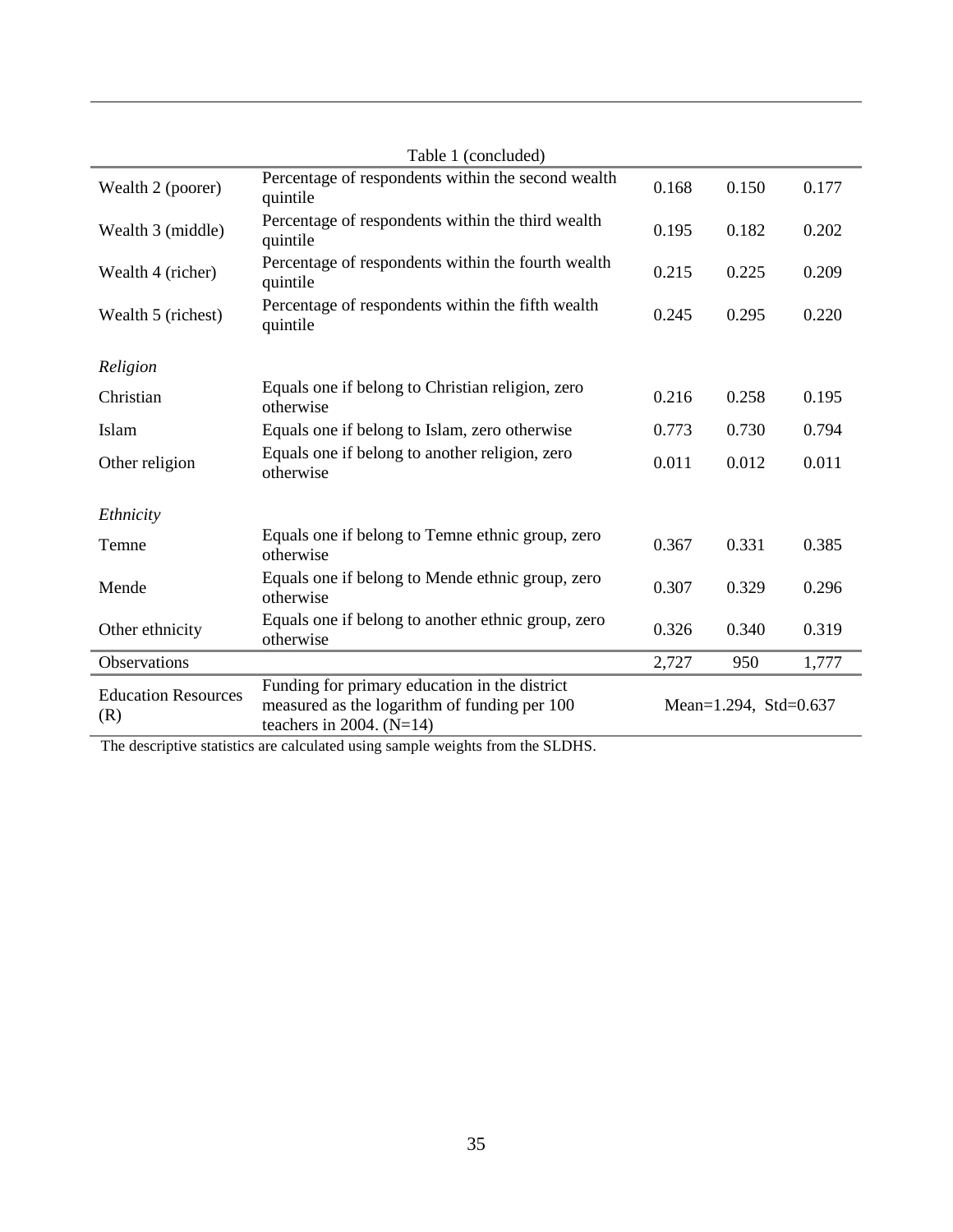|                          | (1)                 | (2)                | (3)        |  |  |
|--------------------------|---------------------|--------------------|------------|--|--|
|                          | Dependent variable: |                    |            |  |  |
|                          |                     | Years of Schooling |            |  |  |
| FPE Cohort               | $0.521**$           |                    |            |  |  |
|                          | (0.238)             |                    |            |  |  |
| FPE Cohort * R           |                     | $0.706***$         | $0.700***$ |  |  |
|                          |                     | (0.204)            | (0.236)    |  |  |
| Christian                | $0.918***$          | $0.905***$         |            |  |  |
|                          | (0.212)             | (0.211)            |            |  |  |
| Temne                    | $-0.294$            | $-0.332$           |            |  |  |
|                          | (0.245)             | (0.246)            |            |  |  |
| Mende                    | 0.265               | 0.254              |            |  |  |
|                          | (0.243)             | (0.248)            |            |  |  |
| Urban                    | $0.980***$          | $0.925***$         |            |  |  |
|                          | (0.208)             | (0.206)            |            |  |  |
| Married                  | $-2.111***$         | $-2.155***$        |            |  |  |
|                          | (0.219)             | (0.222)            |            |  |  |
| Employed                 | $-0.761***$         | $-0.763***$        |            |  |  |
|                          | (0.166)             | (0.172)            |            |  |  |
| Radio                    | $0.323**$           | $0.302**$          |            |  |  |
|                          | (0.139)             | (0.138)            |            |  |  |
| Fridge                   | $1.234**$           | $1.255**$          |            |  |  |
|                          | (0.539)             | (0.537)            |            |  |  |
| TV                       | $0.611*$            | $0.610*$           |            |  |  |
|                          | (0.334)             | (0.325)            |            |  |  |
| Wealth 1                 | $-0.325*$           | $-0.298$           |            |  |  |
|                          | (0.188)             | (0.190)            |            |  |  |
| Wealth 2                 | $-0.019$            | $-0.024$           |            |  |  |
|                          | (0.185)             | (0.188)            |            |  |  |
| Wealth 4                 | $0.656***$          | $0.649***$         |            |  |  |
|                          | (0.193)             | (0.196)            |            |  |  |
| Wealth 5                 | $1.535***$          | $1.526***$         |            |  |  |
|                          | (0.355)             | (0.359)            |            |  |  |
| District fixed-effects   | Yes                 | Yes                | Yes        |  |  |
| Birth year fixed-effects | N <sub>o</sub>      | Yes                | Yes        |  |  |
| Observations             | 2,661               | 2,661              | 2,661      |  |  |
| R-square                 | 0.445               | 0.452              | 0.281      |  |  |

**Table 2 The Impact of the FPE Program on Schooling - Females**

Standard errors in parentheses are clustered at the birth-year & district level. Statistical levels of significance: \* indicates p<0.1, \*\* indicates p<0.05, \*\*\* indicates p<0.01. The FPE cohort consists of those who were 8 to 11 in 2001 while those who were 15 to 21 in 2001 form the control group. FPE Cohort\*R is the product of the FPE Cohort dummy and the logarithm of district-level funding allocated for primary school education for every 100 teachers in 2004. Regressions are weighted by sample weights from the SLDHS.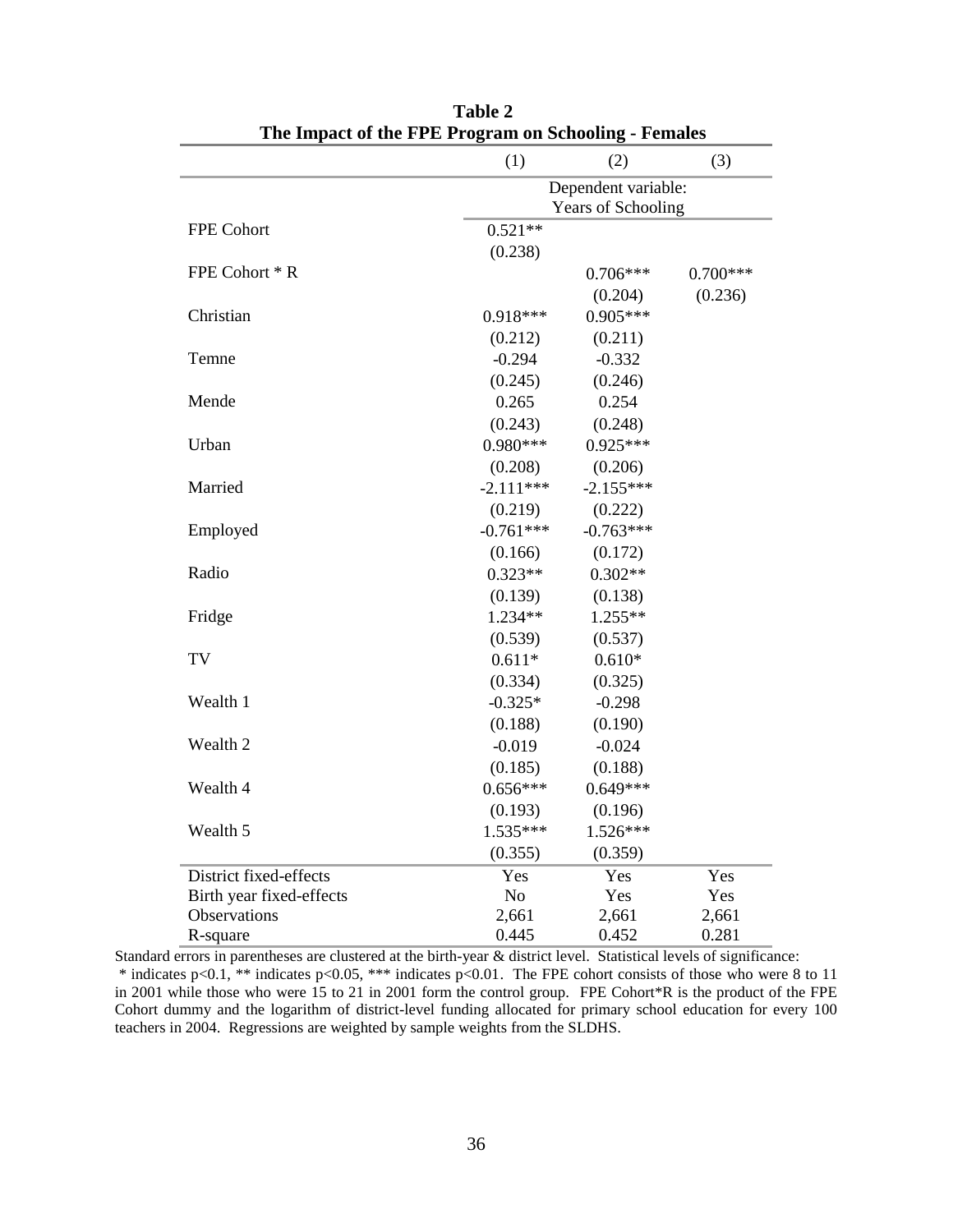|                       | (1)        | (2)           | (3)       | (4)                 | (5)        | (6)       | (7)        |
|-----------------------|------------|---------------|-----------|---------------------|------------|-----------|------------|
|                       |            |               |           | Dependent variable: |            |           |            |
|                       | Modern     | <b>Tested</b> | Desired   | Wife                | Wife       | Wife      | Stop       |
|                       | contracep  | for AIDS      | number    | justified in        | justified  | beating   | Female     |
|                       | -tives     |               | of        | refusing            | in         | justified | Genital    |
|                       |            |               | children  | sex when            | refusing   | in        | Mutilation |
|                       |            |               |           | tired               | sex with   | refusing  |            |
|                       |            |               |           |                     | <b>STD</b> | sex       |            |
|                       |            |               |           |                     | husband    |           |            |
| Schooling             | $0.118**$  | $0.112***$    | $-0.340*$ | 0.043               | $0.107**$  | $-0.095*$ | $0.088*$   |
|                       | (0.053)    | (0.036)       | (0.183)   | (0.043)             | (0.054)    | (0.056)   | (0.047)    |
| Christian             | $-0.033$   | $-0.032$      | $-0.030$  | $-0.036$            | $-0.079$   | 0.072     | 0.085      |
|                       | (0.058)    | (0.042)       | (0.204)   | (0.050)             | (0.066)    | (0.060)   | (0.054)    |
| Temne                 | 0.037      | $0.054*$      | 0.036     | 0.014               | $0.083**$  | 0.031     | $-0.014$   |
|                       | (0.041)    | (0.031)       | (0.140)   | (0.035)             | (0.040)    | (0.042)   | (0.041)    |
| Mende                 | $-0.054$   | 0.039         | 0.011     | $-0.111***$         | $-0.053$   | $-0.034$  | $-0.038$   |
|                       | (0.042)    | (0.036)       | (0.176)   | (0.037)             | (0.049)    | (0.041)   | (0.042)    |
| Urban                 | $-0.096*$  | $-0.068*$     | 0.080     | $-0.046$            | $-0.090$   | 0.063     | 0.028      |
|                       | (0.053)    | (0.040)       | (0.248)   | (0.051)             | (0.066)    | (0.066)   | (0.059)    |
| Married               | 0.153      | $0.238***$    | $-0.173$  | 0.052               | 0.168      | $-0.090$  | 0.100      |
|                       | (0.115)    | (0.083)       | (0.421)   | (0.102)             | (0.121)    | (0.122)   | (0.105)    |
| Employed              | $0.111**$  | $0.079**$     | $-0.095$  | $-0.028$            | 0.030      | $-0.034$  | 0.033      |
|                       | (0.048)    | (0.033)       | (0.184)   | (0.042)             | (0.052)    | (0.050)   | (0.039)    |
| Radio                 | $-0.045**$ | $-0.023$      | 0.051     | 0.024               | $-0.020$   | 0.035     | $-0.041$   |
|                       | (0.022)    | (0.022)       | (0.123)   | (0.026)             | (0.031)    | (0.031)   | (0.028)    |
| Fridge                | $-0.154*$  | $-0.102$      | 0.279     | $-0.022$            | $-0.076$   | 0.065     | $-0.016$   |
|                       | (0.085)    | (0.062)       | (0.291)   | (0.061)             | (0.091)    | (0.095)   | (0.080)    |
| TV                    | 0.021      | $-0.063$      | 0.058     | 0.032               | $-0.076$   | $-0.014$  | $-0.053$   |
|                       | (0.061)    | (0.053)       | (0.209)   | (0.068)             | (0.064)    | (0.059)   | (0.052)    |
| Wealth 1              | 0.006      | 0.008         | 0.093     | $0.071**$           | 0.063      | $-0.038$  | $-0.028$   |
|                       | (0.032)    | (0.032)       | (0.179)   | (0.036)             | (0.044)    | (0.044)   | (0.032)    |
| Wealth 2              | $-0.012$   | 0.019         | 0.262     | 0.059               | 0.034      | 0.033     | $-0.035$   |
|                       | (0.026)    | (0.027)       | (0.191)   | (0.041)             | (0.042)    | (0.038)   | (0.027)    |
| Wealth 4              | $-0.042$   | $-0.050$      | 0.044     | 0.007               | $-0.061$   | $-0.023$  | $-0.057$   |
|                       | (0.038)    | (0.039)       | (0.194)   | (0.043)             | (0.053)    | (0.054)   | (0.052)    |
| Wealth 5              | $-0.091$   | $-0.117$      | 0.095     | $-0.021$            | $-0.123$   | 0.047     | $-0.114$   |
|                       | (0.090)    | (0.076)       | (0.350)   | (0.086)             | (0.108)    | (0.101)   | (0.092)    |
| District FE           | Yes        | Yes           | Yes       | Yes                 | Yes        | Yes       | Yes        |
| Birth year FE         | Yes        | Yes           | Yes       | Yes                 | Yes        | Yes       | Yes        |
| First stage (F-stat.) | 12.041     | 11.362        | 12.041    | 12.819              | 12.221     | 11.762    | 12.041     |
| Observations          | 2,661      | 2,615         | 2,661     | 2,624               | 2,640      | 2,655     | 2,661      |

**Table 3A The Impact of Schooling on Preferences – Instrumental Variables Regressions – Females**

Notes: Standard errors in parentheses are clustered at the birth-year\*district level. Statistical levels of significance are: \* indicates p<0.1, \*\* indicates p<0.05, \*\*\* indicates p<0.01. The FPE cohort consists of those who were 8 to 11 in 2001 while those who were 15 to 21 in 2001 form the control group. Instrument: interaction of FPE cohort and *R*, where *R* is calculated as the logarithm of total funding allocated for primary school education for every 100 teachers in each district in 2004. Regressions are weighted by sample weight from the SLDHS.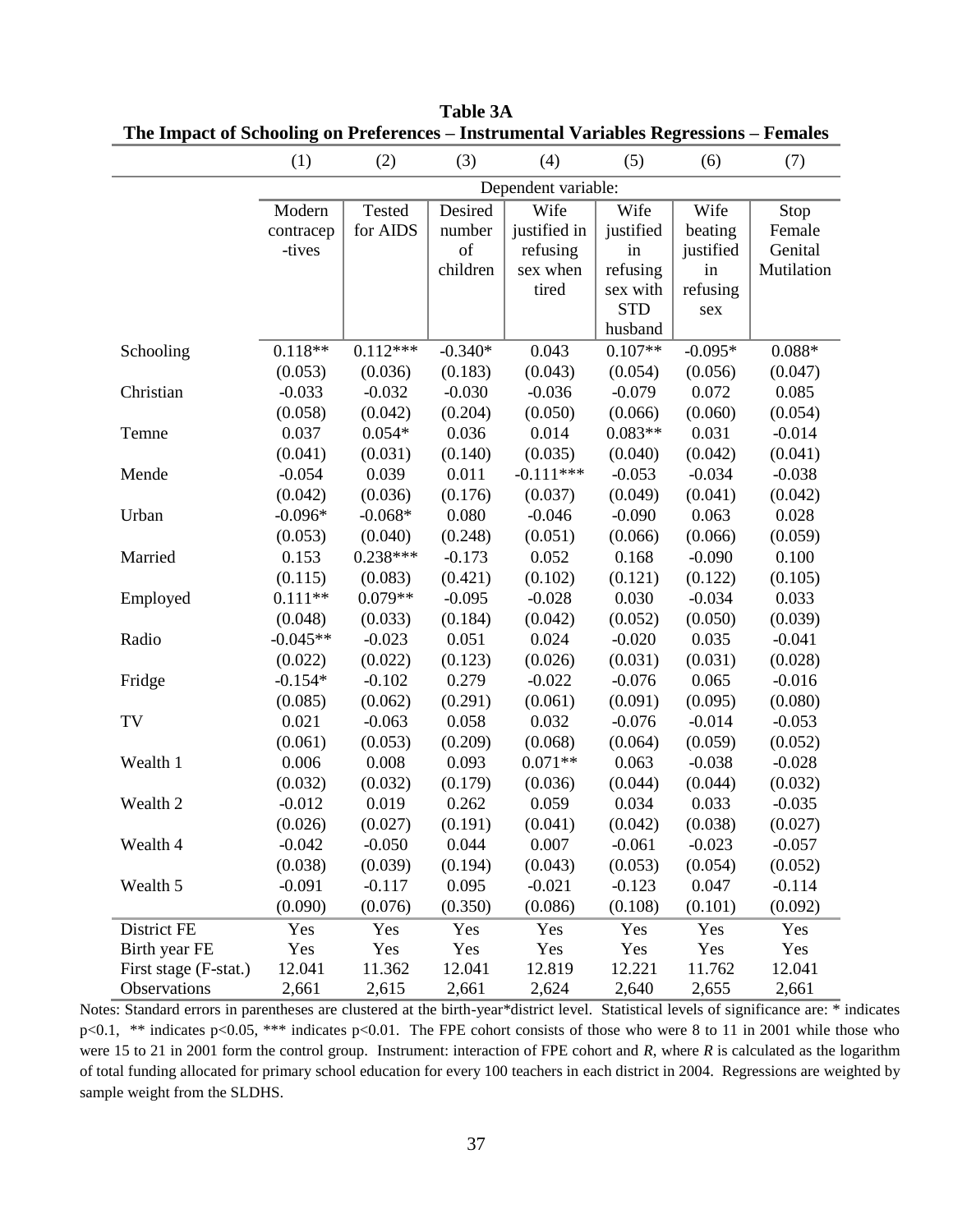|                       |           | Regressions without Control Variables |           |                    |            |                   |            |
|-----------------------|-----------|---------------------------------------|-----------|--------------------|------------|-------------------|------------|
|                       | (1)       | (2)                                   | (3)       | $\left(4\right)$   | (5)        | $\underline{(6)}$ | <u>(7)</u> |
|                       |           |                                       |           | Dependent variable |            |                   |            |
|                       | Modern    | Tested                                | Desired   | Wife               | Wife       | Wife              | Stop       |
|                       | contracep | for AIDS                              | number    | justified          | justified  | beating           | Female     |
|                       | -tives    |                                       | of        | 1n                 | in         | justified         | Genital    |
|                       |           |                                       | children  | refusing           | refusing   | in                | Mutilati-  |
|                       |           |                                       |           | sex                | sex with   | refusing          | on         |
|                       |           |                                       |           | when               | <b>STD</b> | sex               |            |
|                       |           |                                       |           | tired              | husband    |                   |            |
| Schooling             | $0.137**$ | $0.130***$                            | $-0.357*$ | 0.053              | $0.111*$   | $-0.106*$         | $0.096*$   |
|                       | (0.065)   | (0.043)                               | (0.204)   | (0.051)            | (0.067)    | (0.059)           | (0.050)    |
| District FE           | Yes       | Yes                                   | Yes       | <b>Yes</b>         | Yes        | Yes               | Yes        |
| Birth year FE         | Yes       | Yes                                   | Yes       | Yes                | Yes        | Yes               | Yes        |
| First stage (F-stat.) | 7.561     | 7.149                                 | 7.561     | 7.783              | 7.439      | 7.463             | 7.561      |
| <b>Observations</b>   | 2,721     | 2,675                                 | 2,721     | 2,678              | 2,694      | 2,710             | 2,721      |

**Table 3B The Impact of Schooling on Preferences – Instrumental Variables Regressions – Females Regressions without Control Variables**

Notes: Standard errors in parentheses are clustered at the birth-year\*district level. Statistical levels of significance are: \* indicates p<0.1, \*\* indicates p<0.05, \*\*\* indicates p<0.01. The FPE cohort consists of those who were 8 to 11 in 2001 while those who were 15 to 21 in 2001 form the control group. Instrument: interaction of FPE cohort and *R*, where *R* is the logarithm of total funding allocated for primary school education for every 100 teachers in each district in 2004. Regressions are weighted by sample weight from the SLDHS.

**Table 3C The Impact of Schooling on Preferences – Reduced Form Regressions – Females Regressions with Control Variables**

|                     | (1)        | (2)        | (3)       | (4)                | (5)        | (6)       | (7)       |
|---------------------|------------|------------|-----------|--------------------|------------|-----------|-----------|
|                     |            |            |           | Dependent variable |            |           |           |
|                     | Modern     | Tested     | Desired   | Wife               | Wife       | Wife      | Stop      |
|                     | contracep- | for AIDS   | number    | justified          | justified  | beating   | Female    |
|                     | tives      |            | of        | 1n                 | 1n         | justified | Genital   |
|                     |            |            | children  | refusing           | refusing   | in        | Mutilati- |
|                     |            |            |           | sex                | sex with   | refusing  | on        |
|                     |            |            |           | when               | <b>STD</b> | sex       |           |
|                     |            |            |           | tired              | husband    |           |           |
| FPE Cohort *R       | $0.084**$  | $0.077***$ | $-0.240*$ | 0.032              | $0.076**$  | $-0.066*$ | $0.062**$ |
|                     | (0.039)    | (0.027)    | (0.134)   | (0.032)            | (0.036)    | (0.037)   | (0.028)   |
| District FE         | Yes        | Yes        | Yes       | Yes                | Yes        | Yes       | Yes       |
| Birth year FE       | Yes        | Yes        | Yes       | Yes                | Yes        | Yes       | Yes       |
| Other controls      | Yes        | Yes        | Yes       | Yes                | Yes        | Yes       | Yes       |
| <b>Observations</b> | 2,661      | 2,615      | 2,661     | 2,624              | 2,640      | 2,655     | 2,661     |
| R-square            | 0.189      | 0.133      | 0.199     | 0.107              | 0.079      | 0.134     | 0.201     |

Notes: Standard errors in parentheses are clustered at the birth-year\*district level. Statistical levels of significance are: \* indicates p<0.1, \*\* indicates p<0.05, \*\*\* indicates p<0.01. The FPE cohort consists of those who were 8 to 11 in 2001 while those who were 15 to 21 in 2001 form the control group. Instrument: interaction of FPE cohort and *R*, where *R* is the logarithm of total funding allocated for primary school education for every 100 teachers in each district in 2004. Regressions are weighted by sample weight from the SLDHS. Regressions include controls for religion, ethnicity, urban residence, marital status, whether respondent's household has a radio, whether respondent's household has a television and a set of wealth status indicators.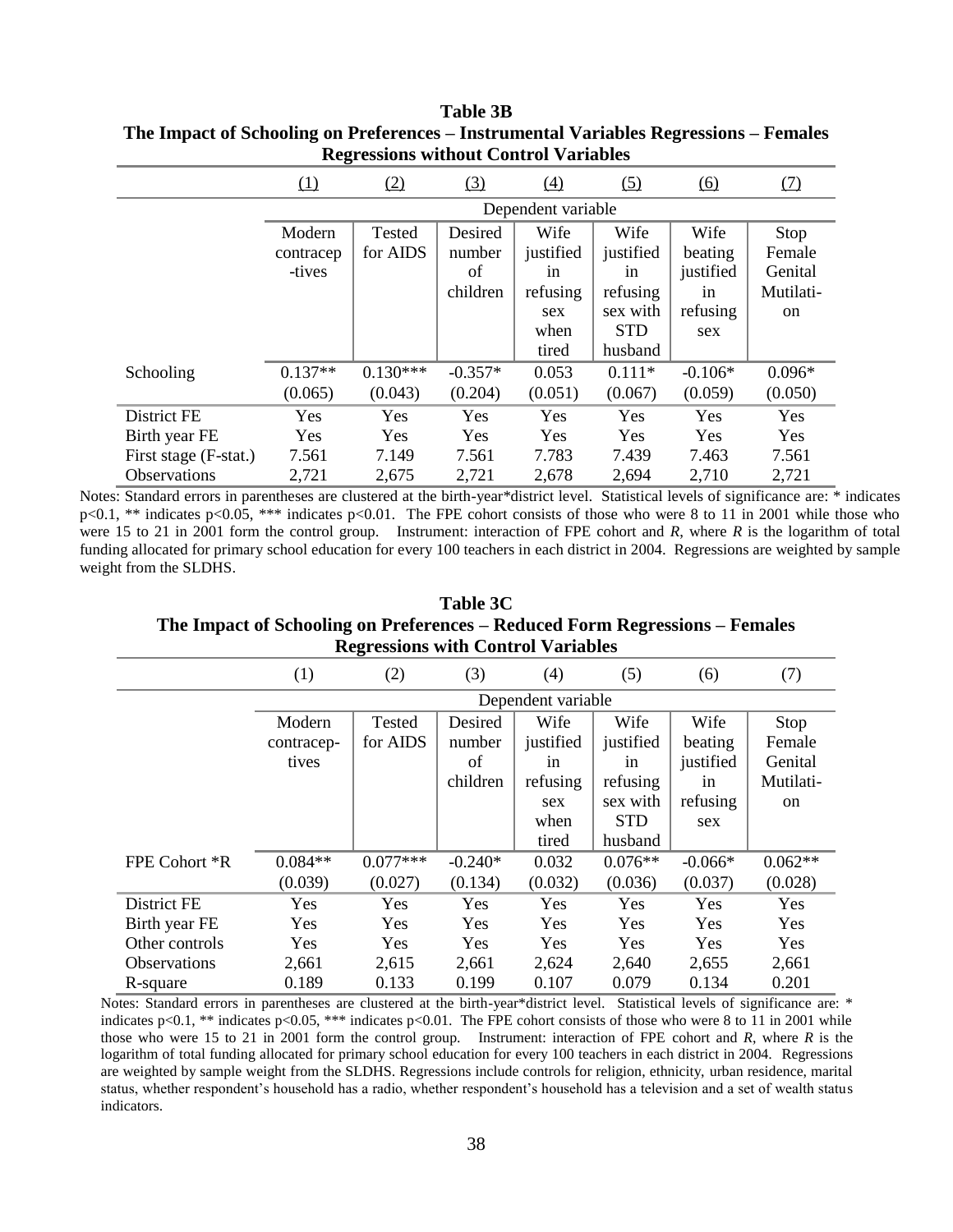|               | The impact of Eneracy on Freierences |            |             |                     | OLD <b>WEI</b> COUND |              |             |
|---------------|--------------------------------------|------------|-------------|---------------------|----------------------|--------------|-------------|
|               | (1)                                  | (2)        | (3)         | (4)                 | (5)                  | (6)          | (7)         |
|               |                                      |            |             | Dependent variable: |                      |              |             |
|               | Modern                               | Tested     | Desired     | Wife                | Wife                 | Wife         | Stop        |
|               | contracep-                           | for AIDS   | number of   | justified in        | justified            | beating      | Female      |
|               | tives                                |            | children    | refusing            | in                   | justified in | Genital     |
|               |                                      |            |             | sex when            | refusing             | refusing     | Mutilati-   |
|               |                                      |            |             | tired               | sex with             | sex          | on          |
|               |                                      |            |             |                     | <b>STD</b>           |              |             |
|               |                                      |            |             |                     | husband              |              |             |
| Literate      | $0.165***$                           | $0.105***$ | $-0.573***$ | $0.114***$          | $0.107***$           | $-0.097***$  | $0.164***$  |
|               | (0.030)                              | (0.025)    | (0.099)     | (0.033)             | (0.029)              | (0.029)      | (0.030)     |
| Christian     | $0.056**$                            | $0.056***$ | $-0.286***$ | $-0.012$            | 0.005                | $-0.004$     | $0.151***$  |
|               | (0.024)                              | (0.015)    | (0.085)     | (0.025)             | (0.033)              | (0.024)      | (0.027)     |
| Temne         | 0.007                                | 0.024      | 0.108       | 0.003               | 0.051                | $0.058**$    | $-0.031$    |
|               | (0.027)                              | (0.021)    | (0.117)     | (0.032)             | (0.032)              | (0.030)      | (0.036)     |
| Mende         | $-0.019$                             | $0.074***$ | $-0.081$    | $-0.103***$         | $-0.031$             | $-0.056*$    | $-0.012$    |
|               | (0.029)                              | (0.029)    | (0.137)     | (0.036)             | (0.042)              | (0.032)      | (0.037)     |
| Urban         | $-0.003$                             | 0.020      | $-0.174$    | $-0.022$            | $-0.001$             | $-0.015$     | $0.094***$  |
|               | (0.021)                              | (0.018)    | (0.135)     | (0.032)             | (0.033)              | (0.037)      | (0.033)     |
| Married       | $-0.069***$                          | 0.022      | $0.422***$  | $-0.021$            | $-0.047*$            | $0.093***$   | $-0.059***$ |
|               | (0.023)                              | (0.020)    | (0.102)     | (0.029)             | (0.026)              | (0.028)      | (0.022)     |
| Employed      | $0.040**$                            | 0.007      | 0.112       | $-0.048*$           | $-0.039$             | 0.031        | $-0.014$    |
|               | (0.018)                              | (0.016)    | (0.106)     | (0.027)             | (0.032)              | (0.024)      | (0.024)     |
| Radio         | $-0.017$                             | 0.004      | $-0.036$    | 0.029               | 0.007                | 0.007        | $-0.023$    |
|               | (0.016)                              | (0.015)    | (0.110)     | (0.023)             | (0.026)              | (0.024)      | (0.023)     |
| Fridge        | $-0.023$                             | 0.031      | $-0.079$    | 0.015               | 0.037                | $-0.041$     | 0.074       |
|               | (0.036)                              | (0.034)    | (0.134)     | (0.043)             | (0.050)              | (0.032)      | (0.046)     |
| TV            | $0.081**$                            | $-0.006$   | $-0.125$    | 0.061               | $-0.009$             | $-0.072*$    | $-0.006$    |
|               | (0.037)                              | (0.031)    | (0.188)     | (0.062)             | (0.061)              | (0.043)      | (0.042)     |
| Wealth 1      | $-0.030$                             | $-0.029$   | 0.177       | $0.059*$            | 0.031                | $-0.009$     | $-0.055**$  |
|               | (0.023)                              | (0.023)    | (0.167)     | (0.035)             | (0.038)              | (0.039)      | (0.027)     |
| Wealth 2      | $-0.012$                             | 0.021      | 0.230       | 0.060               | 0.037                | 0.029        | $-0.035$    |
|               | (0.023)                              | (0.022)    | (0.186)     | (0.041)             | (0.041)              | (0.036)      | (0.028)     |
| Wealth 4      | 0.022                                | 0.018      | $-0.168$    | 0.029               | 0.002                | $-0.079**$   | $-0.009$    |
|               | (0.020)                              | (0.020)    | (0.150)     | (0.035)             | (0.039)              | (0.035)      | (0.038)     |
| Wealth 5      | $0.061*$                             | 0.044      | $-0.344*$   | 0.025               | 0.023                | $-0.085*$    | $-0.008$    |
|               | (0.032)                              | (0.036)    | (0.192)     | (0.056)             | (0.052)              | (0.048)      | (0.050)     |
| District FE   | Yes                                  | Yes        | Yes         | Yes                 | Yes                  | Yes          | Yes         |
| Birth year FE | Yes                                  | Yes        | Yes         | Yes                 | Yes                  | Yes          | Yes         |
| Observations  | 2,637                                | 2,591      | 2,637       | 2,602               | 2,617                | 2,631        | 2,637       |

**Table 4 The Impact of Literacy on Preferences – OLS Regressions – Females**

Notes: Standard errors in parentheses are clustered at the birth-year\*district level. Statistical levels of significance are: \* indicates p<0.1, \*\* indicates p<0.05, \*\*\* indicates p<0.01. The FPE cohort consists of those who were 8 to 11 in 2001 while those who were 15 to 21 in 2001 form the control group. Literate is a dummy variable to indicate literacy of the person. Regressions are weighted by sample weight from the SLDHS.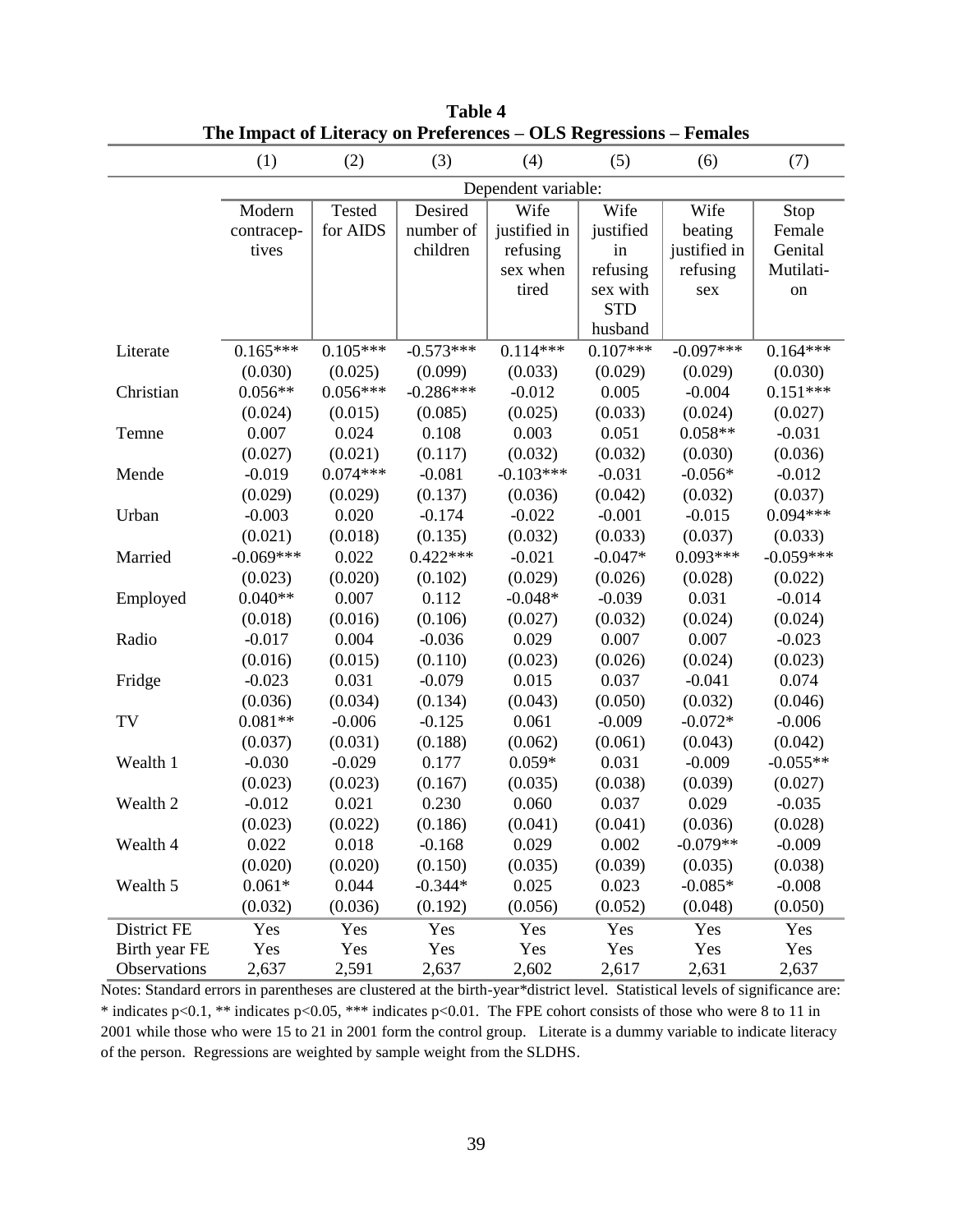|                      |                                                                  |                                                             | ె        |                                                         |
|----------------------|------------------------------------------------------------------|-------------------------------------------------------------|----------|---------------------------------------------------------|
|                      |                                                                  | <b>Control Group</b><br>(Not exposed to the FPE<br>Program) |          | <b>Treated Group</b><br>(Exposed to the FPE<br>Program) |
| Education            | Literate or<br>Literate<br>Semi-literate<br>(% )<br>(% )<br>(% ) |                                                             | Literate | Literate or<br>Semi-literate<br>(% )                    |
| 0 years              | 0                                                                | 0.7                                                         | $\Omega$ | $\theta$                                                |
| 1 to 3 years         | 0                                                                | 7.5                                                         | 9.2      | 45.8                                                    |
| 4 to 6 years         | 5.6                                                              | 27.0                                                        | 28.9     | 72.3                                                    |
| Greater than 7 years | 100                                                              | 100                                                         | 100      | 100                                                     |

**Table 5 Percentage of Literate and Semi-literate Females by Completed Schooling and Exposure to the FPE Program.**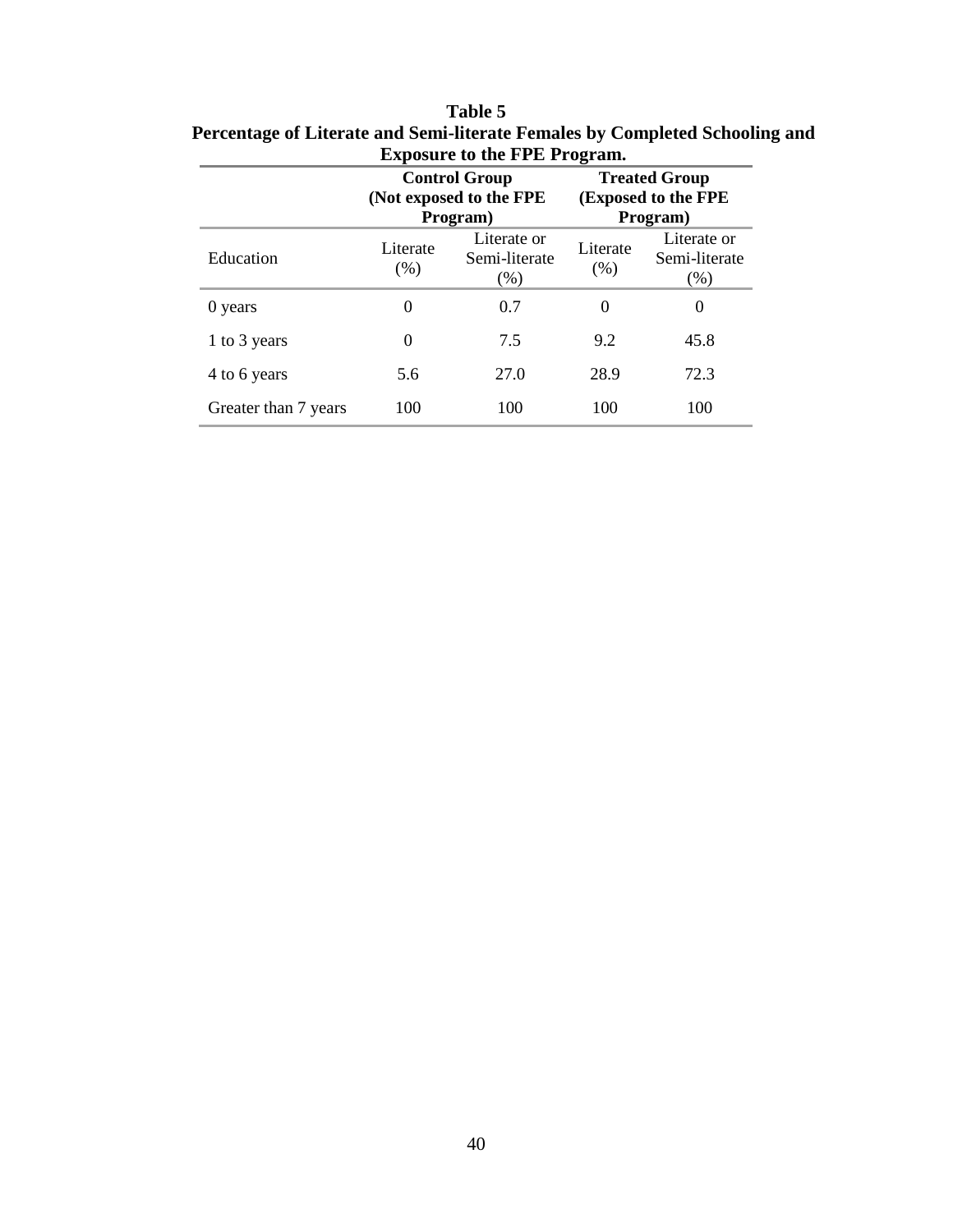| Variables                                             | Variable Definition                                                                                                                                     | All               | <b>Treated</b><br>group<br>(Ages<br>8-11 in<br>2001) | <b>Control</b><br>group<br>(Ages 15-<br>$21$ in<br>2001) |
|-------------------------------------------------------|---------------------------------------------------------------------------------------------------------------------------------------------------------|-------------------|------------------------------------------------------|----------------------------------------------------------|
|                                                       |                                                                                                                                                         | Mean              | Mean                                                 | Mean                                                     |
|                                                       |                                                                                                                                                         | (std)             | (std)                                                | (std)                                                    |
|                                                       | (1)                                                                                                                                                     | (2)               | (3)                                                  | (4)                                                      |
| Desired number of<br>children                         | Number of children desired                                                                                                                              | 4.438<br>(2.938)  | 4.122<br>(2.731)                                     | 4.687<br>(3.070)                                         |
| Modern<br>contraceptives                              | Equals one if respondent uses modern<br>contraceptives, zero otherwise                                                                                  | 0.228             | 0.072                                                | 0.350                                                    |
| <b>Tested for AIDS</b>                                | Equals one if respondent has ever been tested for the<br>AIDS virus, zero otherwise                                                                     | 0.070             | 0.024                                                | 0.101                                                    |
| Wife justified in<br>refusing sex when<br>tired       | Equals one if respondent thinks a wife is justified in<br>refusing to have sex with her husband when she is<br>tired or not in the mood, zero otherwise | 0.683             | 0.616                                                | 0.736                                                    |
| Wife justified in<br>refusing sex with<br>STD husband | Equals one if respondent thinks a wife is justified in<br>refusing to have sex with a husband having an STD,<br>zero otherwise                          | 0.578             | 0.521                                                | 0.623                                                    |
| Wife beating<br>justified<br>in refusing sex          | Equals one if respondent thinks that wife beating is<br>justified if she refuses to have sex with husband, zero<br>otherwise                            | 0.231             | 0.239                                                | 0.225                                                    |
| Stop female<br>genital mutilation                     | Equals one if respondent thinks the practice of<br>female genital mutilation should be<br>DISCONTINUED, zero otherwise                                  | 0.375             | 0.338                                                | 0.404                                                    |
| Schooling                                             | Years of schooling completed                                                                                                                            | 4.956<br>(4.678)  | 5.283<br>(3.547)                                     | 4.700<br>(5.392)                                         |
| Literate                                              | Equals one if respondent is able to read all of the<br>sentence, zero otherwise                                                                         | 0.471             | 0.572                                                | 0.392                                                    |
| Literate2                                             | Equals one if respondent is able to read all of the<br>sentence or some parts of the sentence, zero<br>otherwise                                        | 0.566             | 0.730                                                | 0.437                                                    |
| Age                                                   | Age in years                                                                                                                                            | 21.582<br>(4.733) | 16.555<br>(1.171)                                    | 25.528<br>(1.858)                                        |
| Employed                                              | Equals one if employed, zero otherwise                                                                                                                  | 0.705             | 0.525                                                | 0.845                                                    |
| Married                                               | Equals one if married, zero otherwise                                                                                                                   | 0.237             | 0.005                                                | 0.419                                                    |
| Radio                                                 | Equals one if respondent's household has a radio,<br>zero otherwise                                                                                     | 0.653             | 0.632                                                | 0.669                                                    |
| Fridge                                                | Equals one if respondent's household has a<br>refrigerator, zero otherwise                                                                              | 0.101             | 0.112                                                | 0.092                                                    |
| TV                                                    | Equals one if respondent's household has a<br>television, zero otherwise                                                                                | 0.160             | 0.144                                                | 0.172                                                    |
| Urban                                                 | Equals one if resides in an urban area, zero otherwise                                                                                                  | 0.440             | 0.472                                                | 0.414                                                    |
| Wealth 1(poorest)                                     | Percentage of respondents within the first wealth<br>quintile                                                                                           | 0.166             | 0.166                                                | 0.167                                                    |

# **Table 6 Summary Statistics: 2008 SLDHS Sample - Males**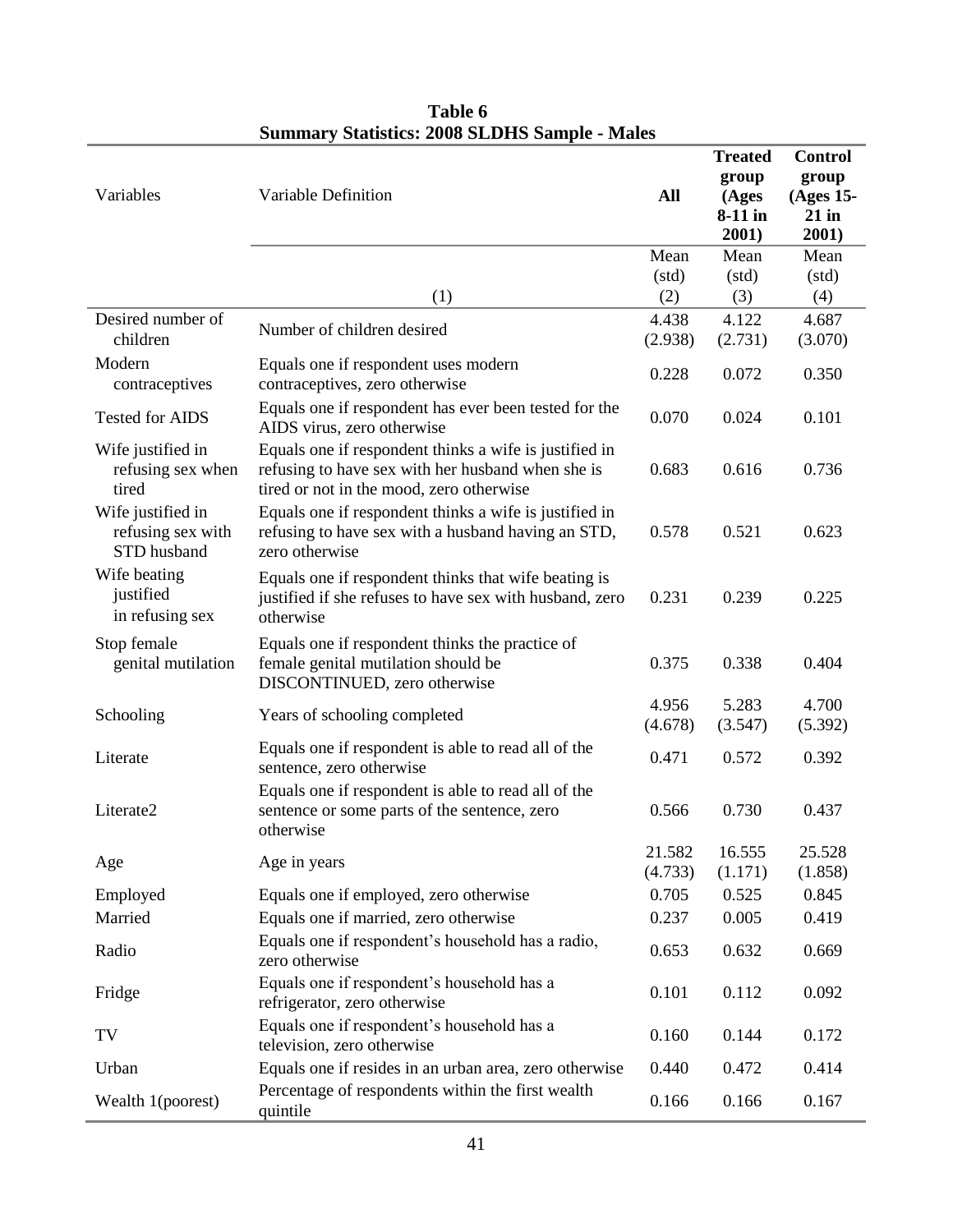|                     | Table 6 (Concluded)                                             |       |       |       |
|---------------------|-----------------------------------------------------------------|-------|-------|-------|
|                     |                                                                 |       |       |       |
| Wealth 2 (poorer)   | Percentage of respondents within the second wealth<br>quintile  | 0.160 | 0.153 | 0.166 |
| Wealth 3 (middle)   | Percentage of respondents within the third wealth<br>quintile   | 0.160 | 0.148 | 0.169 |
| Wealth 4 (richer)   | Percentage of respondents within the fourth wealth<br>quintile  | 0.209 | 0.219 | 0.201 |
| Wealth 5 (richest)  | Percentage of respondents within the fifth wealth<br>quintile   | 0.304 | 0.314 | 0.297 |
|                     |                                                                 |       |       |       |
| Religion            |                                                                 |       |       |       |
| Christian           | Equals one if belong to Christian religion, zero<br>otherwise   | 0.223 | 0.208 | 0.234 |
| Islam               | Equals one if belong to Islam, zero otherwise                   | 0.776 | 0.792 | 0.763 |
| Other religion      | Equals one if belong to another religion, zero<br>otherwise     | 0.001 | 0.000 | 0.003 |
|                     |                                                                 |       |       |       |
| Ethnicity           |                                                                 |       |       |       |
| Temne               | Equals one if belong to Temne ethnic group, zero<br>otherwise   | 0.386 | 0.354 | 0.411 |
| Mende               | Equals one if belong to Mende ethnic group, zero<br>otherwise   | 0.383 | 0.278 | 0.287 |
| Other ethnicity     | Equals one if belong to another ethnic group, zero<br>otherwise | 0.331 | 0.368 | 0.302 |
| <b>Observations</b> |                                                                 | 896   | 404   | 492   |

The descriptive statistics are calculated using sample weights from the SLDHS.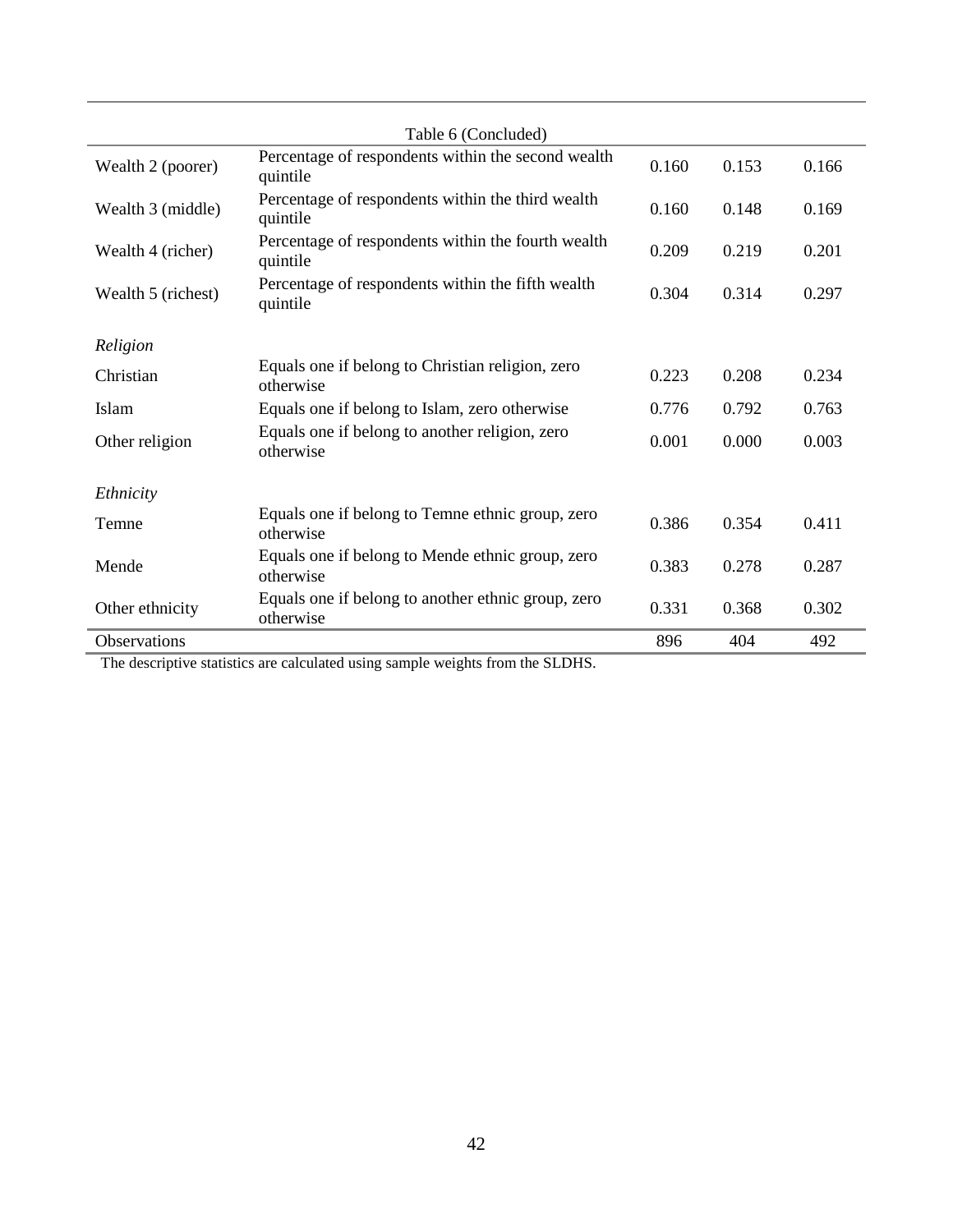|                       | (1)        | (2)         | (3)        | (4)                 | (5)        | (6)       | (7)       |
|-----------------------|------------|-------------|------------|---------------------|------------|-----------|-----------|
|                       |            |             |            | Dependent variables |            |           |           |
|                       | Modern     | Tested for  | Desired    | Wife                | Wife       | Wife      | Stop      |
|                       | contracep  | <b>AIDS</b> | number     | justified           | justified  | beating   | Female    |
|                       | -tives     |             | of         | in                  | in         | justified | Genital   |
|                       |            |             | children   | refusing            | refusing   | in        | Mutilati  |
|                       |            |             |            | sex                 | sex with   | refusing  | -on       |
|                       |            |             |            | when                | <b>STD</b> | sex       |           |
|                       |            |             |            | tired               | husband    |           |           |
| Schooling             | $0.069***$ | $0.048***$  | $-0.131$   | $-0.037$            | $-0.059$   | $-0.024$  | 0.011     |
|                       | (0.026)    | (0.015)     | (0.216)    | (0.056)             | (0.049)    | (0.039)   | (0.031)   |
| Christian             | 0.053      | $-0.003$    | $-0.005$   | 0.097               | $0.170**$  | $-0.017$  | $0.141**$ |
|                       | (0.049)    | (0.035)     | (0.312)    | (0.075)             | (0.076)    | (0.057)   | (0.059)   |
| Temne                 | $-0.008$   | $-0.022$    | 0.418      | $-0.058$            | $0.105*$   | 0.016     | $-0.019$  |
|                       | (0.047)    | (0.027)     | (0.256)    | (0.050)             | (0.056)    | (0.045)   | (0.054)   |
| Mende                 | 0.022      | $-0.040$    | 0.137      | $-0.069$            | $-0.025$   | 0.048     | $-0.028$  |
|                       | (0.055)    | (0.040)     | (0.213)    | (0.045)             | (0.054)    | (0.043)   | (0.055)   |
| Urban                 | $-0.004$   | $-0.072$    | 0.528      | 0.000               | 0.060      | 0.082     | 0.052     |
|                       | (0.065)    | (0.045)     | (0.390)    | (0.122)             | (0.109)    | (0.079)   | (0.075)   |
| Married               | $-0.018$   | $0.065*$    | 0.721      | $-0.023$            | $-0.112$   | $-0.112$  | $-0.036$  |
|                       | (0.063)    | (0.038)     | (0.473)    | (0.117)             | (0.113)    | (0.090)   | (0.067)   |
| Employed              | $0.178***$ | $0.121**$   | 0.015      | $-0.045$            | $-0.109$   | $-0.011$  | 0.046     |
|                       | (0.065)    | (0.050)     | (0.476)    | (0.134)             | (0.123)    | (0.087)   | (0.072)   |
| Radio                 | $-0.007$   | 0.030       | 0.070      | 0.028               | 0.007      | $-0.021$  | $-0.010$  |
|                       | (0.036)    | (0.023)     | (0.233)    | (0.043)             | (0.056)    | (0.047)   | (0.047)   |
| Fridge                | 0.057      | $0.179***$  | 0.216      | $-0.070$            | $-0.147**$ | $-0.054$  | $-0.050$  |
|                       | (0.043)    | (0.040)     | (0.235)    | (0.089)             | (0.075)    | (0.078)   | (0.059)   |
| TV                    | $-0.029$   | 0.009       | $-0.280$   | 0.009               | 0.088      | 0.078     | $-0.034$  |
|                       | (0.065)    | (0.056)     | (0.327)    | (0.074)             | (0.075)    | (0.074)   | (0.077)   |
| Wealth 1              | $-0.031$   | 0.018       | 0.521      | $-0.093$            | $-0.085$   | $-0.054$  | $-0.039$  |
|                       | (0.054)    | (0.035)     | (0.442)    | (0.078)             | (0.085)    | (0.077)   | (0.070)   |
| Wealth 2              | $-0.008$   | $-0.001$    | $0.677*$   | $-0.034$            | 0.023      | 0.016     | $-0.054$  |
|                       | (0.049)    | (0.038)     | (0.363)    | (0.071)             | (0.079)    | (0.067)   | (0.069)   |
| Wealth 4              | $-0.005$   | $-0.049$    | $-0.797**$ | 0.037               | 0.048      | $-0.039$  | $-0.031$  |
|                       | (0.049)    | (0.036)     | (0.384)    | (0.071)             | (0.075)    | (0.067)   | (0.063)   |
| Wealth 5              | $-0.124$   | $-0.159***$ | $-0.337$   | 0.147               | 0.183      | 0.017     | $-0.002$  |
|                       | (0.076)    | (0.061)     | (0.670)    | (0.136)             | (0.133)    | (0.117)   | (0.109)   |
| District FE           | Yes        | Yes         | Yes        | Yes                 | Yes        | Yes       | Yes       |
| Birth year FE         | Yes        | Yes         | Yes        | Yes                 | Yes        | Yes       | Yes       |
| First stage (F-stat.) | 12.145     | 11.736      | 12.145     | 9.145               | 10.499     | 11.240    | 12.145    |
| Observations          | 883        | 723         | 883        | 859                 | 863        | 879       | 883       |

**Table 7 The Impact of Schooling on Preferences – Instrumental Variables Regressions – Males**

Notes: Standard errors in parentheses are clustered at the birth-year\*district level. Statistical levels of significance are: \* indicates p<0.1, \*\* indicates p<0.05, \*\*\* indicates p<0.01. The FPE cohort consists of those who were 8 to 11 in 2001 while those who were 15 to 21 in 2001 form the control group. Instrument: interaction of FPE cohort and *R*, where *R* is the logarithm of total funding allocated for primary school education for every 100 teachers in each district in 2004. Regressions are weighted by sample weight from the SLDHS.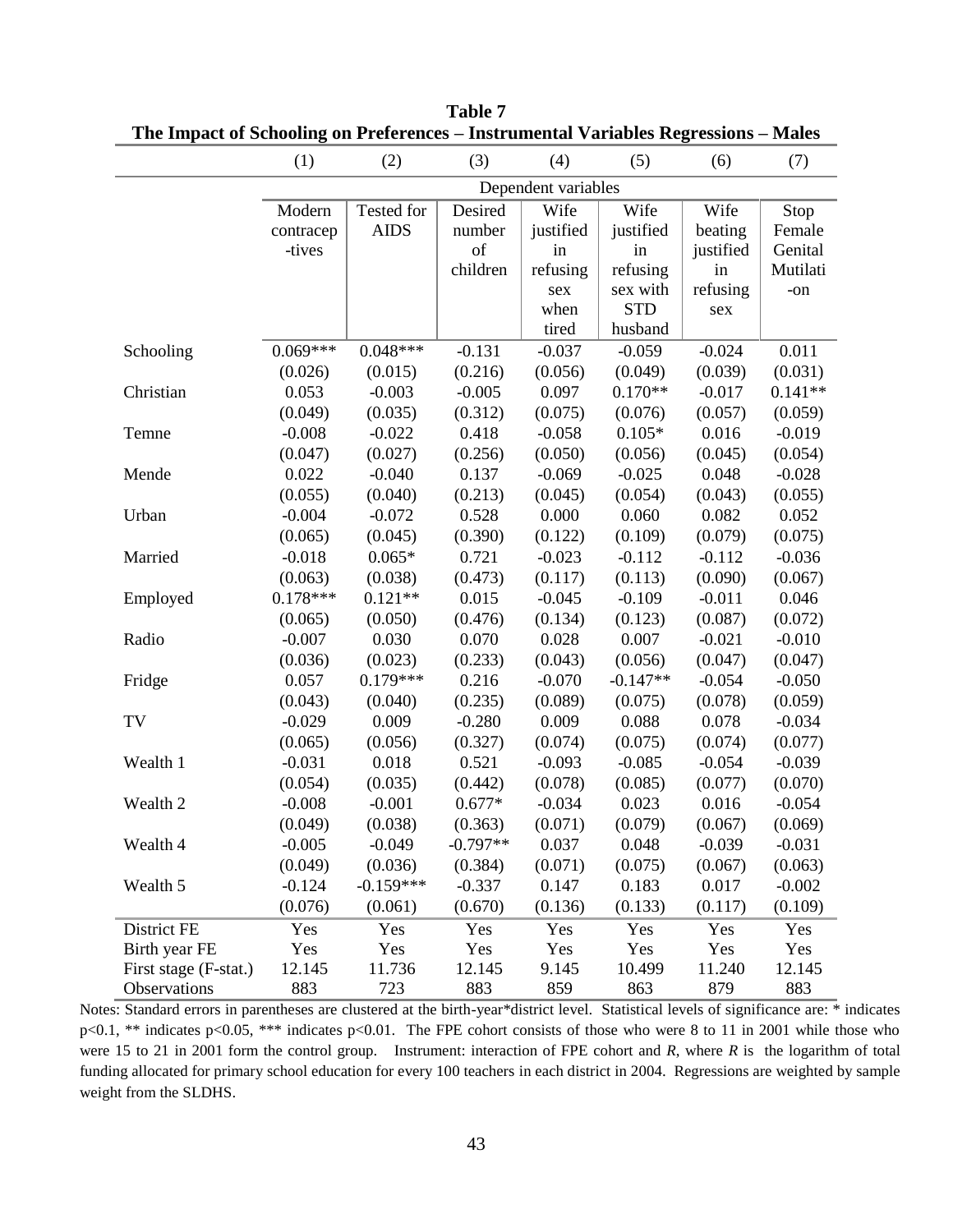|                       |                     |           | $($ Dampic of Tom IVIO (CID) |              |            |            |           |
|-----------------------|---------------------|-----------|------------------------------|--------------|------------|------------|-----------|
|                       | (1)                 | (2)       | (3)                          | (4)          | (5)        | (6)        | (7)       |
|                       | Dependent variables |           |                              |              |            |            |           |
|                       | Modern              | Tested    | Desired                      | Wife         | Wife       | Wife       | Stop      |
|                       | contracep           | for AIDS  | number                       | justified in | justified  | beating    | Female    |
|                       | -tives              |           | of                           | refusing     | in         | justified  | Genital   |
|                       |                     |           | children                     | sex when     | refusing   | in         | Mutilati  |
|                       |                     |           |                              | tired        | sex with   | refusing   | $-on$     |
|                       |                     |           |                              |              | <b>STD</b> | sex        |           |
|                       |                     |           |                              |              | husband    |            |           |
| Schooling             | $0.055*$            | $0.043*$  | $-0.227*$                    | 0.005        | 0.054      | $-0.064**$ | $0.051*$  |
|                       | (0.032)             | (0.023)   | (0.126)                      | (0.028)      | (0.037)    | (0.030)    | (0.029)   |
| Christian             | 0.004               | 0.035     | (0.098)                      | 0.031        | (0.013)    | 0.048      | $0.100**$ |
|                       | (0.039)             | (0.025)   | (0.161)                      | (0.038)      | (0.054)    | (0.038)    | (0.040)   |
| Temne                 | (0.001)             | 0.025     | 0.117                        | 0.060        | $0.091**$  | 0.030      | (0.026)   |
|                       | (0.033)             | (0.027)   | (0.135)                      | (0.045)      | (0.042)    | (0.039)    | (0.039)   |
| Mende                 | (0.006)             | 0.009     | 0.031                        | $-0.138***$  | (0.012)    | (0.043)    | (0.043)   |
|                       | (0.040)             | (0.035)   | (0.187)                      | (0.043)      | (0.055)    | (0.051)    | (0.049)   |
| Urban                 | (0.064)             | (0.024)   | 0.040                        | (0.004)      | (0.049)    | 0.052      | 0.025     |
|                       | (0.040)             | (0.032)   | (0.218)                      | (0.051)      | (0.061)    | (0.053)    | (0.054)   |
| Married               | 0.000               | 0.065     | 0.324                        | (0.049)      | 0.073      | 0.006      | (0.006)   |
|                       | (0.064)             | (0.051)   | (0.308)                      | (0.067)      | (0.079)    | (0.076)    | (0.065)   |
| Employed              | $0.056*$            | 0.015     | 0.045                        | $-0.069*$    | (0.025)    | 0.011      | (0.013)   |
|                       | (0.033)             | (0.025)   | (0.139)                      | (0.037)      | (0.044)    | (0.036)    | (0.036)   |
| Radio                 | $-0.038*$           | $-0.036*$ | 0.086                        | 0.032        | (0.010)    | (0.001)    | (0.035)   |
|                       | (0.021)             | (0.019)   | (0.143)                      | (0.031)      | (0.033)    | (0.031)    | (0.033)   |
| Fridge                | (0.070)             | (0.036)   | 0.026                        | 0.039        | $-0.107**$ | (0.035)    | 0.094     |
|                       | (0.061)             | (0.034)   | (0.182)                      | (0.052)      | (0.055)    | (0.044)    | (0.080)   |
| TV                    | 0.054               | (0.058)   | 0.141                        | 0.068        | 0.021      | 0.043      | (0.045)   |
|                       | (0.058)             | (0.040)   | (0.248)                      | (0.069)      | (0.068)    | (0.057)    | (0.064)   |
| Wealth 1              | (0.022)             | (0.031)   | 0.218                        | 0.047        | (0.020)    | $-0.108**$ | (0.007)   |
|                       | (0.030)             | (0.031)   | (0.194)                      | (0.044)      | (0.055)    | (0.049)    | (0.037)   |
| Wealth 2              | (0.017)             | (0.001)   | $0.481**$                    | 0.005        | 0.009      | (0.029)    | 0.004     |
|                       | (0.031)             | (0.029)   | (0.201)                      | (0.045)      | (0.053)    | (0.042)    | (0.031)   |
| Wealth 4              | (0.010)             | $-0.056*$ | 0.237                        | 0.030        | (0.070)    | $-0.099*$  | (0.011)   |
|                       | (0.042)             | (0.033)   | (0.235)                      | (0.049)      | (0.056)    | (0.055)    | (0.052)   |
| Wealth 5              | (0.034)             | (0.018)   | 0.007                        | (0.011)      | (0.107)    | (0.023)    | (0.002)   |
|                       | (0.071)             | (0.060)   | (0.328)                      | (0.083)      | (0.096)    | (0.068)    | (0.084)   |
| District FE           | Yes                 | Yes       | Yes                          | Yes          | Yes        | Yes        | Yes       |
| Birth year FE         | Yes                 | Yes       | Yes                          | Yes          | Yes        | Yes        | Yes       |
| First stage (F-stat.) | 13.628              | 13.026    | 13.628                       | 14.283       | 13.186     | 13.364     | 13.628    |
| Observations          | 1,612               | 1,589     | 1,612                        | 1,585        | 1,600      | 1,608      | 1,612     |

**Table 8 The Impact of Schooling on Preferences – Instrumental Variables Regressions – Females (Sample of Non-Movers)** 

Notes: Standard errors in parentheses are clustered at the birth-year\*district level. Statistical levels of significance are: \* indicates p<0.1, \*\* indicates p<0.05, \*\*\* indicates p<0.01. The FPE cohort consists of those who were 8 to 11 in 2001 while those who were 15 to 21 in 2001 form the control group. Instrument: interaction of FPE cohort and *R*, where *R* is the logarithm of total funding allocated for primary school education for every 100 teachers in each district in 2004. Regressions are weighted by sample weight from the SLDHS.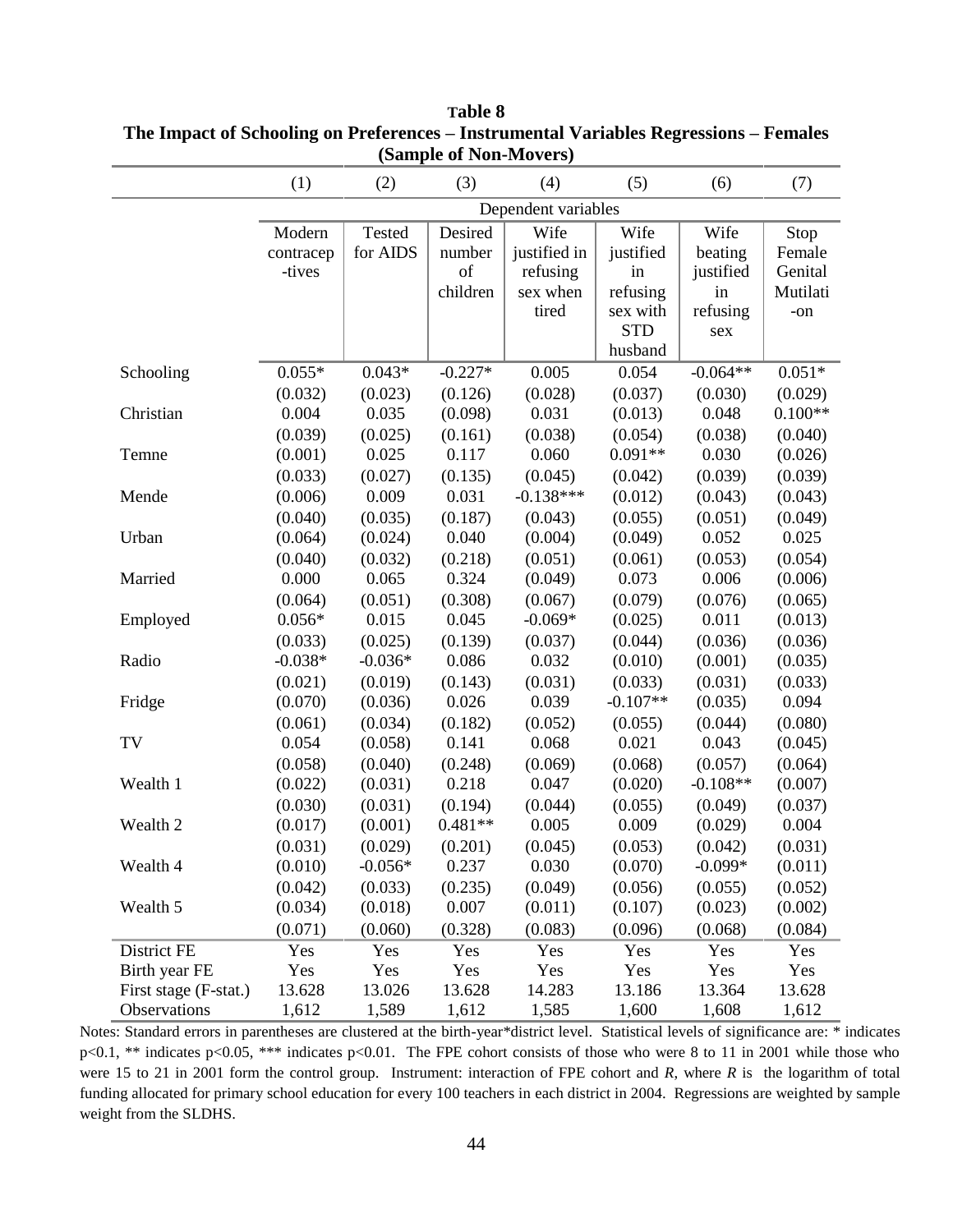| Variables               | (1)         | (2)         | (3)       | (4)          | (5)                    | (6)             | (7)        |
|-------------------------|-------------|-------------|-----------|--------------|------------------------|-----------------|------------|
|                         |             |             |           |              |                        |                 |            |
|                         | Use         | Tested for  | Desired   | Wife         | Wife                   | Wife            | Stop       |
|                         | modern      | AIDS virus  | number    | justified in | justified              | beating         | Female     |
|                         | contracep-  |             | of        | refusing     | in                     | justified       | Genital    |
|                         | tive        |             | children  | sex when     | refusing               | in              | Mutilation |
|                         |             |             |           | tired        | sex with<br><b>STD</b> | refusing<br>sex |            |
|                         |             |             |           |              | husband                |                 |            |
| Schooling               | $0.100**$   | $0.091***$  | $-0.344*$ | 0.060        | $0.111**$              | $-0.098*$       | $0.098**$  |
|                         | (0.050)     | (0.031)     | (0.184)   | (0.045)      | (0.051)                | (0.054)         | (0.049)    |
| Log (Exposure to War    | $-0.090***$ | $-0.099***$ | $-0.020$  | 0.086        | 0.020                  | $-0.016$        | 0.048      |
| Atrocities since Age 2) | (0.032)     | (0.038)     | (0.243)   | (0.062)      | (0.075)                | (0.057)         | (0.039)    |
|                         | $-0.018$    | $-0.015$    | $-0.026$  | $-0.051$     | $-0.083$               | 0.075           | 0.077      |
| Christian               | (0.055)     | (0.036)     | (0.207)   | (0.052)      | (0.063)                | (0.059)         | (0.056)    |
| Temne                   | 0.029       | $0.046*$    | 0.034     | 0.021        | $0.085**$              | 0.029           | $-0.010$   |
|                         | (0.038)     | (0.027)     | (0.142)   | (0.036)      | (0.039)                | (0.042)         | (0.042)    |
| Mende                   | $-0.050$    | 0.044       | 0.012     | $-0.113***$  | $-0.053$               | $-0.034$        | $-0.040$   |
|                         | (0.039)     | (0.033)     | (0.176)   | (0.039)      | (0.050)                | (0.041)         | (0.043)    |
| Urban                   | $-0.079$    | $-0.050$    | 0.084     | $-0.062$     | $-0.093$               | 0.066           | 0.019      |
|                         | (0.051)     | (0.035)     | (0.253)   | (0.052)      | (0.064)                | (0.064)         | (0.060)    |
| Married                 | 0.112       | $0.193***$  | $-0.181$  | 0.090        | 0.177                  | $-0.097$        | 0.121      |
|                         | (0.111)     | (0.073)     | (0.422)   | (0.103)      | (0.115)                | (0.119)         | (0.108)    |
| Employed                | $0.095**$   | $0.061**$   | $-0.098$  | $-0.013$     | 0.033                  | $-0.037$        | 0.041      |
|                         | (0.046)     | (0.029)     | (0.185)   | (0.044)      | (0.050)                | (0.049)         | (0.040)    |
| Radio                   | $-0.039*$   | $-0.017$    | 0.052     | 0.018        | $-0.022$               | 0.036           | $-0.044$   |
|                         | (0.021)     | (0.020)     | (0.124)   | (0.027)      | (0.031)                | (0.031)         | (0.029)    |
| Fridge                  | $-0.129*$   | $-0.074$    | 0.284     | $-0.043$     | $-0.081$               | 0.069           | $-0.028$   |
|                         | (0.078)     | (0.052)     | (0.296)   | (0.064)      | (0.089)                | (0.094)         | (0.084)    |
| TV                      | 0.033       | $-0.051$    | 0.061     | 0.021        | $-0.079$               | $-0.012$        | $-0.059$   |
|                         | (0.057)     | (0.047)     | (0.209)   | (0.068)      | (0.065)                | (0.058)         | (0.054)    |
| Wealth 1                | 0.000       | 0.001       | 0.092     | $0.077**$    | 0.065                  | $-0.039$        | $-0.025$   |
|                         | (0.030)     | (0.029)     | (0.178)   | (0.037)      | (0.043)                | (0.044)         | (0.032)    |
| Wealth 2                | $-0.013$    | 0.019       | 0.262     | 0.059        | 0.034                  | 0.033           | $-0.035$   |
|                         | (0.024)     | (0.025)     | (0.192)   | (0.041)      | (0.042)                | (0.039)         | (0.028)    |
| Wealth 4                | $-0.031$    | $-0.036$    | 0.046     | $-0.003$     | $-0.063$               | $-0.021$        | $-0.063$   |
|                         | (0.036)     | (0.035)     | (0.197)   | (0.045)      | (0.053)                | (0.054)         | (0.053)    |
| Wealth 5                | $-0.064$    | $-0.085$    | 0.101     | $-0.046$     | $-0.129$               | 0.052           | $-0.128$   |
|                         | (0.084)     | (0.066)     | (0.352)   | (0.090)      | (0.104)                | (0.101)         | (0.095)    |
| District FE             | Yes         | Yes         | Yes       | Yes          | Yes                    | Yes             | Yes        |
| Birth year FE           | Yes         | Yes         | Yes       | Yes          | Yes                    | Yes             | Yes        |
| First stage (F-stat.)   | 13.021      | 12.452      | 13.021    | 13.935       | 13.127                 | 12.723          | 13.021     |
| Observations            | 2,661       | 2,615       | 2,661     | 2,624        | 2,640                  | 2,655           | 2,661      |

# **Table 9 The Impact of Schooling on Preferences, Controlling for Exposure to War Violence – Instrumental Variables Regression – Females**

Notes: Standard errors in parentheses are clustered at the birth-year\*district level. Statistical levels of significance are: \* indicates p<0.1, \*\* indicates p<0.05, \*\*\* indicates p<0.01. The sample comprises the FPE cohort (those born during the period 1990 to 1993) and those females born during the period 1980 to 1985. Instrument: interaction of FPE cohort and FPE input, where FPE input is calculated as the logarithm of total funding allocated for primary school education for every 100 teachers in 2004. Regressions are weighted by sample weight from the SLDHS.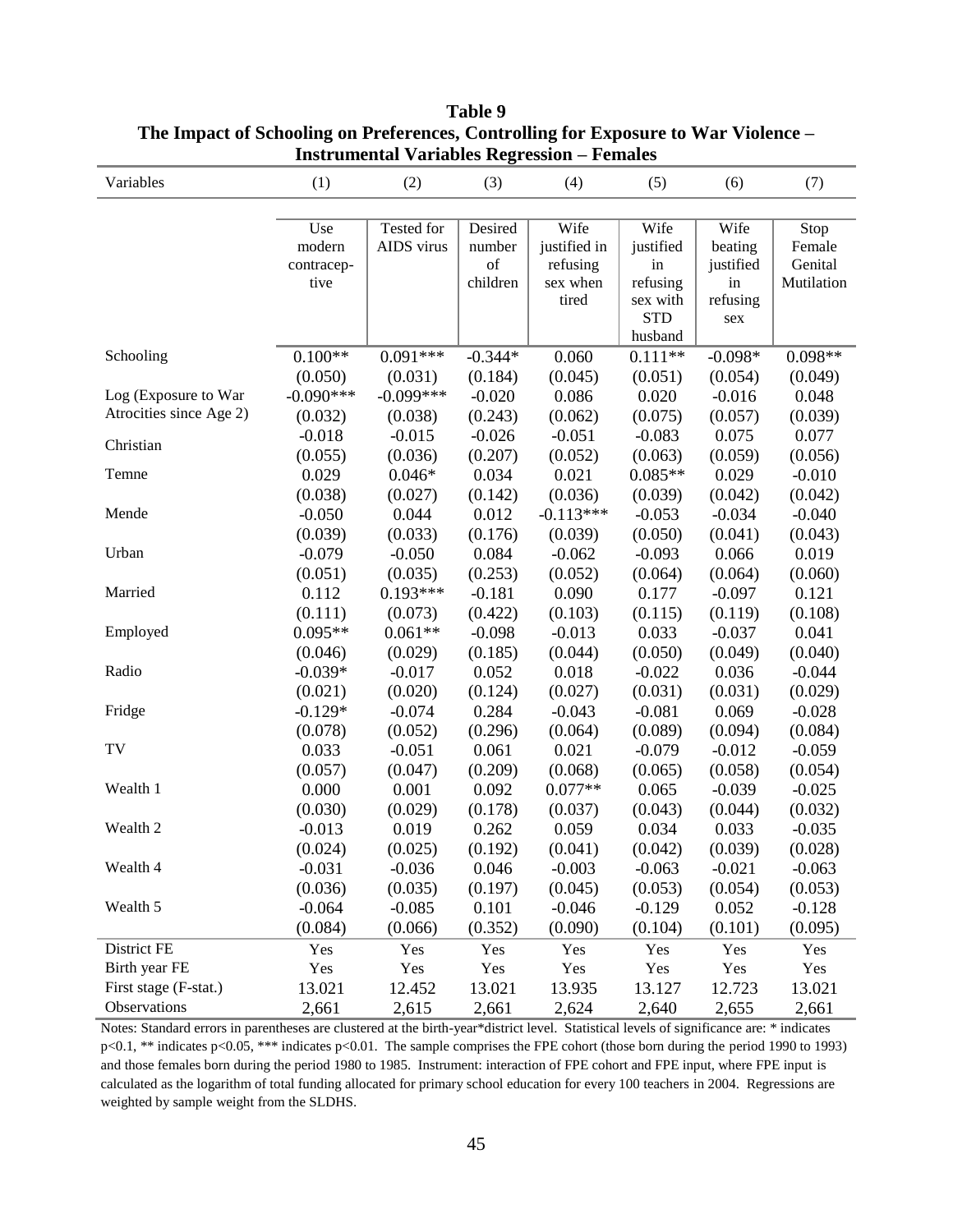#### **References**

- Banerjee, Abhijit, Shawn Cole, Ester Duflo and Leigh Linden. 2007. " Remedying Education: Evidence from Two randomized Experiments in India." *The Quarterly Journal of Economics,* 122:3, pp. 1235-64.
- Becker, Gary S. and Casey B Mulligan. 1997. "The Endogenous Determination of Time Preference." *The Quarterly Journal of Economics,* 112:3, pp. 729-758.
- Chong, Alberto and Eliana La Ferrara. 2009. "Television and Divorce: Evidence from Brazilian *NOVELAS*," *Journal of the European Economic Association*, 7:2-3, pp. 458-68.
- Chou, Shin-Yi, Jin-Tan Liu, Michael Grossman, and Ted Joyce. 2010. "Parental Education and Child Health: Evidence from a Natural Experiment in Taiwan." *American Economic Journal: Applied Economics*, 2:1, pp. 33–61.
- Corman, Hope, and H. Naci Mocan. 2000. "A Time-Series Analysis of Crime, Deterrence, and Drug Abuse in New York City." *American Economic Review*, 90(3): 584-604.
- Currie, J. and E. Moretti. 2003. "Mother's education and the intergenerational transmission of human capital: evidence from college openings." *Quarterly Journal of Economics,*  Vol. 118, pp. 1495-1532.
- Cutler, D. and A. Lleras-Muney. 2010. "Understanding Differences in Health Behaviors by Education." *Journal of Health Economics,* 29, pp.1-28.
- Dahl, Gordon B. and Enrico Moretti. 2008. "The Demand for Sons." *Review of Economic Studies,* 75: 4, pp. 1085-1120.
- Dee, Thomas S. 2004. "Are There Civic Returns To Education?" *Journal of Public Economics*, volume 88, issue 9-10, pp. 1697-1720.
- Duflo, Esther. 2001. "Schooling and Labor Market Consequences of School Construction in Indonesia: Evidence from an Unusual Policy Experiment." *American Economic Review,* 91:4 pp. 795-813.
- Duflo, Esther. 2012. "Women Empowerment and Economic Development." *Journal of Economic Literature,* 50:4 pp. 1051-1079*.*
- Durkheim, Emile, 1933. *The Division of Labor in Society*. New York: MacMillan.
- El Feki, Shereen. 2013. *Sex and the Citadel: Intimate Life in a Changing Arab World.* New York: Pantheon.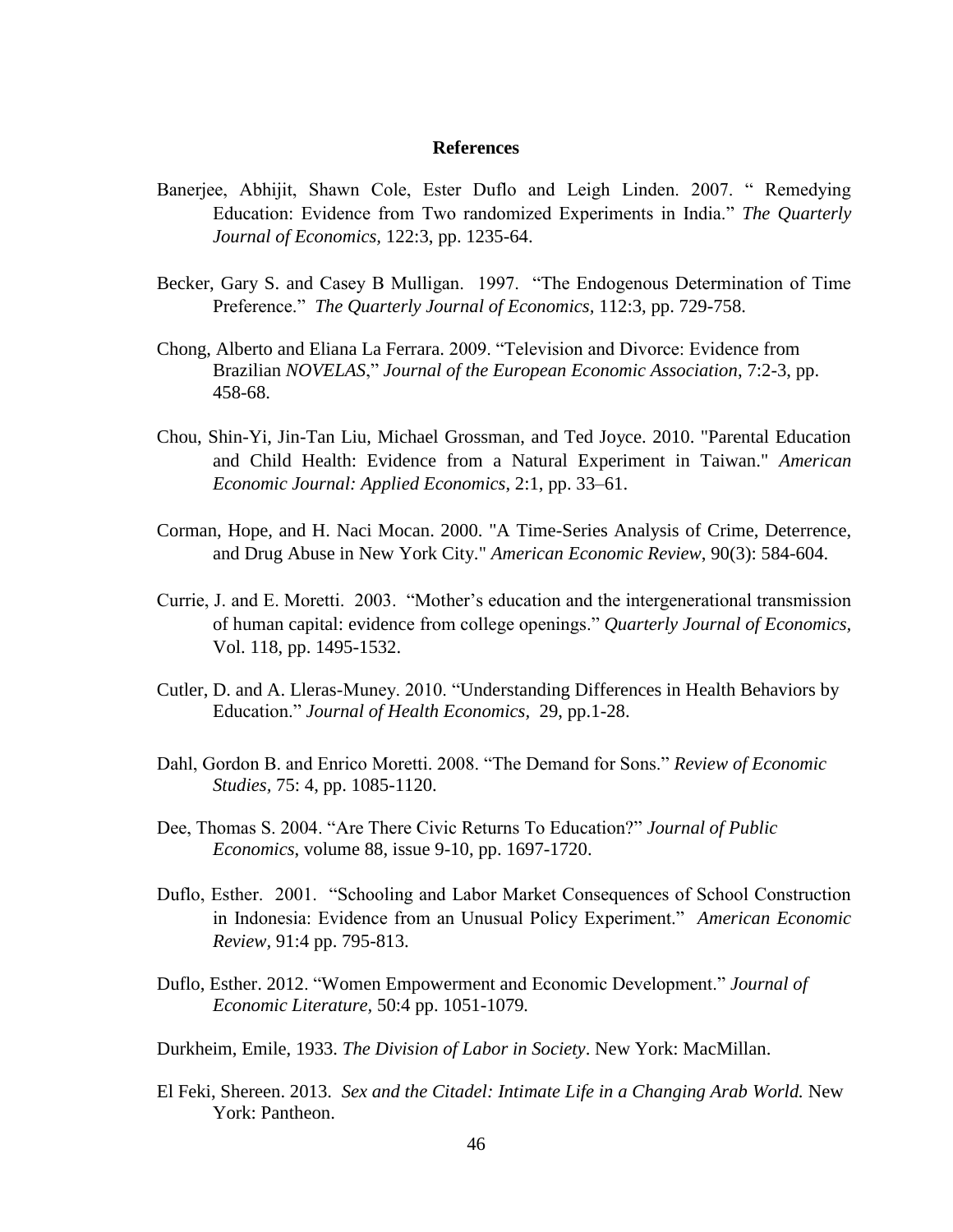- Friedman, Willa, Michael Kremer, Edward Miguel and Rebecca Thornton. 2011. "Education as Liberation." NBER Working Paper. No: 16939.
- Galor, Oded and David N. Weil. 1996. "The Gender Gap, Fertility, and Growth." *American Economic Review*, 86:3, pp. 374-87.
- Grossman, Michael. 1972a. "On the Concept of Health Capital and the Demand for Health." *Journal of Political Economy,* 80:2, pp. 223-255.
- Grossman, Michael. 1972b. *The Demand for Health: A Theoretical and Empirical Investigation.* New York: Columbia University Press for the National Bureau of Economic Research.
- Grossman, M. 2008. "The Relationship between Health and Schooling." *Eastern Economic Journal,* 34:3, pp. 281-92.
- Hanushek, Eric A. and Dennis Kimko. 2000. "Schooling, Labor Force Quality, and the Growth of Nations." *American Economic Review*, 90:5, pp. 1184-1208.
- International Monetary Fund. 2001. *Republic of Sierra Leone Interim Poverty Reduction Strategy Paper.* Freetown: Sierra Leone. <http://www.imf.org/external/np/prsp/2001/sle/01/063101.pdf> (Accessed July 19, 2010).
- Jensen, Robert and Emily Oster. 2009. "The Power of TV: Cable Television and Women's Status in India." *The Quarterly Journal of Economics*, 124:3, pp. 1057-1094.
- Kessler, D., and S. D. Levitt. 1999. "Using Sentence Enhancements to Distinguish Between Deterrence and Incapacitation." *Journal of Law and Economics*, Vol. XLII, pp. 343-63
- Knowles, Stephen, Paula K. Lorgelly, and P. Dorian Owen. 2002. "Are Educational Gender Gaps a Brake on Economic Development? Some Cross-Country Empirical Evidence." *Oxford Economic Papers*, 54:1, pp. 118-149.
- Lagerlöf, Nils-Petter. 2003. "Gender Equality and Long-Run Growth." *Journal of Economic Growth*, 8:4, pp. 403-26.
- Lleras-Muney, Adriana. 2005. "The Relationship between Education and Adult Mortality in the United States." *Review of Economic Studies,* 72:1, pp. 189-221.
- Mocan, Naci and Duha Altindag, 2012. "Education, Cognition, Health Knowledge and Health Behavior." NBER working paper No: 17949.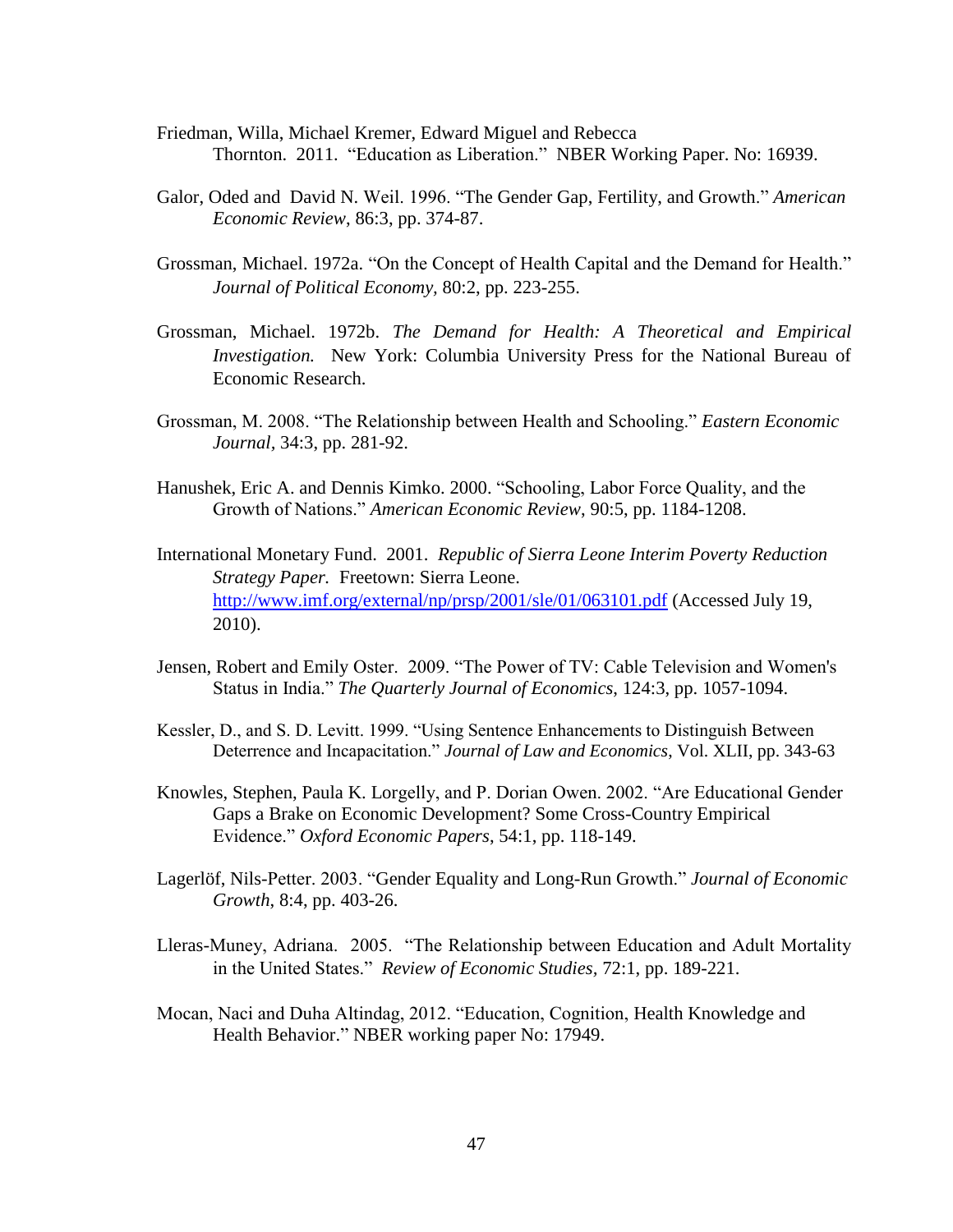- Osili, Una Okonkwo and Bridget Terry Long. 2008. "Does female schooling reduce fertility? Evidence from Nigeria." *Journal of Development Economics,* Volume 87, pp. 57-75.
- Psacharopoulos, George. 1994. "Returns to investment in education: A global update." *World Development*, 22:9, pp. 1325-1343.
- Schultz, T. Paul. 2002. "Why Governments Should Invest More to Educate Girls." *World Development,* 30:2, pp. 207-225.
- Statistics Sierra Leone and ICF Macro. 2009a. *Sierra Leone Demographic and Health Survey 2008*. Calverton, Maryland, USA: Statistics Sierra Leone and ICF Macro. <http://www.measuredhs.com/pubs/pdf/FR225/FR225.pdf> (Accessed September 13, 2012).
- Statistics Sierra Leone and ICF Macro. 2009b. *Sierra Leone Demographic and Health Survey 2008: Key Findings*. Calverton, Maryland, USA: SSL and ICF Macro. <http://www.measuredhs.com/pubs/pdf/SR171/SR171.pdf> (Accessed April 17, 2012).
- Truth, Sierra Leone. 2004a. "Witness to Truth: Final Report of the Truth and Reconciliation Commission for Sierra Leone." Vol. 2, Chapter 1: "Executive Summary". <http://www.sierraleonetrc.org/> (Accessed June 24, 2013)
- Truth, Sierra Leone. 2004b. "Witness to Truth: Final Report of the Truth and Reconciliation Commission for Sierra Leone." Appendix 1: "Statistical Appendix o the Report of the Truth and Reconciliation Commission of Sierra Leone". <http://www.sierraleonetrc.org/> (Accessed June 24, 2013)
- Truth, Sierra Leone. 2004c. "Witness to Truth: Final Report of the Truth and Reconciliation Commission for Sierra Leone." Volume 1 Appendices. <http://www.sierraleonetrc.org/> (Accessed June 24, 2013)
- UNDP. 2007. *Sierra Leone Human Development Report.* Freetown: UNDP. [http://hdr.undp.org/en/reports/nationalreports/africa/sierraleone/sierraleone\\_nhdr\\_20](http://hdr.undp.org/en/reports/nationalreports/africa/sierraleone/sierraleone_nhdr_20071.pdf)\_ [071.pdf](http://hdr.undp.org/en/reports/nationalreports/africa/sierraleone/sierraleone_nhdr_20071.pdf) (Accessed July 22, 2010).
- UNESCO Institute for Statistics. 2011. *Global Education Digest 2011: Comparing Education Statistics Across the World.* UNESCO, Montreal: UIS. [http://www.uis.unesco.org/Library/Documents/global\\_education\\_digest\\_2011\\_en.pd](http://www.uis.unesco.org/Library/Documents/global_education_digest_2011_en.pdf) [f](http://www.uis.unesco.org/Library/Documents/global_education_digest_2011_en.pdf) (Accessed April 17, 2012).

Weber, Max. 1964 [1922]. *The Sociology of Religion*. Boston: Beacon.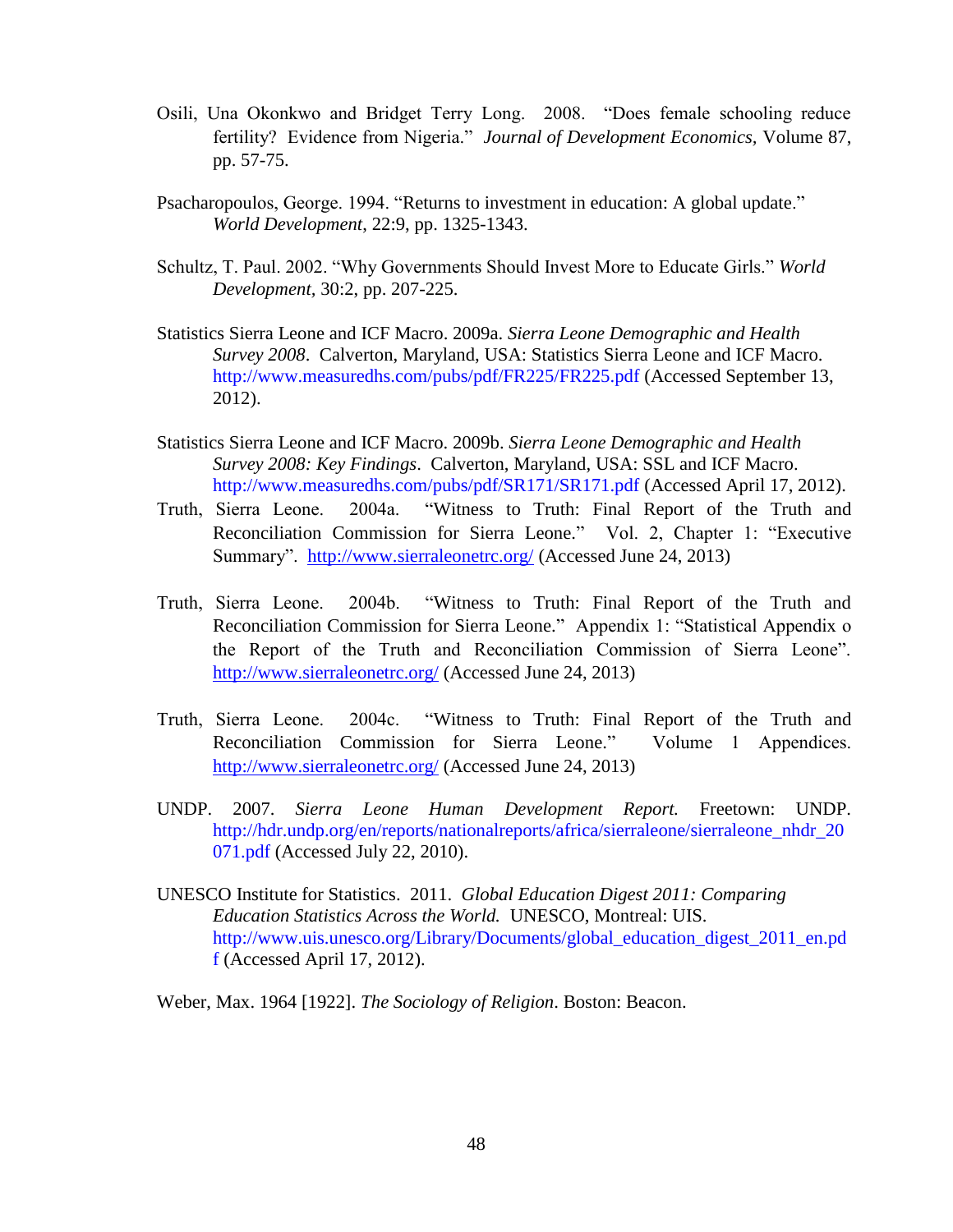- World Bank. 2007. *Education in Sierra Leone: Present Challenges, Future Opportunities*  United Nations. African Human Development Series. World Bank: Washington, D.C. [http://www.sierraleoneportal.net/rainbow/Portals/\\_EduSL/Documents/CSR\\_eBook%](http://www.sierraleoneportal.net/rainbow/Portals/_EduSL/Documents/CSR_eBook%20(Sierra%20Leone).pdf) [20\(Sierra%20Leone\).pdf](http://www.sierraleoneportal.net/rainbow/Portals/_EduSL/Documents/CSR_eBook%20(Sierra%20Leone).pdf) (Accessed July 15, 2010).
- World Health Organization. 2013. *Global and regional estimates of violence against women: prevalence and health effects of intimate partner violence and non-partner sexual violence.* World Health Organization: Geneva, Switzerland. [http://apps.who.int/iris/bitstream/10665/85239/1/9789241564625\\_eng.pdf](http://apps.who.int/iris/bitstream/10665/85239/1/9789241564625_eng.pdf) (Accessed June 23, 2013).
- World Health Organization. 2010. *Manual for early infant male circumcision under local anaesthesia.* World Health Organization: Geneva, Switzerland. [http://whqlibdoc.who.int/publications/2010/9789241500753\\_eng.pdf](http://whqlibdoc.who.int/publications/2010/9789241500753_eng.pdf) (Accessed April 17, 2012).
- World Health Organization. 2008. *Eliminating Female Genital Mutilation: An Interagency Statement*. Department of Reproductive and Health Research. World Health Organization: Geneva, Switzerland. [http://www.un.org/womenwatch/daw/csw/csw52/statements\\_missions/Interagency\\_S](http://www.un.org/womenwatch/daw/csw/csw52/statements_missions/Interagency_Statement_on_Eliminating_FGM.pdf) [tatement\\_on\\_Eliminating\\_FGM.pdf](http://www.un.org/womenwatch/daw/csw/csw52/statements_missions/Interagency_Statement_on_Eliminating_FGM.pdf) (Accessed April 17, 2012).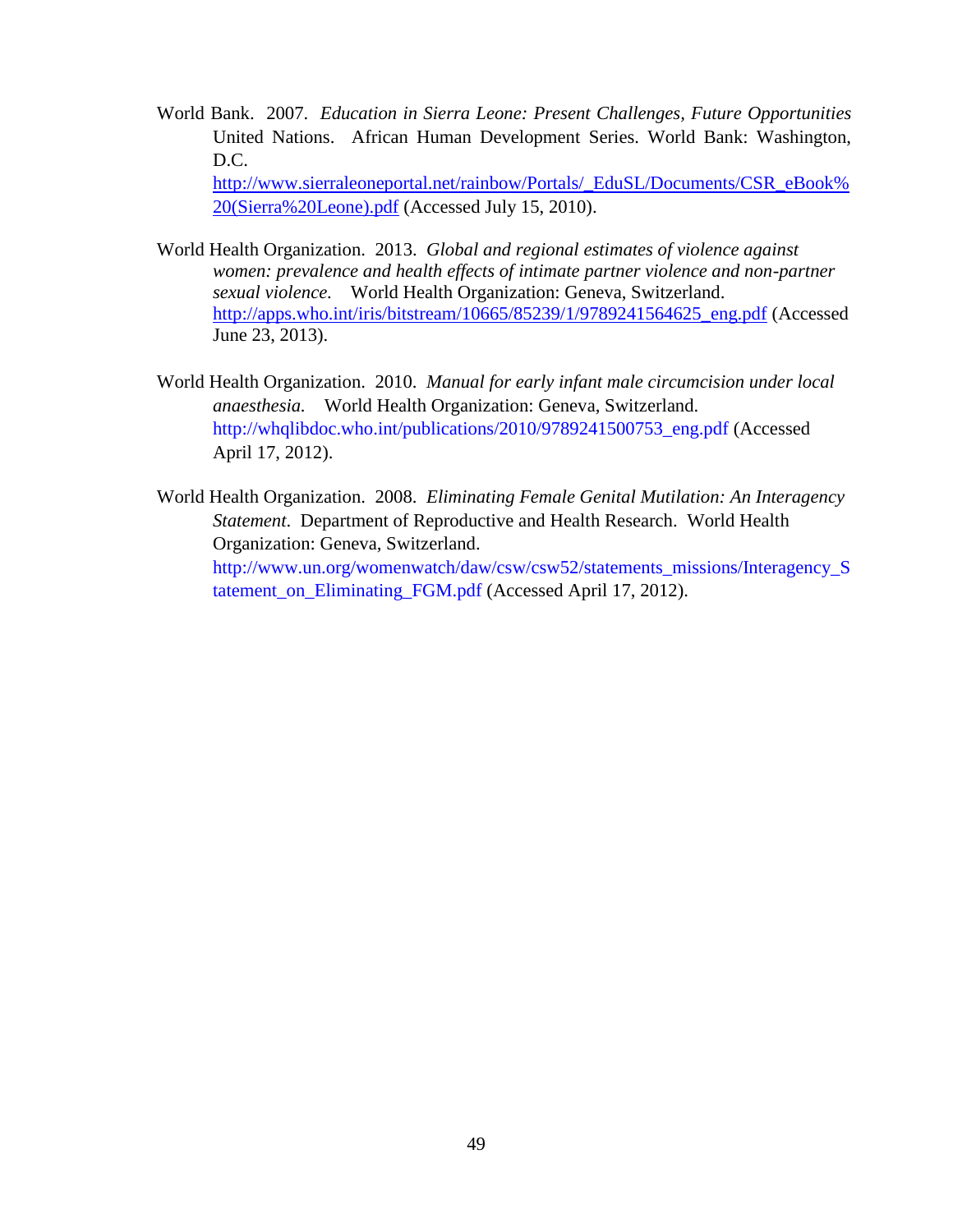# **Appendix 1**

## **Preference questions as appearing in the SLDHS**

- 1. If you could go back to the time you did not have children and could choose exactly the number of children to have in your whole life, how many would that be? Or for those with no living children, the following question was asked: If you could choose exactly the number of children to have in your whole life, how many would that be?
- 2. Is a wife justified in refusing to have sex with her husband when she is tired or not in the mood?
- 3. Have you ever used any (any of the contraceptive methods)?
- 4. I don't want to know the results, but have you ever been tested to see if you have AIDS?
- 5. Husband and wives do not always agree in everything. If a wife knows her husband has a disease that she can get during sexual intercourse, is she justified in refusing to have sex with him?
- 6. Sometimes a husband is annoyed or angered by the things that his wife does. In your opinion, is a husband justified in hitting or beating his wife in the following situations: if she refuses to have sex with him? (Other situations were given to the respondent as well)
- 7. Do you think that this practice (female genital cutting) should be continued, or should it be stopped?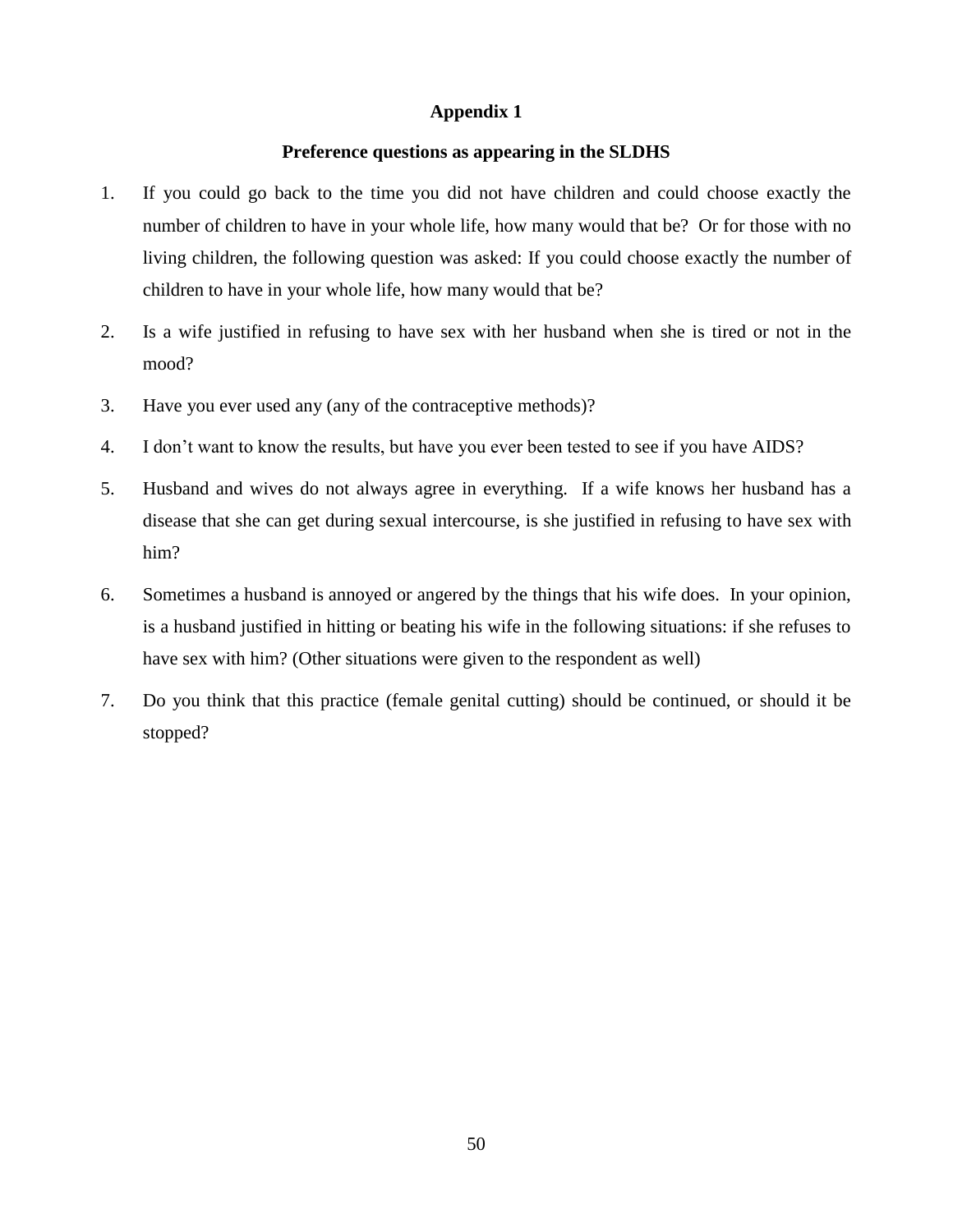| <b>Females</b> |                     |             |             |              |              |              |            |  |  |
|----------------|---------------------|-------------|-------------|--------------|--------------|--------------|------------|--|--|
|                | (1)                 | (2)         | (3)         | (4)          | (5)          | (6)          | (7)        |  |  |
|                | Dependent variable: |             |             |              |              |              |            |  |  |
|                | Modern              | Tested for  | Desired     | Wife         | Wife         | Wife         | Stop       |  |  |
|                | contracep-          | <b>AIDS</b> | number of   | justified in | justified in | beating      | Female     |  |  |
|                | tives               |             | children    | refusing     | refusing     | justified in | Genital    |  |  |
|                |                     |             |             | sex when     | sex with     | refusing     | Mutilation |  |  |
|                |                     |             |             | tired        | <b>STD</b>   | sex          |            |  |  |
|                |                     |             |             |              | husband      |              |            |  |  |
| Schooling      | $0.025***$          | $0.019***$  | $-0.067***$ | $0.014***$   | $0.011***$   | $-0.015***$  | $0.022***$ |  |  |
|                | (0.003)             | (0.003)     | (0.012)     | (0.004)      | (0.004)      | (0.003)      | (0.004)    |  |  |
| Christian      | $0.053**$           | $0.053***$  | $-0.281***$ | $-0.009$     | 0.008        | $-0.001$     | $0.146***$ |  |  |
|                | (0.024)             | (0.016)     | (0.085)     | (0.025)      | (0.033)      | (0.023)      | (0.027)    |  |  |
| Temne          | 0.007               | 0.025       | 0.124       | 0.004        | 0.052        | $0.056*$     | $-0.036$   |  |  |
|                | (0.027)             | (0.021)     | (0.116)     | (0.032)      | (0.032)      | (0.030)      | (0.035)    |  |  |
| Mende          | $-0.029$            | $0.064**$   | $-0.062$    | $-0.105***$  | $-0.029$     | $-0.056*$    | $-0.020$   |  |  |
|                | (0.029)             | (0.028)     | (0.135)     | (0.036)      | (0.042)      | (0.033)      | (0.037)    |  |  |
| Urban          | $-0.008$            | 0.016       | $-0.176$    | $-0.019$     | $-0.000$     | $-0.012$     | $0.090***$ |  |  |
|                | (0.021)             | (0.018)     | (0.133)     | (0.031)      | (0.033)      | (0.037)      | (0.032)    |  |  |
| Married        | $-0.048**$          | $0.042**$   | $0.414***$  | $-0.011$     | $-0.042$     | $0.081***$   | $-0.043**$ |  |  |
|                | (0.022)             | (0.020)     | (0.104)     | (0.029)      | (0.028)      | (0.028)      | (0.020)    |  |  |
| Employed       | $0.042**$           | 0.009       | 0.107       | $-0.050*$    | $-0.044$     | 0.026        | $-0.016$   |  |  |
|                | (0.018)             | (0.016)     | (0.104)     | (0.027)      | (0.031)      | (0.023)      | (0.024)    |  |  |
| Radio          | $-0.015$            | 0.005       | $-0.036$    | 0.033        | 0.012        | 0.009        | $-0.020$   |  |  |
|                | (0.015)             | (0.014)     | (0.111)     | (0.023)      | (0.025)      | (0.024)      | (0.023)    |  |  |
| Fridge         | $-0.037$            | 0.015       | $-0.063$    | 0.011        | 0.044        | $-0.039$     | 0.067      |  |  |
|                | (0.036)             | (0.031)     | (0.132)     | (0.042)      | (0.049)      | (0.031)      | (0.048)    |  |  |
| TV             | $0.079**$           | $-0.005$    | $-0.111$    | 0.050        | $-0.021$     | $-0.061$     | $-0.012$   |  |  |
|                | (0.037)             | (0.032)     | (0.187)     | (0.059)      | (0.057)      | (0.043)      | (0.042)    |  |  |
| Wealth 1       | $-0.022$            | $-0.021$    | 0.175       | $0.063*$     | 0.034        | $-0.015$     | $-0.048*$  |  |  |
|                | (0.022)             | (0.022)     | (0.167)     | (0.034)      | (0.038)      | (0.038)      | (0.027)    |  |  |
| Wealth 2       | $-0.012$            | 0.020       | 0.262       | 0.060        | 0.035        | 0.033        | $-0.035$   |  |  |
|                | (0.023)             | (0.021)     | (0.186)     | (0.041)      | (0.040)      | (0.035)      | (0.028)    |  |  |
| Wealth 4       | 0.021               | 0.017       | $-0.139$    | 0.026        | 0.003        | $-0.077**$   | $-0.013$   |  |  |
|                | (0.019)             | (0.020)     | (0.149)     | (0.033)      | (0.038)      | (0.035)      | (0.037)    |  |  |
| Wealth 5       | 0.052               | 0.032       | $-0.322*$   | 0.023        | 0.027        | $-0.076$     | $-0.012$   |  |  |
|                | (0.032)             | (0.036)     | (0.193)     | (0.055)      | (0.051)      | (0.048)      | (0.048)    |  |  |
| District FE    | Yes                 | Yes         | Yes         | Yes          | Yes          | Yes          | Yes        |  |  |
| Birth year FE  | Yes                 | Yes         | Yes         | Yes          | Yes          | Yes          | Yes        |  |  |
| Observations   | 2,661               | 2,615       | 2,661       | 2,624        | 2,640        | 2,655        | 2,661      |  |  |
| R-square       | 0.222               | 0.156       | 0.207       | 0.114        | 0.081        | 0.141        | 0.220      |  |  |

# **Table Appendix A-0 The Impact of Schooling on Preferences – Ordinary Least Squares (OLS) Regressions – Females**

Notes: Standard errors in parentheses are clustered at the birth-year\*district level. Statistical levels of significance are: \* indicates p<0.1, \*\* indicates p<0.05, \*\*\* indicates p<0.01. Regressions are weighted by sample weight from the SLDHS. Constant term is not reported.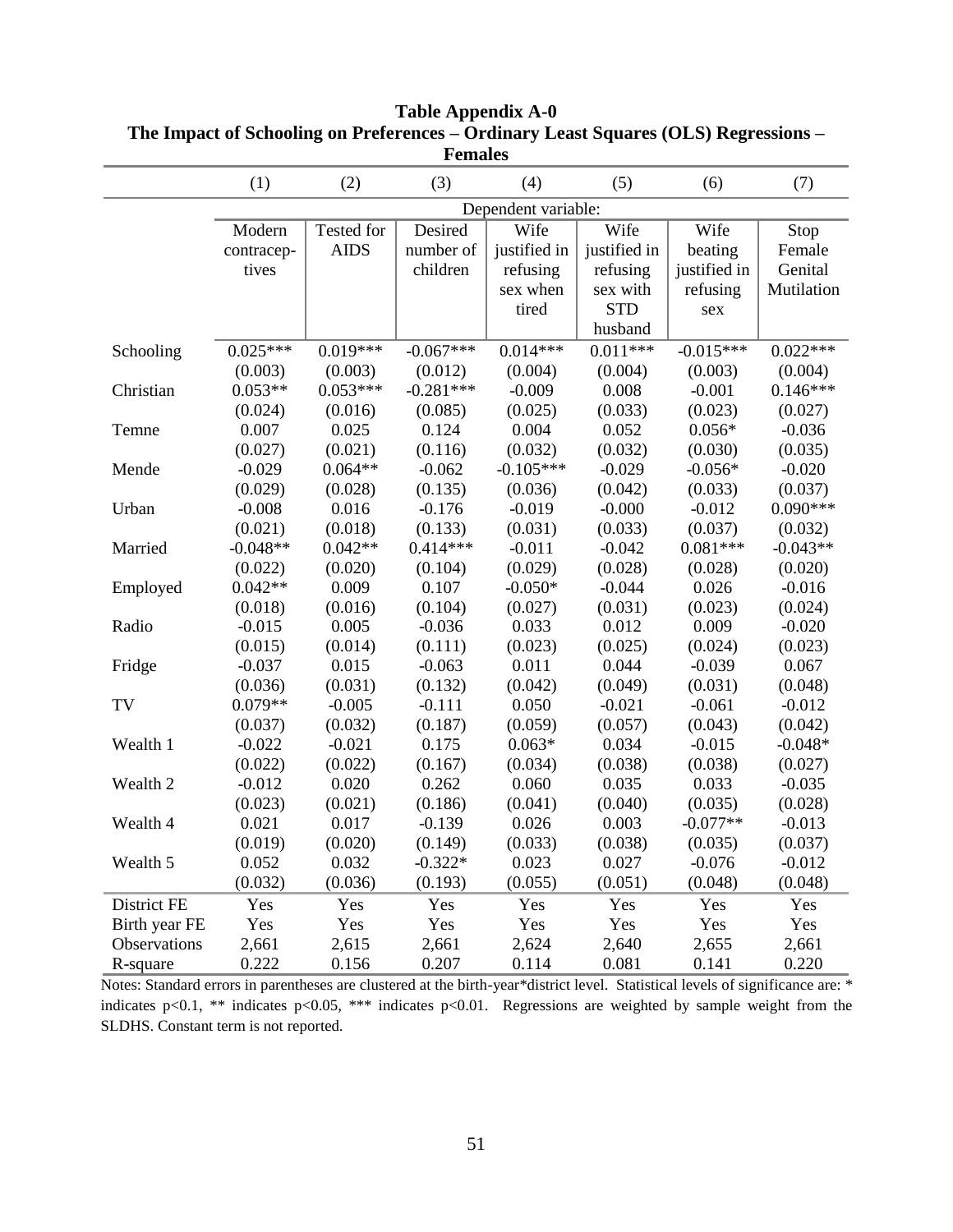| (Control Group, Femants 12-10 m 2001) |                     |            |             |           |            |           |            |  |
|---------------------------------------|---------------------|------------|-------------|-----------|------------|-----------|------------|--|
|                                       | (1)                 | (2)        | (3)         | (4)       | (5)        | (6)       | (7)        |  |
|                                       | Dependent variables |            |             |           |            |           |            |  |
|                                       | Modern              | Tested     | Desired     | Wife      | Wife       | Wife      | Stop       |  |
|                                       | contracep           | for AIDS   | number of   | justified | justified  | beating   | Female     |  |
|                                       | -tives              |            | children    | in        | in         | justified | Genital    |  |
|                                       |                     |            |             | refusing  | refusing   | in        | Mutilati-  |  |
|                                       |                     |            |             | sex when  | sex with   | refusing  | on         |  |
|                                       |                     |            |             | tired     | <b>STD</b> | sex       |            |  |
|                                       |                     |            |             |           | husband    |           |            |  |
| Schooling                             | $0.073**$           | $0.096***$ | $-0.019$    | 0.041     | $0.091*$   | $-0.055$  | 0.026      |  |
|                                       | (0.037)             | (0.031)    | (0.156)     | (0.038)   | (0.051)    | (0.046)   | (0.034)    |  |
| Christian                             | 0.019               | $-0.016$   | $-0.412***$ | $-0.006$  | $-0.045$   | 0.054     | $0.197***$ |  |
|                                       | (0.037)             | (0.031)    | (0.129)     | (0.034)   | (0.049)    | (0.037)   | (0.038)    |  |
| Temne                                 | $-0.021$            | $0.083**$  | 0.073       | 0.019     | 0.029      | $0.097**$ | $-0.043$   |  |
|                                       | (0.033)             | (0.037)    | (0.123)     | (0.039)   | (0.039)    | (0.039)   | (0.040)    |  |
| Mende                                 | $-0.006$            | 0.012      | $-0.094$    | $-0.042$  | $-0.045$   | $-0.034$  | $-0.013$   |  |
|                                       | (0.037)             | (0.041)    | (0.158)     | (0.045)   | (0.059)    | (0.041)   | (0.042)    |  |
| Urban                                 | $-0.049$            | $-0.046$   | $-0.034$    | $-0.036$  | $-0.130*$  | $-0.046$  | 0.035      |  |
|                                       | (0.042)             | (0.043)    | (0.212)     | (0.057)   | (0.067)    | (0.059)   | (0.054)    |  |
| Married                               | 0.120               | $0.289***$ | 0.609       | 0.101     | 0.230      | 0.038     | $-0.010$   |  |
|                                       | (0.103)             | (0.095)    | (0.444)     | (0.111)   | (0.144)    | (0.131)   | (0.094)    |  |
| Employed                              | $0.103**$           | $0.118***$ | 0.288       | $-0.008$  | 0.054      | $-0.045$  | $-0.020$   |  |
|                                       | (0.050)             | (0.043)    | (0.201)     | (0.049)   | (0.067)    | (0.057)   | (0.049)    |  |
| Radio                                 | $-0.015$            | $-0.033$   | $-0.119$    | 0.031     | $-0.007$   | 0.003     | $-0.007$   |  |
|                                       | (0.019)             | (0.021)    | (0.134)     | (0.029)   | (0.036)    | (0.035)   | (0.029)    |  |
| Fridge                                | $-0.038$            | $-0.043$   | 0.028       | $-0.068*$ | 0.010      | $-0.018$  | 0.061      |  |
|                                       | (0.035)             | (0.042)    | (0.152)     | (0.036)   | (0.054)    | (0.045)   | (0.055)    |  |
| TV                                    | 0.023               | $-0.091$   | $-0.276$    | $0.106*$  | $-0.073$   | $-0.010$  | $-0.032$   |  |
|                                       | (0.063)             | (0.056)    | (0.204)     | (0.061)   | (0.085)    | (0.067)   | (0.057)    |  |
| Wealth 1                              | $-0.046*$           | $-0.007$   | 0.220       | $-0.086*$ | $-0.096*$  | $-0.028$  | $-0.027$   |  |
|                                       | (0.026)             | (0.036)    | (0.197)     | (0.048)   | (0.053)    | (0.048)   | (0.037)    |  |
| Wealth 2                              | $-0.033$            | 0.025      | $0.382*$    | 0.037     | 0.022      | 0.010     | $-0.043$   |  |
|                                       | (0.021)             | (0.033)    | (0.207)     | (0.045)   | (0.048)    | (0.043)   | (0.037)    |  |
| Wealth 4                              | $-0.044$            | $-0.049$   | 0.004       | 0.007     | $-0.038$   | 0.004     | $-0.002$   |  |
|                                       | (0.038)             | (0.045)    | (0.185)     | (0.047)   | (0.065)    | (0.055)   | (0.045)    |  |
| Wealth 5                              | $-0.044$            | $-0.104*$  | $-0.137$    | $-0.067$  | $-0.064$   | 0.015     | 0.006      |  |
|                                       | (0.061)             | (0.063)    | (0.277)     | (0.075)   | (0.091)    | (0.076)   | (0.069)    |  |
| District FE                           | Yes                 | Yes        | Yes         | Yes       | Yes        | Yes       | Yes        |  |
| Birth year FE                         | Yes                 | Yes        | Yes         | Yes       | Yes        | Yes       | Yes        |  |
| First stage (F-stat.)                 | 13.064              | 12.243     | 13.064      | 12.772    | 12.952     | 12.860    | 13.064     |  |
| Observations                          | 1,953               | 1,918      | 1,953       | 1,935     | 1,941      | 1,951     | 1,953      |  |

# **Table Appendix A-1 The Impact of Schooling on Preferences – Instrumental Variables Regressions – Females (Control Group: Females 12-16 in 2001)**

Notes: Standard errors in parentheses are clustered at the birth-year\*district level. Statistical levels of significance are: \* indicates p<0.1, \*\* indicates p<0.05, \*\*\* indicates p<0.01. The FPE cohort consists of those who were 12 to 16 in 2001 while those who were 12 to 16 in 2001 form the control group. Instrument: interaction of FPE cohort and *R*, where  $R$  is the logarithm of total funding allocated for primary school education for every 100 teachers in each district in 2004. Regressions are weighted by sample weight from the SLDHS.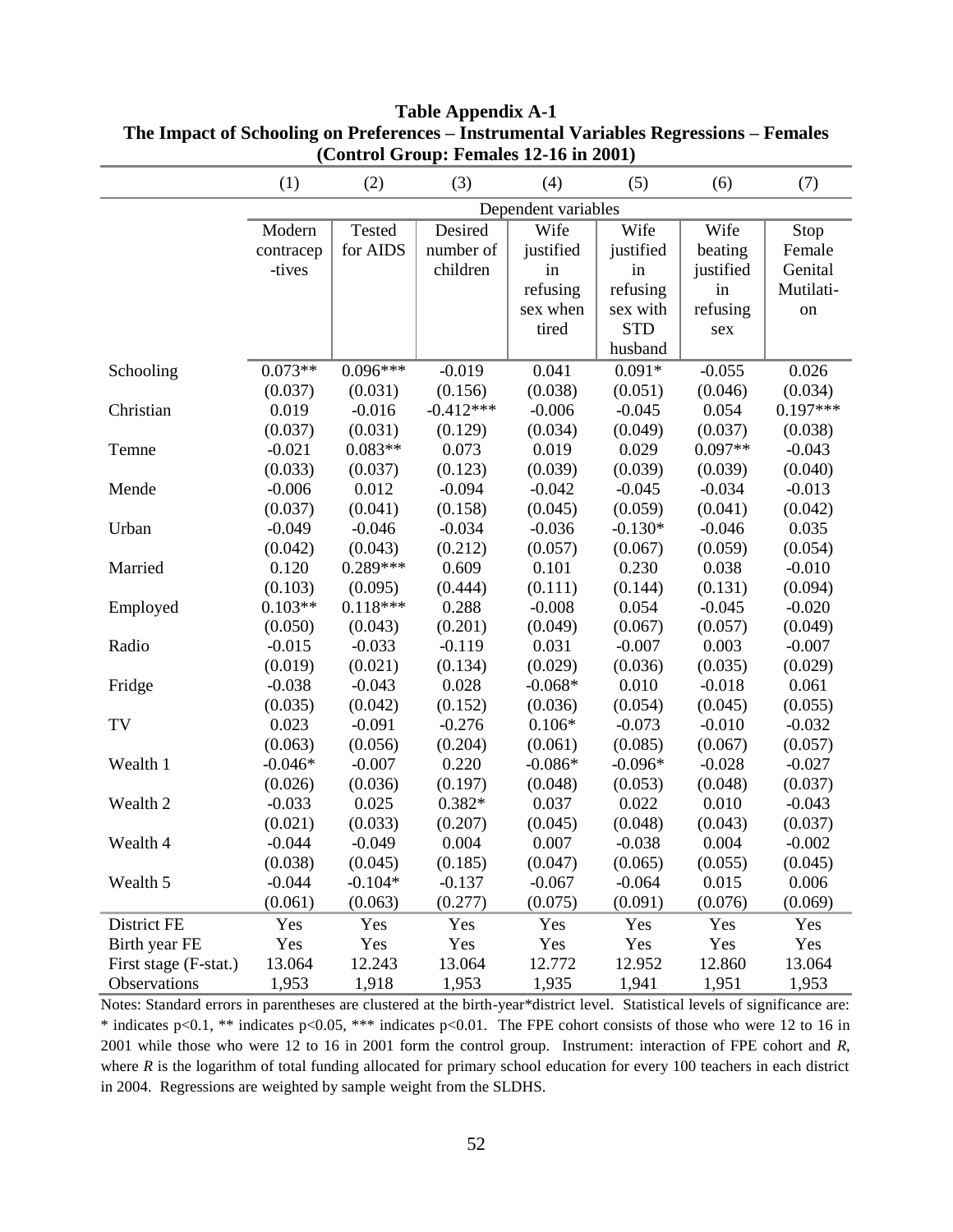|                       | (1)                 | (2)           | (3)       | (4)        | (5)        | (6)       | (7)        |  |
|-----------------------|---------------------|---------------|-----------|------------|------------|-----------|------------|--|
|                       | Dependent variables |               |           |            |            |           |            |  |
|                       | Modern              | <b>Tested</b> | Desired   | Wife       | Wife       | Wife      | Stop       |  |
|                       | contracep           | for AIDS      | number of | justified  | justified  | beating   | Female     |  |
|                       | -tives              |               | children  | in         | in         | justified | Genital    |  |
|                       |                     |               |           | refusing   | refusing   | in        | Mutilati-  |  |
|                       |                     |               |           | sex when   | sex with   | refusing  | on         |  |
|                       |                     |               |           | tired      | <b>STD</b> | sex       |            |  |
|                       |                     |               |           |            | husband    |           |            |  |
| Schooling             | $0.090**$           | $0.097***$    | $-0.260*$ | 0.050      | $0.098**$  | $-0.069$  | $0.064*$   |  |
|                       | (0.039)             | (0.030)       | (0.152)   | (0.037)    | (0.045)    | (0.046)   | (0.038)    |  |
| Christian             | $-0.014$            | $-0.006$      | $-0.140$  | $-0.037$   | $-0.084*$  | 0.064     | $0.127***$ |  |
|                       | (0.041)             | (0.033)       | (0.156)   | (0.039)    | (0.051)    | (0.045)   | (0.042)    |  |
| Temne                 | 0.008               | $0.092***$    | 0.077     | 0.019      | $0.064**$  | 0.055     | $-0.019$   |  |
|                       | (0.032)             | (0.026)       | (0.113)   | (0.030)    | (0.032)    | (0.034)   | (0.033)    |  |
| Mende                 | $-0.038$            | 0.028         | $-0.043$  | $-0.069**$ | $-0.052$   | $-0.038$  | $-0.024$   |  |
|                       | (0.030)             | (0.030)       | (0.123)   | (0.034)    | (0.042)    | (0.031)   | (0.032)    |  |
| Urban                 | $-0.051$            | $-0.047$      | $-0.006$  | $-0.049$   | $-0.114**$ | 0.005     | 0.046      |  |
|                       | (0.039)             | (0.034)       | (0.189)   | (0.043)    | (0.054)    | (0.052)   | (0.046)    |  |
| Married               | 0.118               | $0.244***$    | $-0.063$  | 0.069      | 0.178      | $-0.026$  | 0.062      |  |
|                       | (0.094)             | (0.076)       | (0.373)   | (0.092)    | (0.110)    | (0.111)   | (0.091)    |  |
| Employed              | $0.118***$          | $0.105***$    | $-0.036$  | 0.001      | 0.044      | $-0.038$  | 0.037      |  |
|                       | (0.045)             | (0.034)       | (0.177)   | (0.042)    | (0.051)    | (0.050)   | (0.041)    |  |
| Radio                 | $-0.029*$           | $-0.024$      | 0.020     | 0.024      | $-0.018$   | 0.017     | $-0.024$   |  |
|                       | (0.016)             | (0.017)       | (0.096)   | (0.022)    | (0.027)    | (0.026)   | (0.022)    |  |
| Fridge                | $-0.095*$           | $-0.067$      | 0.204     | $-0.064$   | $-0.033$   | 0.040     | 0.018      |  |
|                       | (0.056)             | (0.047)       | (0.218)   | (0.049)    | (0.071)    | (0.067)   | (0.056)    |  |
| TV                    | 0.047               | $-0.070$      | $-0.002$  | 0.061      | $-0.062$   | $-0.050$  | $-0.048$   |  |
|                       | (0.044)             | (0.044)       | (0.160)   | (0.051)    | (0.055)    | (0.047)   | (0.042)    |  |
| Wealth 1              | $-0.020$            | $-0.017$      | 0.146     | 0.003      | 0.007      | $-0.020$  | $-0.029$   |  |
|                       | (0.022)             | (0.026)       | (0.146)   | (0.033)    | (0.038)    | (0.037)   | (0.025)    |  |
| Wealth 2              | $-0.017$            | 0.014         | 0.235     | 0.035      | 0.020      | 0.004     | $-0.015$   |  |
|                       | (0.020)             | (0.023)       | (0.154)   | (0.034)    | (0.037)    | (0.033)   | (0.025)    |  |
| Wealth 4              | $-0.035$            | $-0.042$      | 0.038     | $-0.011$   | $-0.045$   | $-0.030$  | $-0.017$   |  |
|                       | (0.030)             | (0.034)       | (0.157)   | (0.038)    | (0.047)    | (0.045)   | (0.042)    |  |
| Wealth 5              | $-0.062$            | $-0.103*$     | 0.056     | $-0.060$   | $-0.098$   | 0.011     | $-0.046$   |  |
|                       | (0.066)             | (0.061)       | (0.278)   | (0.072)    | (0.087)    | (0.080)   | (0.073)    |  |
| District FE           | Yes                 | Yes           | Yes       | Yes        | Yes        | Yes       | Yes        |  |
| Birth year FE         | Yes                 | Yes           | Yes       | Yes        | Yes        | Yes       | Yes        |  |
| First stage (F-stat.) | 15.302              | 14.413        | 15.302    | 15.882     | 15.179     | 15.149    | 15.302     |  |
| Observations          | 3,709               | 3,637         | 3,709     | 3,664      | 3,681      | 3,702     | 3,709      |  |

**Table Appendix A-2 The Impact of Schooling on Preferences – Instrumental Variables Regressions – Females (Includes Females 12-14 in 2001 With a Treatment Value of 0.5)**

Notes: Standard errors in parentheses are clustered at the birth-year\*district level. Statistical levels of significance are: \* indicates p<0.1, \*\* indicates p<0.05, \*\*\* indicates p<0.01. Instrument: interaction of FPE cohort and *R*, where *R* is the logarithm of total funding allocated for primary school education for every 100 teachers in each district in 2004. Regressions are weighted by sample weight from the SLDHS.